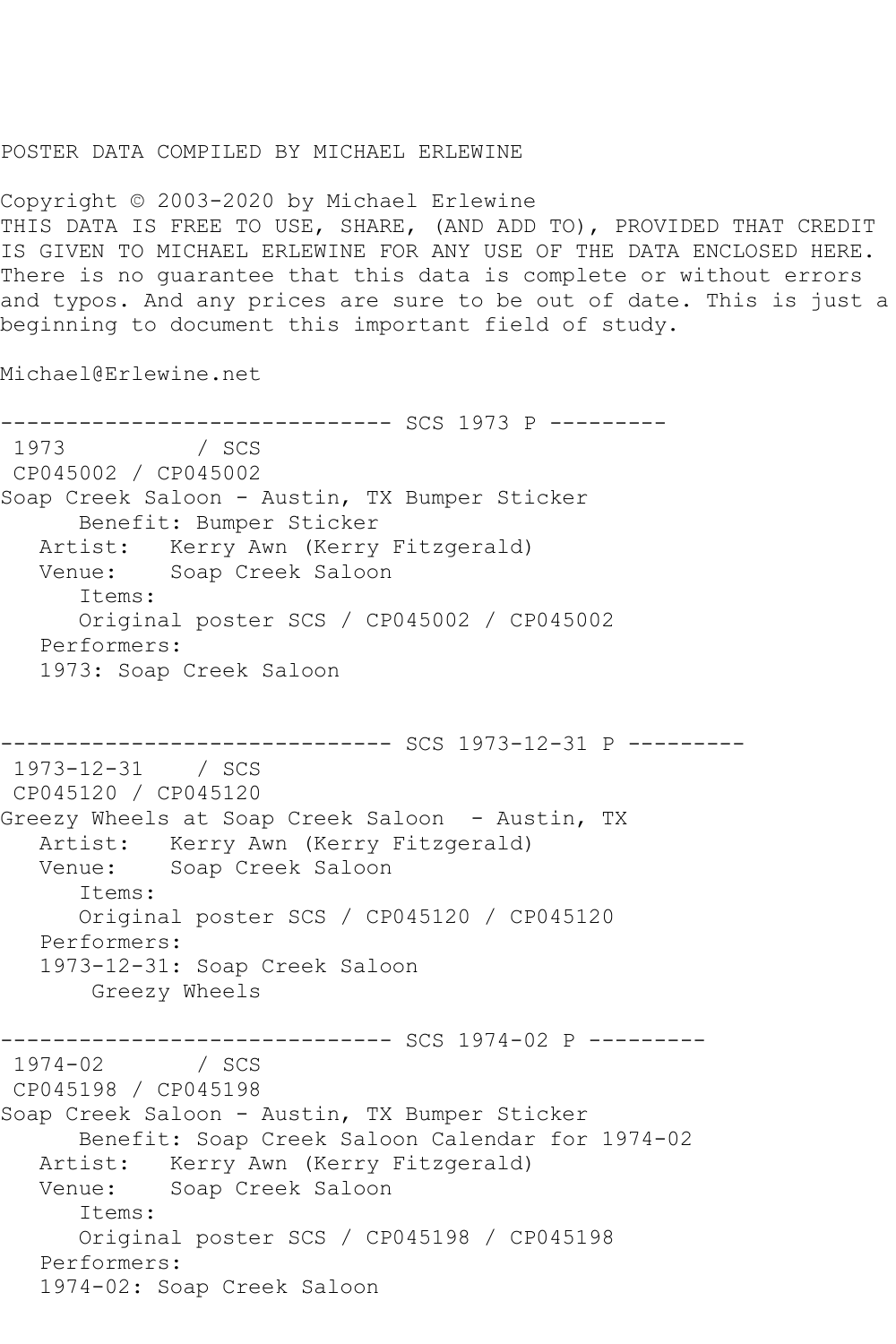----------------- SCS 1974-03 P ----------<br>/ SCS  $1974 - 03$ CP004620 / CD05923 Soap Creek Saloon - Austin, TX Artist: Kerry Awn (Kerry Fitzgerald) Venue: Soap Creek Saloon Items: Original poster SCS / CP004620 / CD05923 Performers: 1974-03: Soap Creek Saloon ------------------------------ SCS 1974-03 P --------- 1974-03 / SCS CP045199 / CP045199 Soap Creek Saloon - Austin, TX Bumper Sticker Benefit: Soap Creek Saloon Calendar for 1974-03 Artist: Kerry Awn (Kerry Fitzgerald) Venue: Soap Creek Saloon Items: Original poster SCS / CP045199 / CP045199 Performers: 1974-03: Soap Creek Saloon ----------------- SCS 1974-04 P ----------<br>/ SCS  $1974 - 04$ CP045200 / CP045200 Soap Creek Saloon - Austin, TX Bumper Sticker Benefit: Soap Creek Saloon Calendar for 1974-04 Artist: Kerry Awn (Kerry Fitzgerald)<br>Venue: Soap Creek Saloon Soap Creek Saloon Items: Original poster SCS / CP045200 / CP045200 Performers: 1974-04: Soap Creek Saloon ------------------------------ SCS 1974-05 P ---------  $1974 - 05$ CP045201 / CP045201 Soap Creek Saloon - Austin, TX Bumper Sticker Benefit: Soap Creek Saloon Calendar 1974-05 Artist: Kerry Awn (Kerry Fitzgerald) Venue: Soap Creek Saloon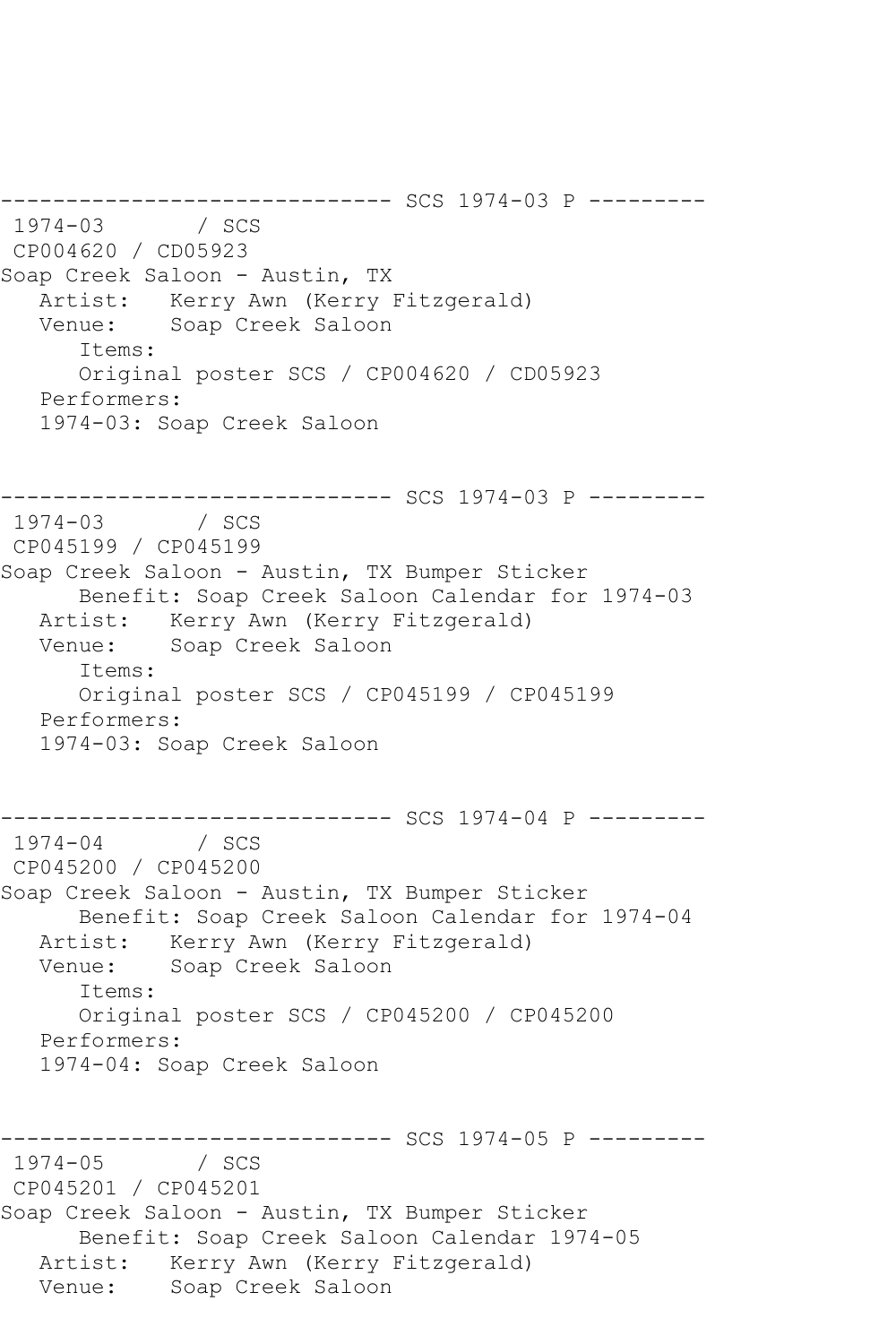Items: Original poster SCS / CP045201 / CP045201 Performers: 1974-05: Soap Creek Saloon ------------------------------ SCS 1974-06 P --------- 1974-1974-06 / SCS CP045202 / CP045202 Soap Creek Saloon - Austin, TX Bumper Sticker Benefit: Soap Creek Saloon Calendarm for 1974-06 Artist: Kerry Awn (Kerry Fitzgerald)<br>Venue: Soap Creek Saloon Soap Creek Saloon Items: Original poster SCS / CP045202 / CP045202 Performers: 1974-06 1974-07: Soap Creek Saloon --------------------------------- SCS 1974-08 P ---------<br>1974-08 / SCS  $1974 - 08$ CP045203 / CP045203 Soap Creek Saloon - Austin, TX Bumper Sticker Benefit: Soap Creek Saloon Calendar 1974-08 Artist: Kerry Awn (Kerry Fitzgerald)<br>Venue: Soap Creek Saloon Soap Creek Saloon Items: Original poster SCS / CP045203 / CP045203 Performers: 1974-08: Soap Creek Saloon ------------------------------ SCS 1974-09 P --------- 1974-09 / SCS CP045204 / CP045204 Soap Creek Saloon - Austin, TX Bumper Sticker Benefit: Soap Creek Saloon Calendar for 1974-09 Artist: Kerry Awn (Kerry Fitzgerald) Venue: Soap Creek Saloon Items: Original poster SCS / CP045204 / CP045204 Performers: 1974-09: Soap Creek Saloon

------------------------------ SCS 1974-10-31 P ---------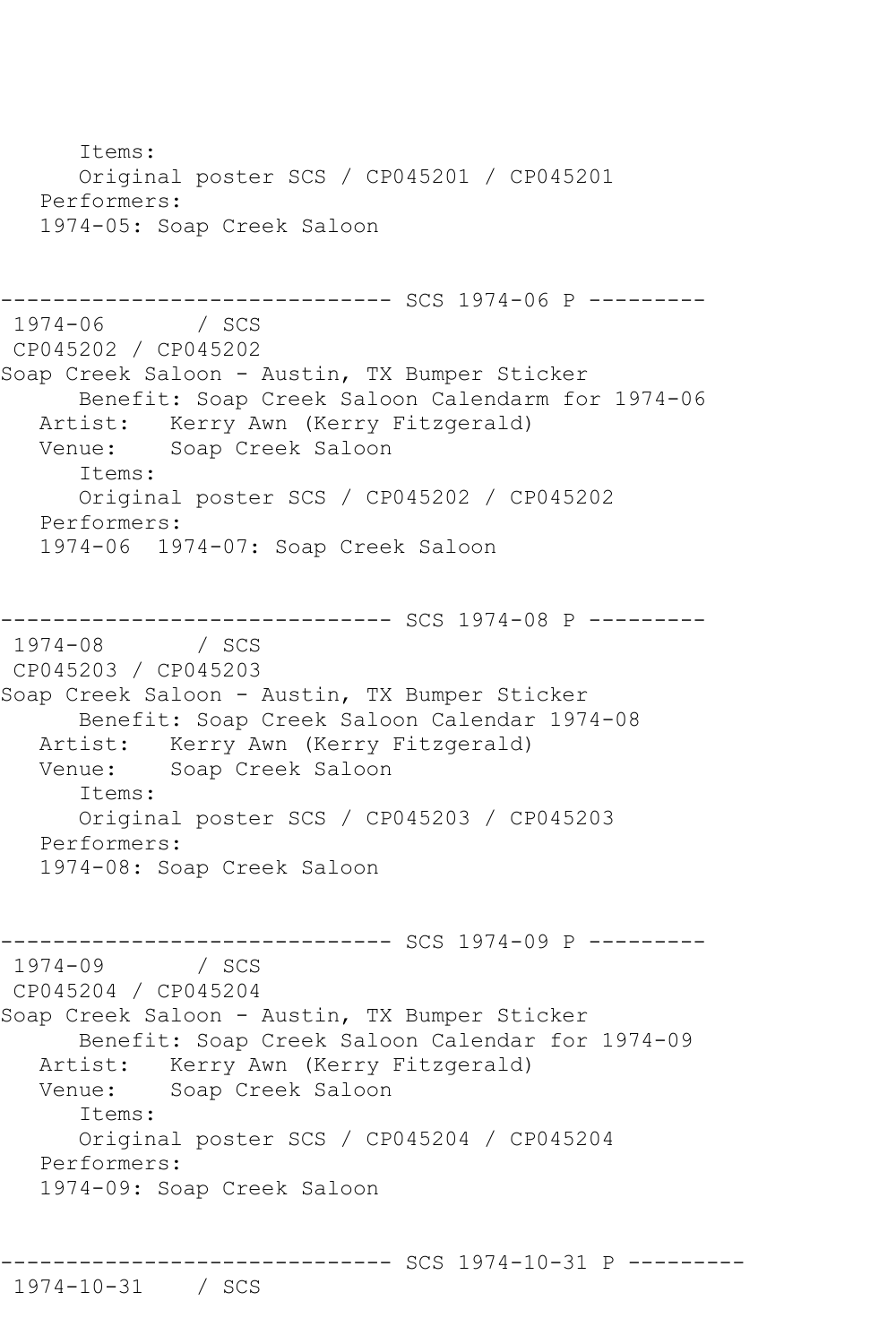CP045125 / CP045125 Greezy Wheels at Soap Creek Saloon - Austin, TX Benefit: Halloween Costume Ball Artist: Kerry Awn (Kerry Fitzgerald)<br>Venue: Soap Creek Saloon Soap Creek Saloon Items: Original poster SCS / CP045125 / CP045125 Performers: 1974-10-31: Soap Creek Saloon Greezy Wheels ------------------------------ SCS 1974-11 P ---------  $1974 - 11$ CP045197 / CP045197 Soap Creen Saloon - Asuti, TX Benefit: Soap Creek Saloon Calendar for 1974-11 Artist: Kerry Awn (Kerry Fitzgerald) Venue: Soap Creek Saloon Items: Original poster SCS / CP045197 / CP045197 Performers: 1974-11: Soap Creek Saloon ------------------------------ SCS 1974-11 P ---------  $1974 - 11$ CP045205 / CP045205 Soap Creek Saloon - Austin, TX Bumper Sticker Benefit: Soap Creek Saloon Calendar for 1974-11 Artist: Kerry Awn (Kerry Fitzgerald) Venue: Soap Creek Saloon Items: Original poster SCS / CP045205 / CP045205 Performers: 1974-11: Soap Creek Saloon ------------------------------ SCS 1974-12 P ---------  $1974 - 12$ CP045206 / CP045206 Soap Creek Saloon - Austin, TX Bumper Sticker Benefit: Soap Creek Saloon Calendar for 1974-12 Artist: Kerry Awn (Kerry Fitzgerald) Venue: Soap Creek Saloon Items: Original poster SCS / CP045206 / CP045206 Performers: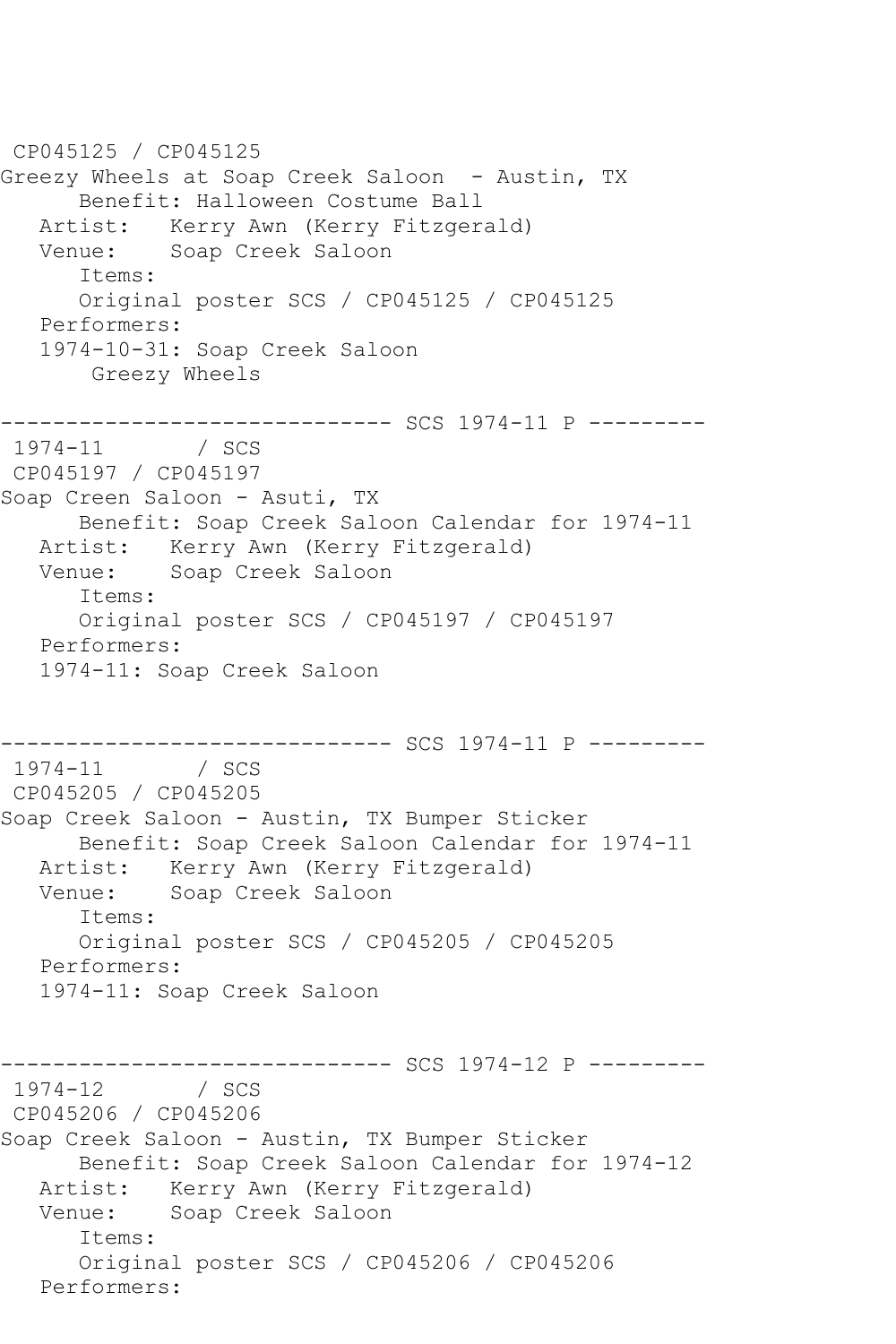1974-12: Soap Creek Saloon

```
--------------------------------- SCS 1975-01 P ----------<br>1975-01    / SCS
1975 - 01CP045207 / CP045207
Soap Creek Saloon - Austin, TX Bumper Sticker
      Benefit: Soap Creek Saloon Calendar for 1975-01
   Artist: Kerry Awn (Kerry Fitzgerald)
   Venue: Soap Creek Saloon
       Items:
      Original poster SCS / CP045207 / CP045207
   Performers:
   1975-01: Soap Creek Saloon
------------------------------ SCS 1975-02 P ---------
1975 - 02CP045208 / CP045208
Soap Creek Saloon - Austin, TX Bumper Sticker
      Benefit: Soap Creek Saloon Calendar for 1975-02
   Artist: Kerry Awn (Kerry Fitzgerald)
   Venue: Soap Creek Saloon
       Items:
      Original poster SCS / CP045208 / CP045208
   Performers:
   1975-02: Soap Creek Saloon
------------------------------ SCS 1975-02-01 P ---------
1975-02-01 / SCS 
CP045058 / CP045058
Fabulous Sons of Uranium Savage, Steamheat at Soap Creek Saloon -
Austin, TX
 Artist: Kerry Awn (Kerry Fitzgerald)
 Venue: Soap Creek Saloon
       Items:
      Original poster SCS / CP045058 / CP045058
   Performers:
   1975-02-01: Soap Creek Saloon
        Fabulous Sons of Uranium Savage / Steamheat
  ------------------------------ SCS 1975-02-28 ® ---------
1975-02-28 / SCS 
Festival of Lust, Sons of Uranium Savages at Soap Creek Saloon -
Austin, TX
```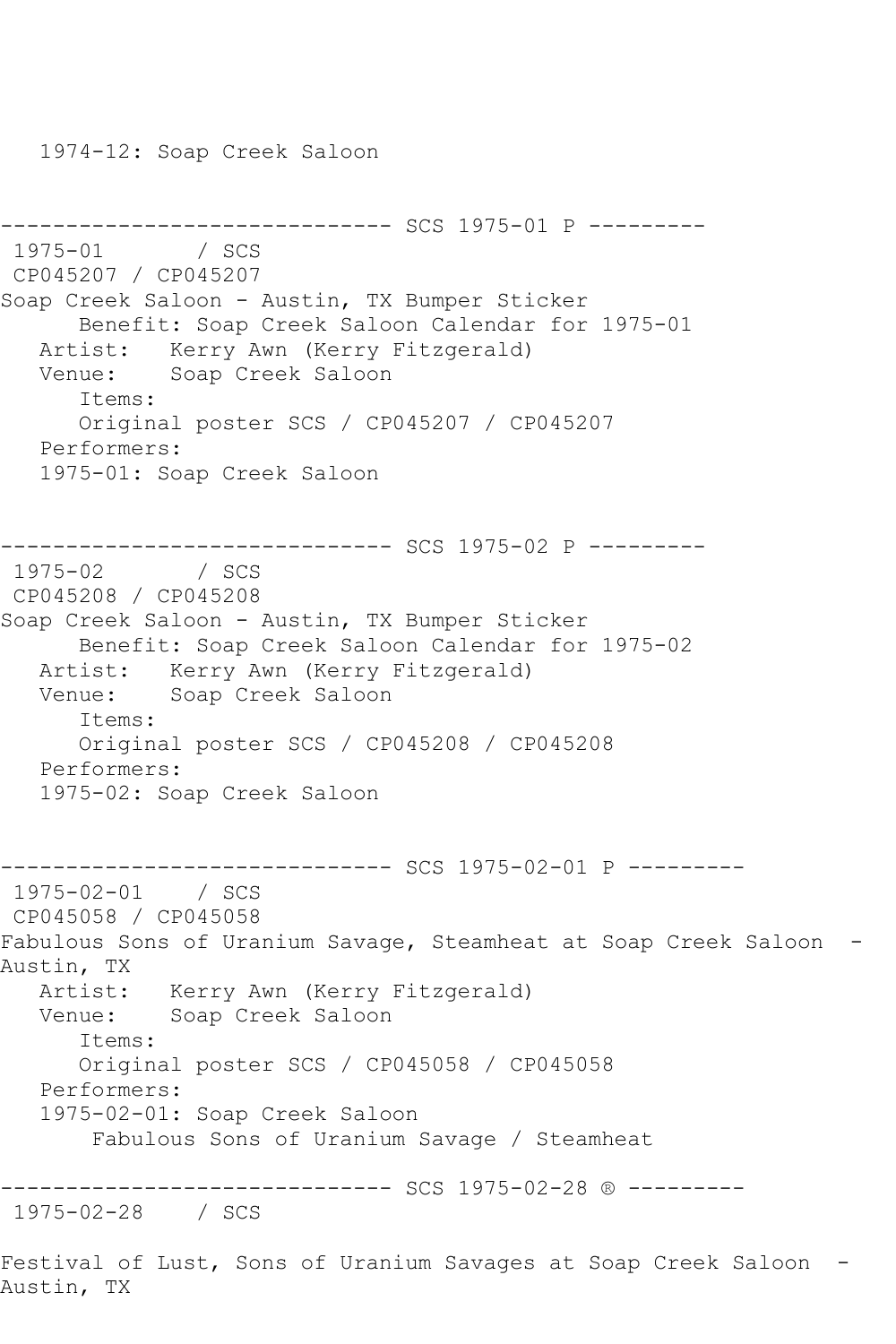Venue: Soap Creek Saloon Items: SCS / Performers: 1975-02-28: Soap Creek Saloon Festival of Lust / Sons of Uranium Savages ------------------------------ SCS 1975-03 P --------- 1975-03 / SCS CP045209 / CP045209 Soap Creek Saloon - Austin, TX Bumper Sticker Benefit: Soap Creek Saloon Calendar for 1975-03 Artist: Kerry Awn (Kerry Fitzgerald) Venue: Soap Creek Saloon Items: Original poster SCS / CP045209 / CP045209 Performers: 1975-03: Soap Creek Saloon ------------------------------ SCS 1975-04 P --------- 1975-04 / SCS CP045210 / CP045210 Soap Creek Saloon - Austin, TX Bumper Sticker Benefit: Soap Creek Saloon Calendar for 1975-04 Artist: Kerry Awn (Kerry Fitzgerald) Venue: Soap Creek Saloon Items: Original poster SCS / CP045210 / CP045210 Performers: 1975-04: Soap Creek Saloon ------------------------------ SCS 1975-04-23 P --------- 1975-04-23 / SCS CP045311 / CP045311 Uranium Savage at Soap Creek Saloon - Austin, TX Artist: Kerry Awn (Kerry Fitzgerald) Venue: Soap Creek Saloon Items: Original poster SCS / CP045311 / CP045311 Performers: 1975-04-23: Soap Creek Saloon Uranium Savages ------------------------------ SCS 1975-05 P --------- 1975-05 / SCS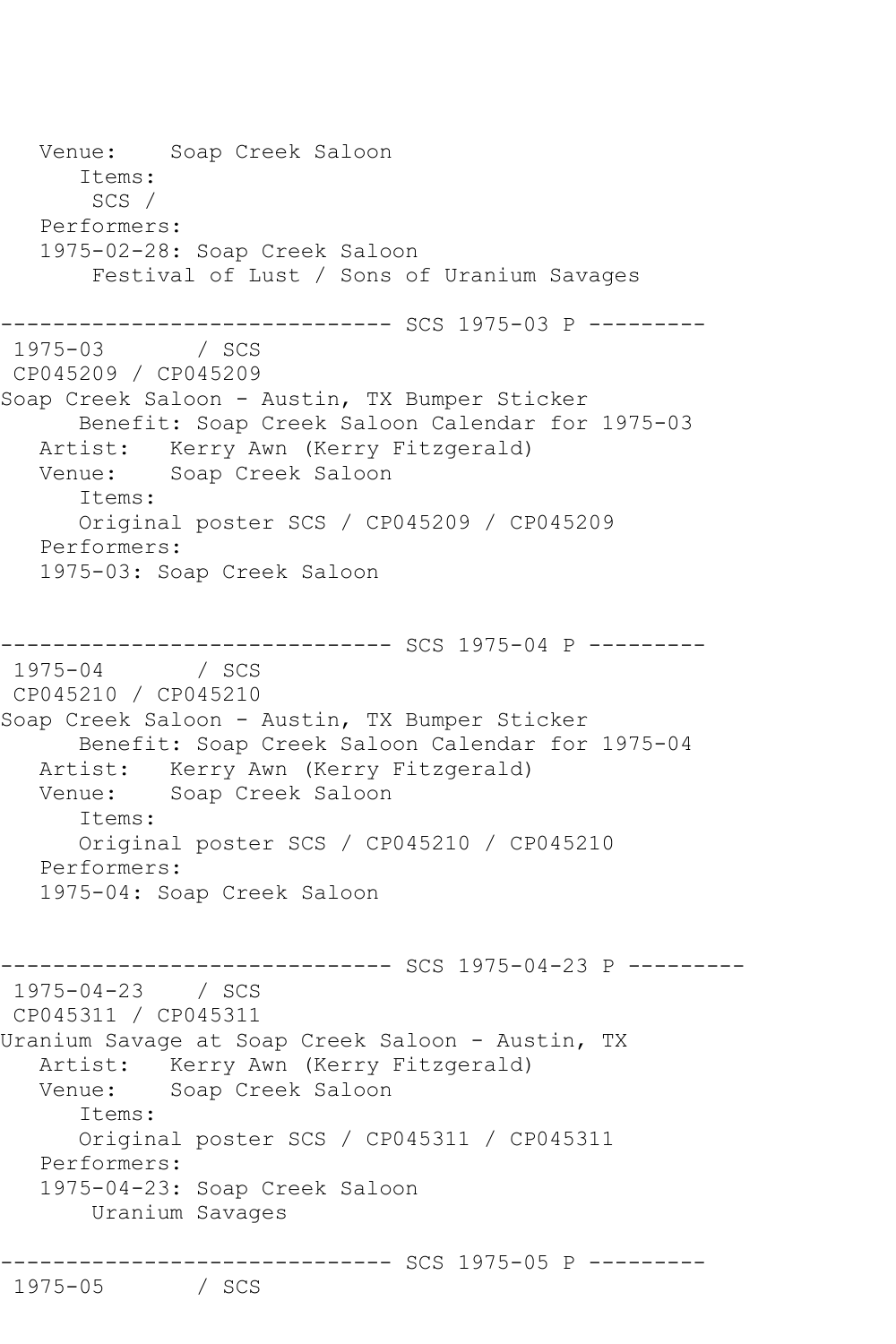CP045211 / CP045211 Soap Creek Saloon - Austin, TX Bumper Sticker Benefit: Soap Creek Saloon Calendar 1975-05 Artist: Kerry Awn (Kerry Fitzgerald)<br>Venue: Soap Creek Saloon Soap Creek Saloon Items: Original poster SCS / CP045211 / CP045211 Performers: 1975-05: Soap Creek Saloon ------------ SCS 1975-05-15 P ---------1975-05-15 / SCS CP045312 / CP045312 Uranium Savage at Soap Creek Saloon - Austin, TX Artist: Kerry Awn (Kerry Fitzgerald) Venue: Soap Creek Saloon Items: Original poster SCS / CP045312 / CP045312 Performers: 1975-05-15: Soap Creek Saloon Uranium Savages 1975-05-17: Soap Creek Saloon Uranium Savages ------------------------------ SCS 1975-06 P ---------  $1975 - 06$ CP045212 / CP045212 Soap Creek Saloon - Austin, TX Bumper Sticker Benefit: Soap Creek Saloon Calendar 1975-06 Artist: Kerry Awn (Kerry Fitzgerald) Venue: Soap Creek Saloon Items: Original poster SCS / CP045212 / CP045212 Performers: 1975-06: Soap Creek Saloon ------------------------------ SCS 1975-07 P ---------  $1975 - 07$ CP045213 / CP045213 Soap Creek Saloon - Austin, TX Bumper Sticker Benefit: Soap Creek Saloon Calendar for 1975-07 Artist: Kerry Awn (Kerry Fitzgerald) Venue: Soap Creek Saloon Items: Original poster SCS / CP045213 / CP045213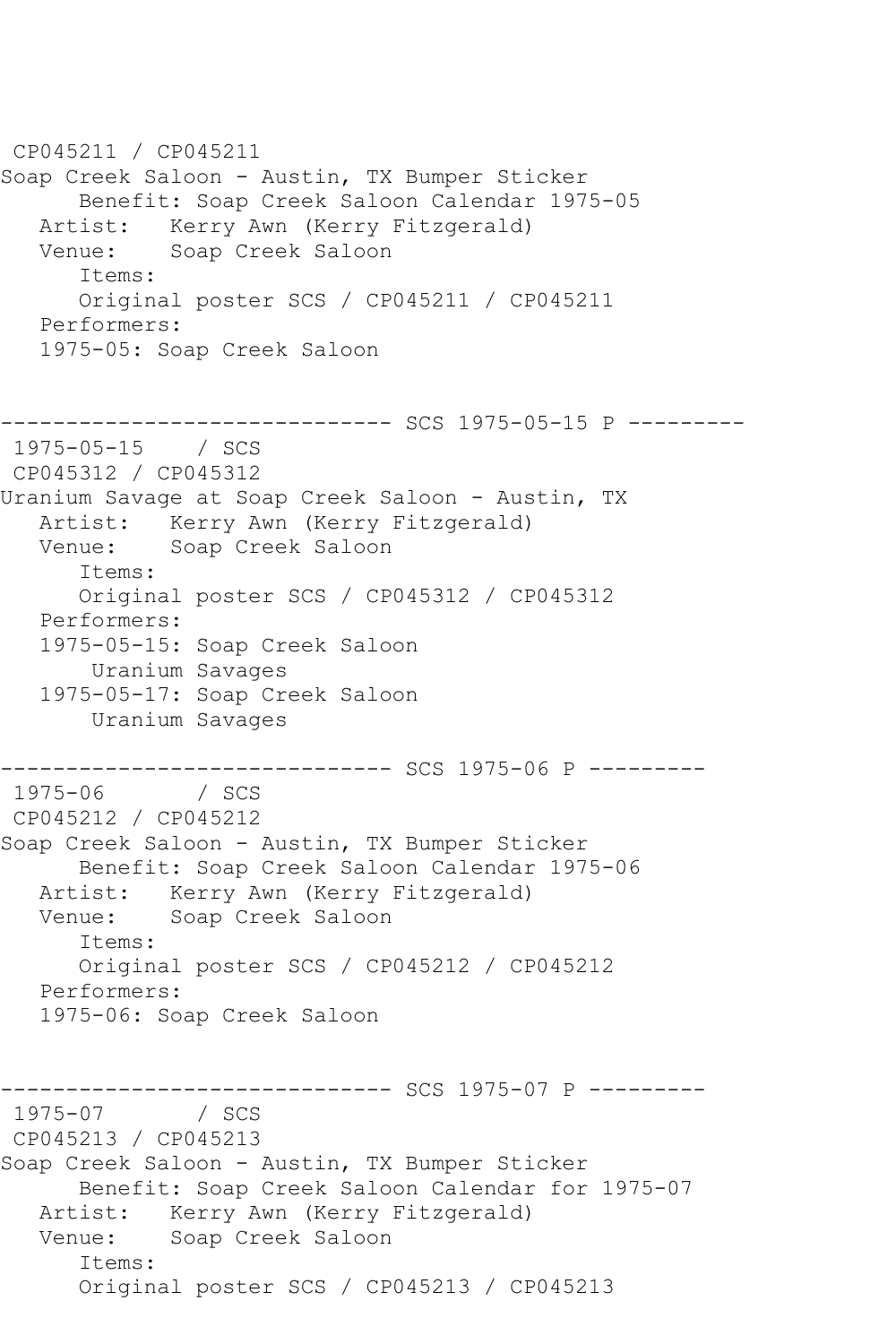Performers: 1975-07: Soap Creek Saloon ------------------------------ SCS 1975-07-11 P --------- 1975-07-11 / SCS CP045313 / CP045313 Ukrainian Salvage, Violet Crown at Soap Creek Saloon - Austin, TX Artist: Kerry Awn (Kerry Fitzgerald) Venue: Soap Creek Saloon Items: Original poster SCS / CP045313 / CP045313 Performers: 1975-07-11: Soap Creek Saloon Ukrainian Salvage / Violet Crown ------------------------------ SCS 1975-08 P ---------  $1975 - 08$ CP045214 / CP045214 Soap Creek Saloon - Austin, TX Bumper Sticker Benefit: Soap Creek Saloon Calendar 1975-08 Artist: Kerry Awn (Kerry Fitzgerald) Venue: Soap Creek Saloon Items: Original poster SCS / CP045214 / CP045214 Performers: 1975-08: Soap Creek Saloon ------------------------------ SCS 1975-09 P ---------  $1975 - 09$ CP045215 / CP045215 Soap Creek Saloon - Austin, TX Bumper Sticker Benefit: Soap Creek Saloon Calendar for 1975-09 Artist: Kerry Awn (Kerry Fitzgerald) Venue: Soap Creek Saloon Items: Original poster SCS / CP045215 / CP045215 Performers: 1975-09: Soap Creek Saloon ------------------------------ SCS 1975-10 P ---------  $1975 - 10$ CP045216 / CP045216 Soap Creek Saloon - Austin, TX Bumper Sticker Benefit: Soap Creek Saloon Calendar for 1975-10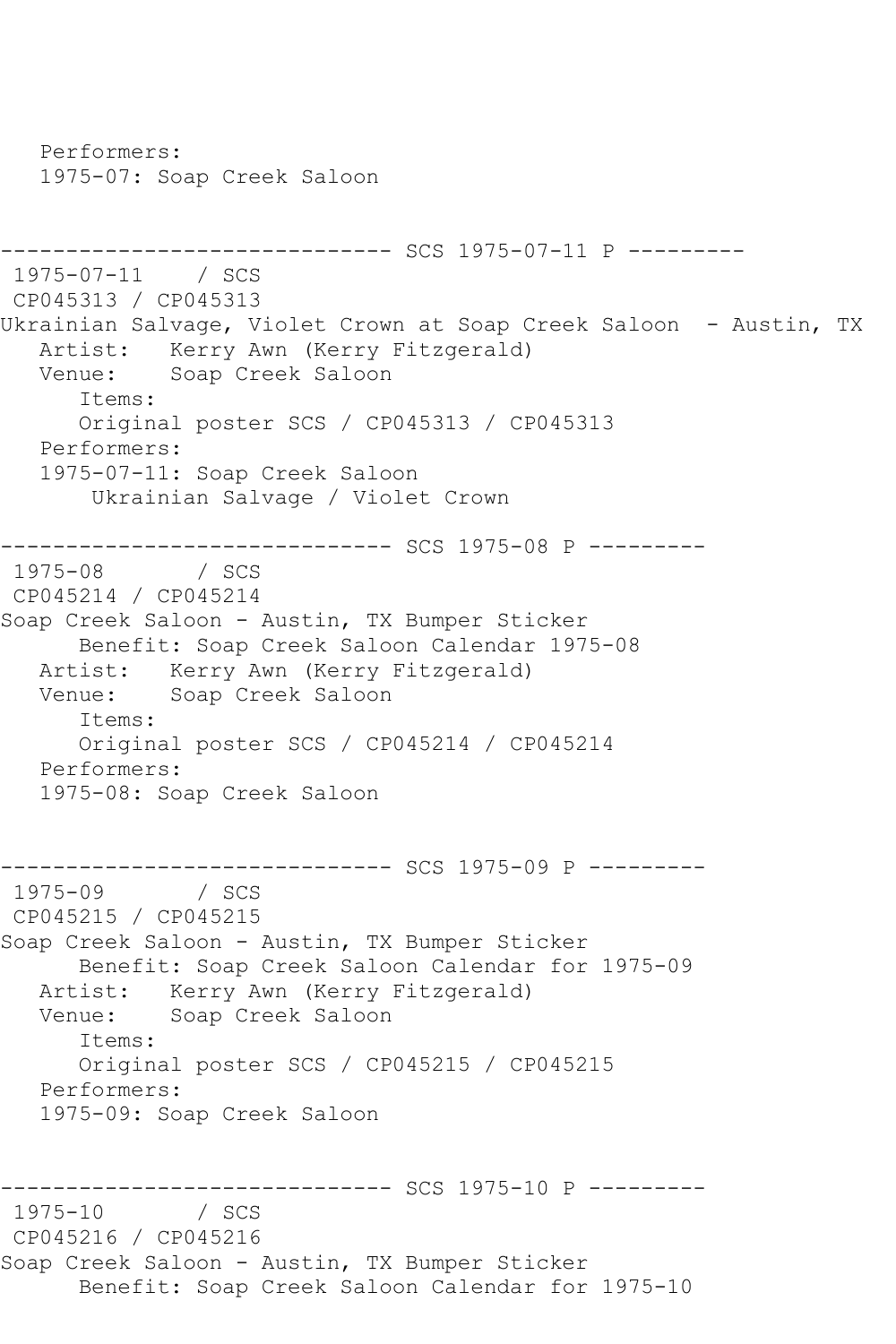Artist: Kerry Awn (Kerry Fitzgerald) Venue: Soap Creek Saloon Items: Original poster SCS / CP045216 / CP045216 Performers: 1975-10: Soap Creek Saloon ---------- SCS 1975-10-15 P ---------1975-10-15 / SCS CP045044 / CP045044 Meters at Soap Creek Saloon - Austin, TX Artist: Kerry Awn (Kerry Fitzgerald) Venue: Soap Creek Saloon Items: Original poster SCS / CP045044 / CP045044 Performers: 1975-10-15 1975-10-19: Soap Creek Saloon Meters ------------------------------ SCS 1975-11 P --------- 1975-11 / SCS CP045217 / CP045217 Soap Creek Saloon - Austin, TX Bumper Sticker Benefit: Soap Creek Saloon Calendar for 1975-11 Artist: Kerry Awn (Kerry Fitzgerald)<br>Venue: Soap Creek Saloon Soap Creek Saloon Items: Original poster SCS / CP045217 / CP045217 Performers: 1975-11: Soap Creek Saloon ------------------------------ SCS 1975-11-19 P --------- 1975-11-19 / SCS CP045315 / CP045315 Uranium Savages at Soap Creek Saloon - Austin, TX Artist: Kerry Awn (Kerry Fitzgerald) Venue: Soap Creek Saloon Items: Original poster SCS / CP045315 / CP045315 Performers: 1975-11-19: Soap Creek Saloon Uranium Savages ------------------------------ SCS 1975-12 P --------- 1975-12 / SCS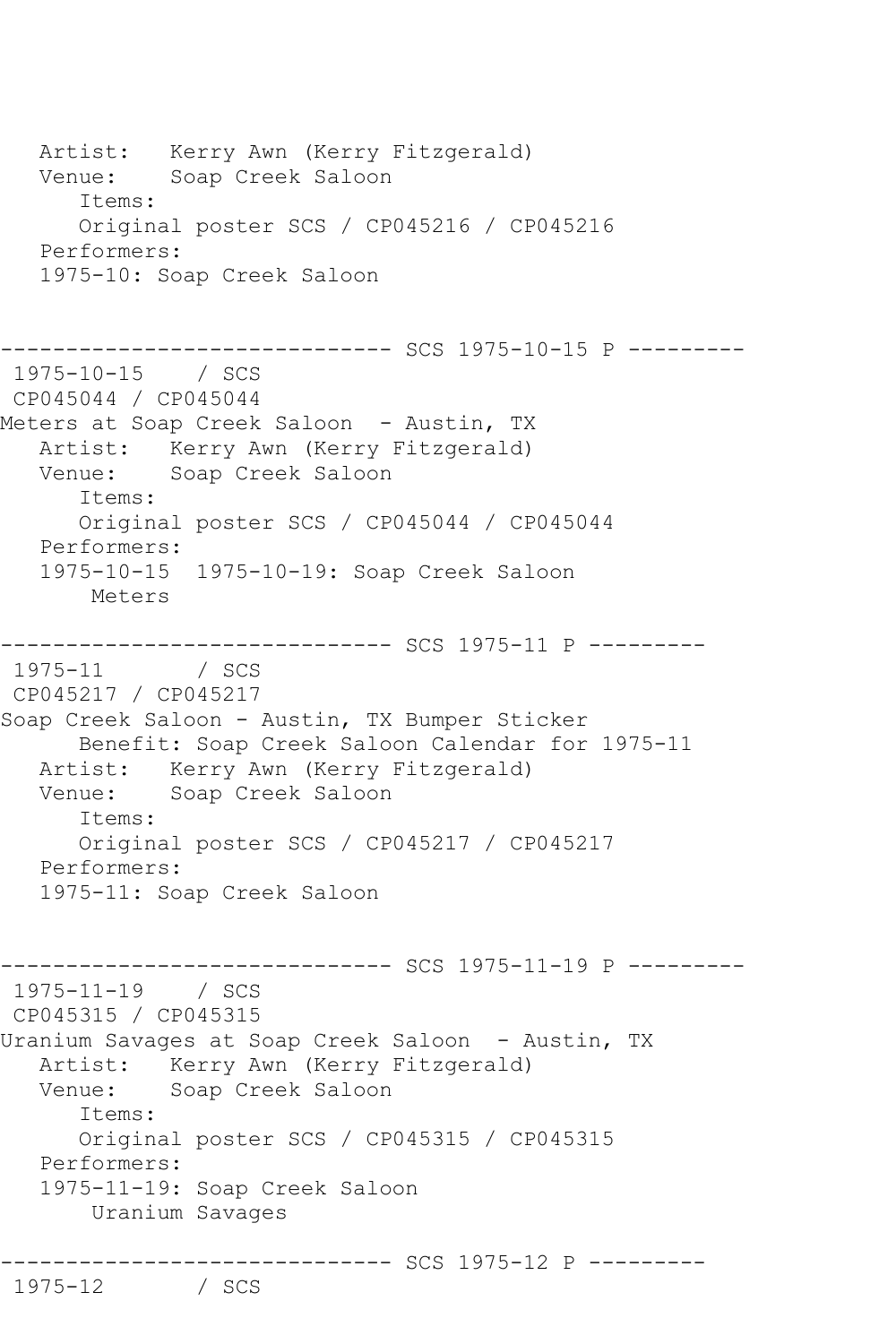CP045218 / CP045218 Soap Creek Saloon - Austin, TX Bumper Sticker Benefit: Soap Creek Saloon Calendar for 1975-12 Artist: Kerry Awn (Kerry Fitzgerald)<br>Venue: Soap Creek Saloon Soap Creek Saloon Items: Original poster SCS / CP045218 / CP045218 Performers: 1975-12: Soap Creek Saloon ------------------------------ SCS 1975-12-12 P --------- 1975-12-12 / SCS CP045061 / CP045061 Uranium Savages, Marsh Mongrels at Soap Creek Saloon - Austin, TX Benefit: Battle of the Bands Artist: Kerry Awn (Kerry Fitzgerald) Venue: Soap Creek Saloon Items: Original poster SCS / CP045061 / CP045061 Performers: 1975-12-12: Soap Creek Saloon Uranium Savages / Marsh Mongrels ------------------------------ SCS 1975-12-13 P --------- 1975-12-13 / SCS CP045135 / CP045135 Steam Heat at Soap Creek Saloon - Austin, TX Artist: Kerry Awn (Kerry Fitzgerald) Venue: Soap Creek Saloon Items: Original poster SCS / CP045135 / CP045135 Performers: 1975-12-13: Soap Creek Saloon Steam Heat ------------------------------ SCS 1975-12-31 P --------- 1975-12-31 / SCS CP045314 / CP045314 Uranium Savages, Ramon Ramon and the 4 Daddy Os at Soap Creek Saloon - Austin, TX Artist: Kerry Awn (Kerry Fitzgerald) Venue: Soap Creek Saloon Items: Original poster SCS / CP045314 / CP045314 Performers: 1975-12-31: Soap Creek Saloon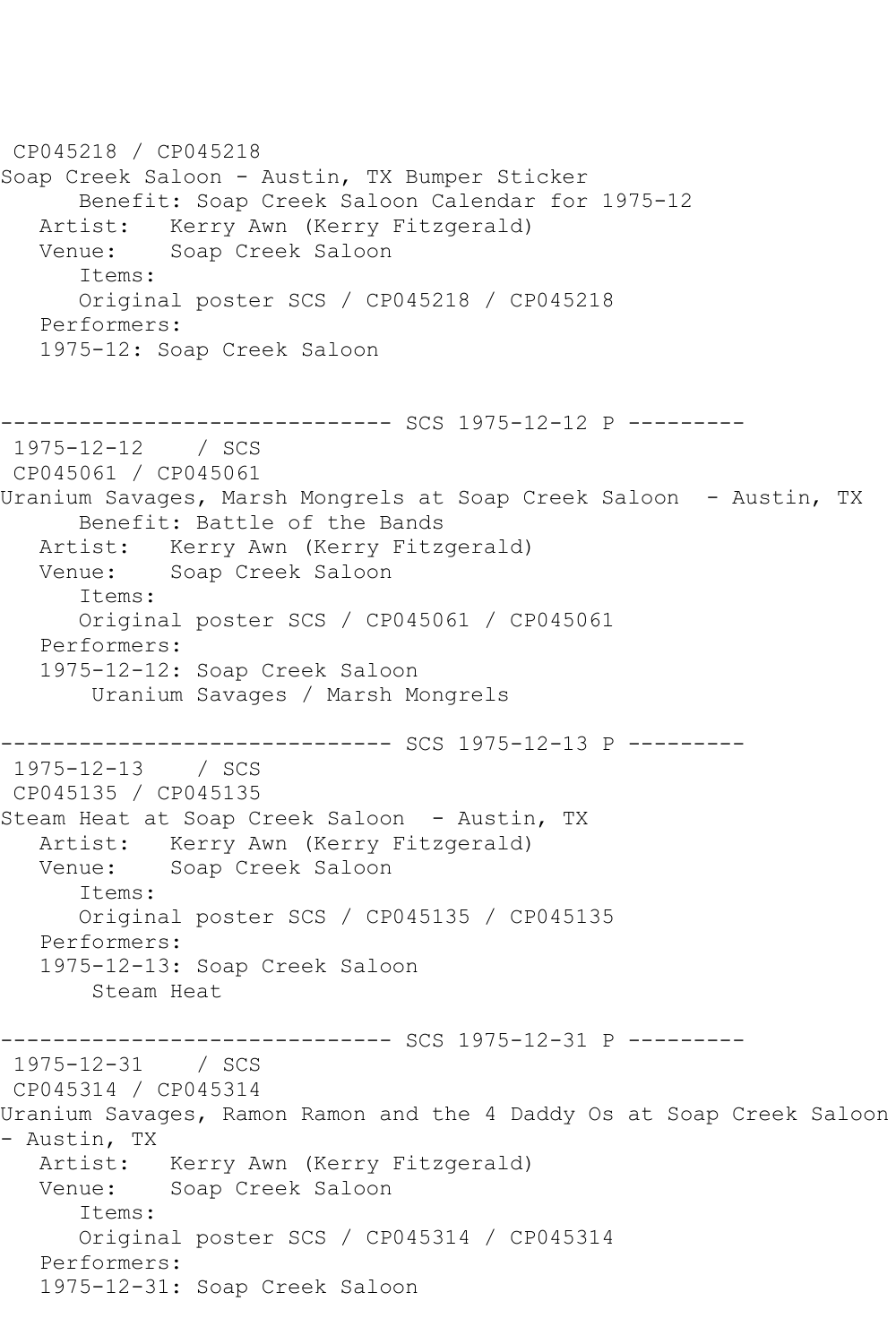Uranium Savages / Ramon Ramon and the 4 Daddy Os ------------------------------ SCS 1976-01 P ---------  $1976 - 01$ CP045219 / CP045219 Soap Creek Saloon - Austin, TX Bumper Sticker Benefit: Soap Creek Saloon Calendar for 1976-01 Artist: Kerry Awn (Kerry Fitzgerald) Venue: Soap Creek Saloon Items: Original poster SCS / CP045219 / CP045219 Performers: 1976-01: Soap Creek Saloon ---------- SCS 1976-01-29 P ---------1976-01-29 / SCS CP045316 / CP045316 Rollinged Revue, Uranium Savages at Soap Creek Saloon - Austin, TX Artist: Kerry Awn (Kerry Fitzgerald)<br>Venue: Soap Creek Saloon Soap Creek Saloon Items: Original poster SCS / CP045316 / CP045316 Performers: 1976-01-29: Soap Creek Saloon Rollinged Revue / Uranium Savages ------------------------------ SCS 1976-02 P ---------  $1976 - 02$ CP045220 / CP045220 Soap Creek Saloon - Austin, TX Bumper Sticker Benefit: Soap Creek Saloon Calendar for 1976-02 Artist: Kerry Awn (Kerry Fitzgerald)<br>Venue: Soap Creek Saloon Soap Creek Saloon Items: Original poster SCS / CP045220 / CP045220 Performers: 1976-02: Soap Creek Saloon ---------- SCS 1976-02-14 P ---------1976-02-14 / SCS CP045318 / CP045318 Uranium Savages, Steamheat at Soap Creek Saloon - Austin, TX Benefit: Valentines Day Massacre Artist: Kerry Awn (Kerry Fitzgerald) Venue: Soap Creek Saloon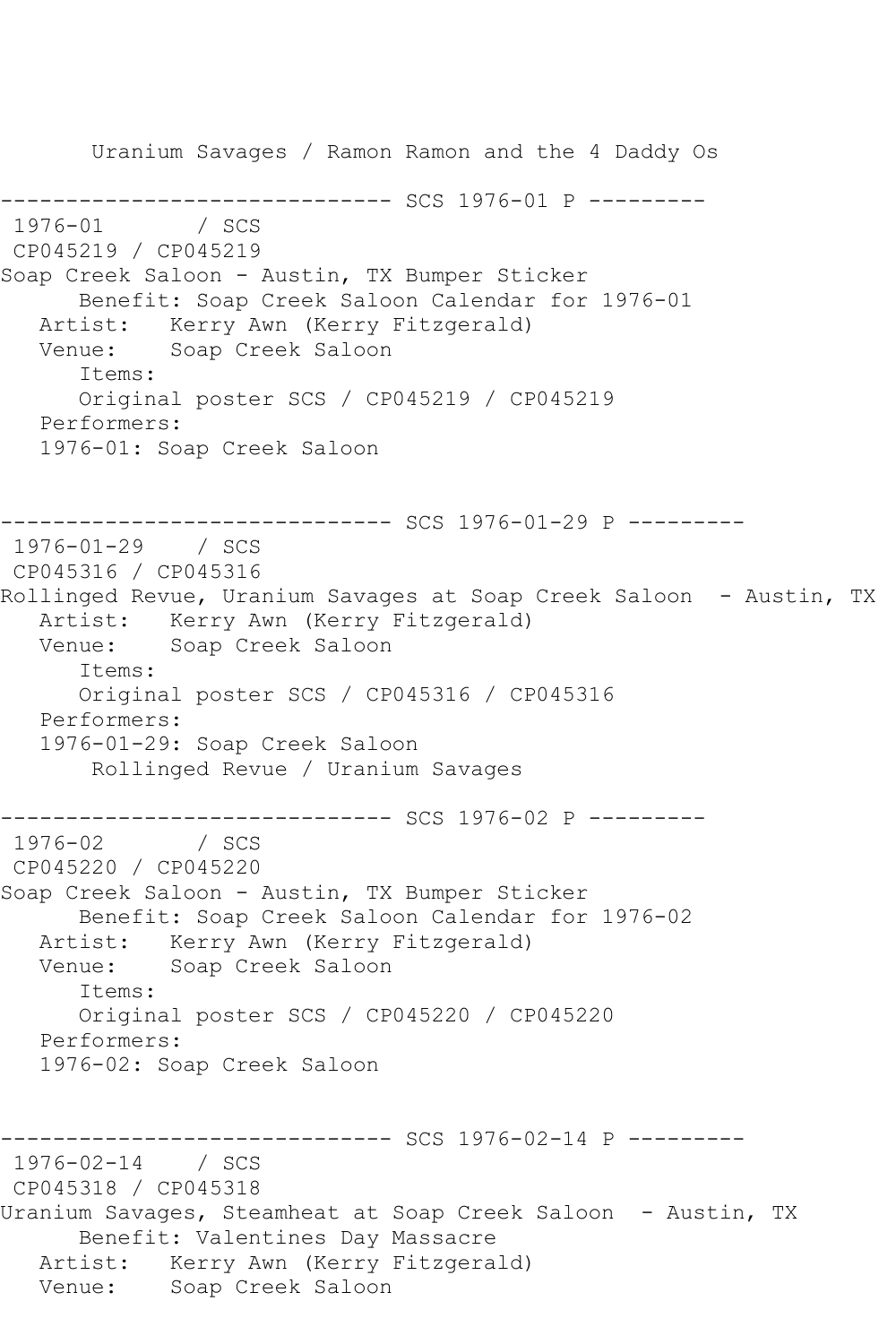Items: Original poster SCS / CP045318 / CP045318 Performers: 1976-02-14: Soap Creek Saloon Uranium Savages / Steamheat ------------------------------ SCS 1976-03 P --------- 1976-03 / SCS CP045221 / CP045221 Soap Creek Saloon - Austin, TX Bumper Sticker Benefit: Soap Creek Saloon Calendar for 1976-03 Artist: Kerry Awn (Kerry Fitzgerald)<br>Venue: Soap Creek Saloon Soap Creek Saloon Items: Original poster SCS / CP045221 / CP045221 Performers: 1976-03: Soap Creek Saloon ------------------------------ 1976-03-20 P --------- 1976-03-20 / Uranium Savages at Soap Creek Saloon - Austin, TX Soap Creek Saloon Items: Original poster / Performers: 1976-03-20: Soap Creek Saloon Uranium Savages ------------------------------ SCS 1976-04 P ---------  $1976 - 04$ CP045222 / CP045222 Soap Creek Saloon - Austin, TX Bumper Sticker Benefit: Soap Creek Saloon Calendar for 1976-04 Artist: Kerry Awn (Kerry Fitzgerald) Venue: Soap Creek Saloon Items: Original poster SCS / CP045222 / CP045222 Performers: 1976-04: Soap Creek Saloon ------------------------------ SCS 1976-05 P ---------  $1976 - 05$ CP045223 / CP045223 Soap Creek Saloon - Austin, TX Bumper Sticker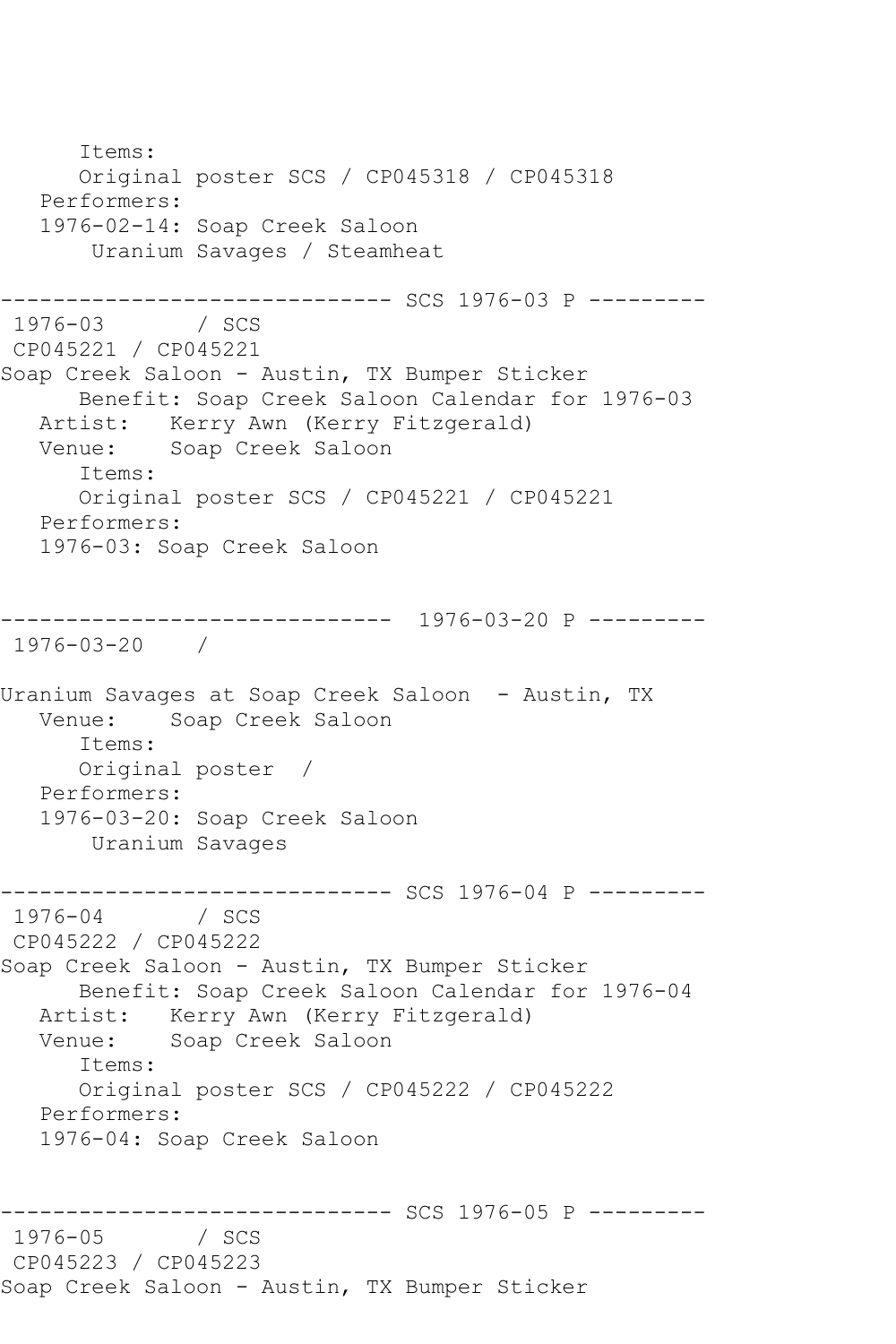Benefit: Soap Creek Saloon Calendar for 1976-05 Artist: Kerry Awn (Kerry Fitzgerald) Venue: Soap Creek Saloon Items: Original poster SCS / CP045223 / CP045223 Performers: 1976-05: Soap Creek Saloon ------------------------------ SCS 1976-05-09 P --------- 1976-05-09 / SCS CP045319 / CP045319 Uranium Savages at Soap Creek Saloon - Austin, TX Benefit: Mother's Day Artist: Kerry Awn (Kerry Fitzgerald) Venue: Soap Creek Saloon Items: Original poster SCS / CP045319 / CP045319 Performers: 1976-05-09: Soap Creek Saloon Uranium Savages ------------------------------ SCS 1976-05-14 P --------- 1976-05-14 / SCS CP045042 / CP045042 Augie Meyers, Western Head Band at Soap Creek Saloon - Austin, TX Artist: Kerry Awn (Kerry Fitzgerald) Venue: Soap Creek Saloon Items: Original poster SCS / CP045042 / CP045042 Performers: 1976-05-14 1976-05-15: Soap Creek Saloon Augie Meyers / Western Head Band / Slappy Gilstrap ------------------------------ SCS 1976-05-29 P --------- 1976-05-29 / SCS CP045321 / CP045321 Uranium Savages at Soap Creek Saloon - Austin, TX Benefit: 3rd Annual George Majewski Look Alike Contest Artist: Kerry Awn (Kerry Fitzgerald) Venue: Soap Creek Saloon Items: Original poster SCS / CP045321 / CP045321 Performers: 1976-05-29: Soap Creek Saloon Uranium Savages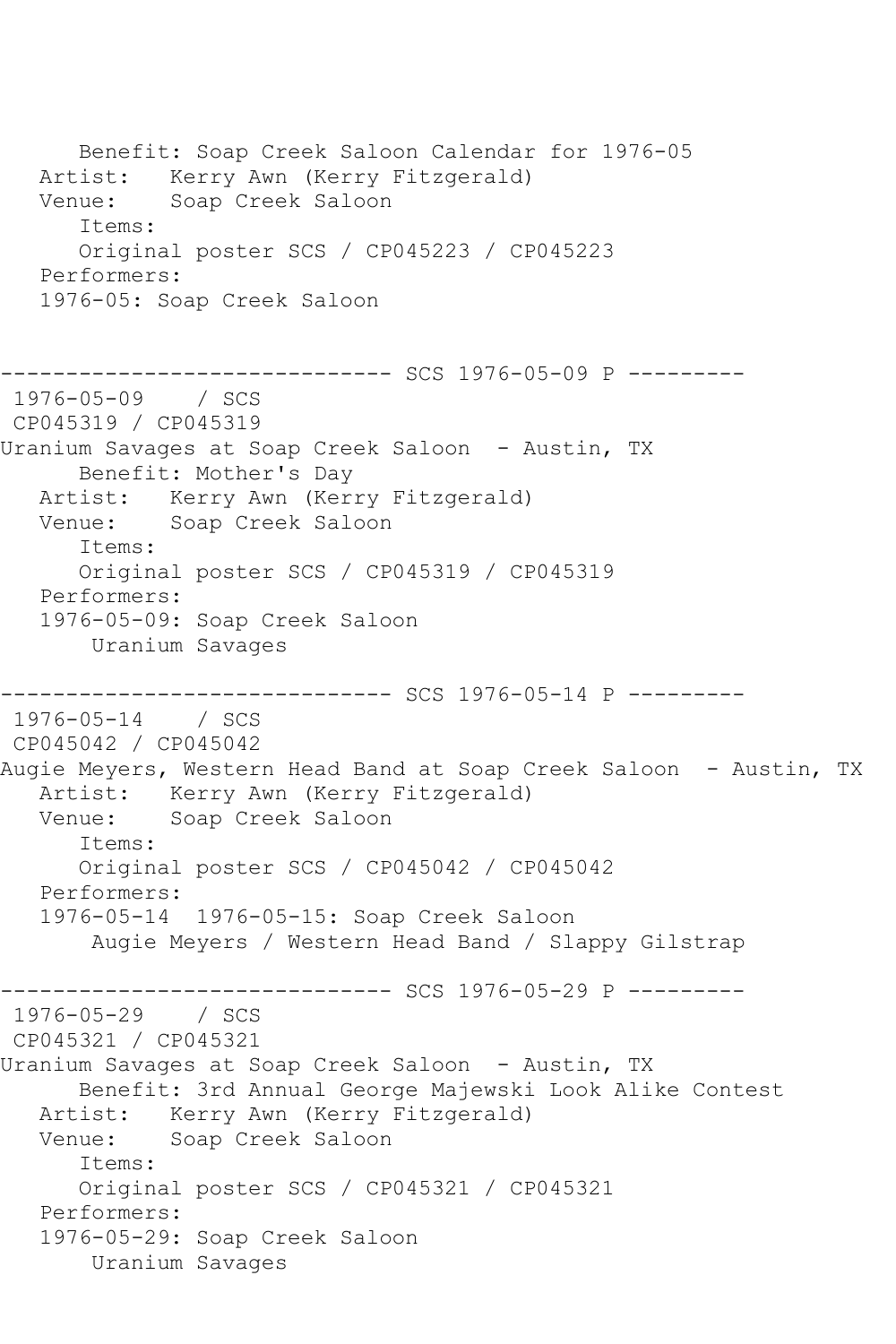--------------------------------- SCS 1976-06 P ---------<br>1976-06 / SCS  $1976 - 06$ CP045224 / CP045224 Soap Creek Saloon - Austin, TX Bumper Sticker Benefit: Soap Creek Saloon Calendar for 1976-06 Artist: Kerry Awn (Kerry Fitzgerald) Venue: Soap Creek Saloon Items: Original poster SCS / CP045224 / CP045224 Performers: 1976-06: Soap Creek Saloon ------------------------------ SCS 1976-06-18 P --------- 1976-06-18 / SCS CP045322 / CP045322 Uranium Savages at Soap Creek Saloon - Austin, TX Benefit: 2nd Annual Addy Awards Artist: Kerry Awn (Kerry Fitzgerald) Venue: Soap Creek Saloon Items: Original poster SCS / CP045322 / CP045322 Performers: 1976-06-18: Soap Creek Saloon Uranium Savages ------------------------------ SCS 1976-07 P --------- 1976-07 / SCS CP045225 / CP045225 Soap Creek Saloon - Austin, TX Bumper Sticker Benefit: Soap Creek Saloon Calendar for 1976-07 Artist: Kerry Awn (Kerry Fitzgerald) Venue: Soap Creek Saloon Items: Original poster SCS / CP045225 / CP045225 Performers: 1976-07: Soap Creek Saloon ------------------------------ SCS 1976-07-03 P --------- 1976-07-03 / SCS CP045323 / CP045323 Uranium Savages, Contenders at Soap Creek Saloon - Austin, TX Benefit: Sweet Hog's Millenial Picnik Artist: Kerry Awn (Kerry Fitzgerald) Venue: Soap Creek Saloon Items: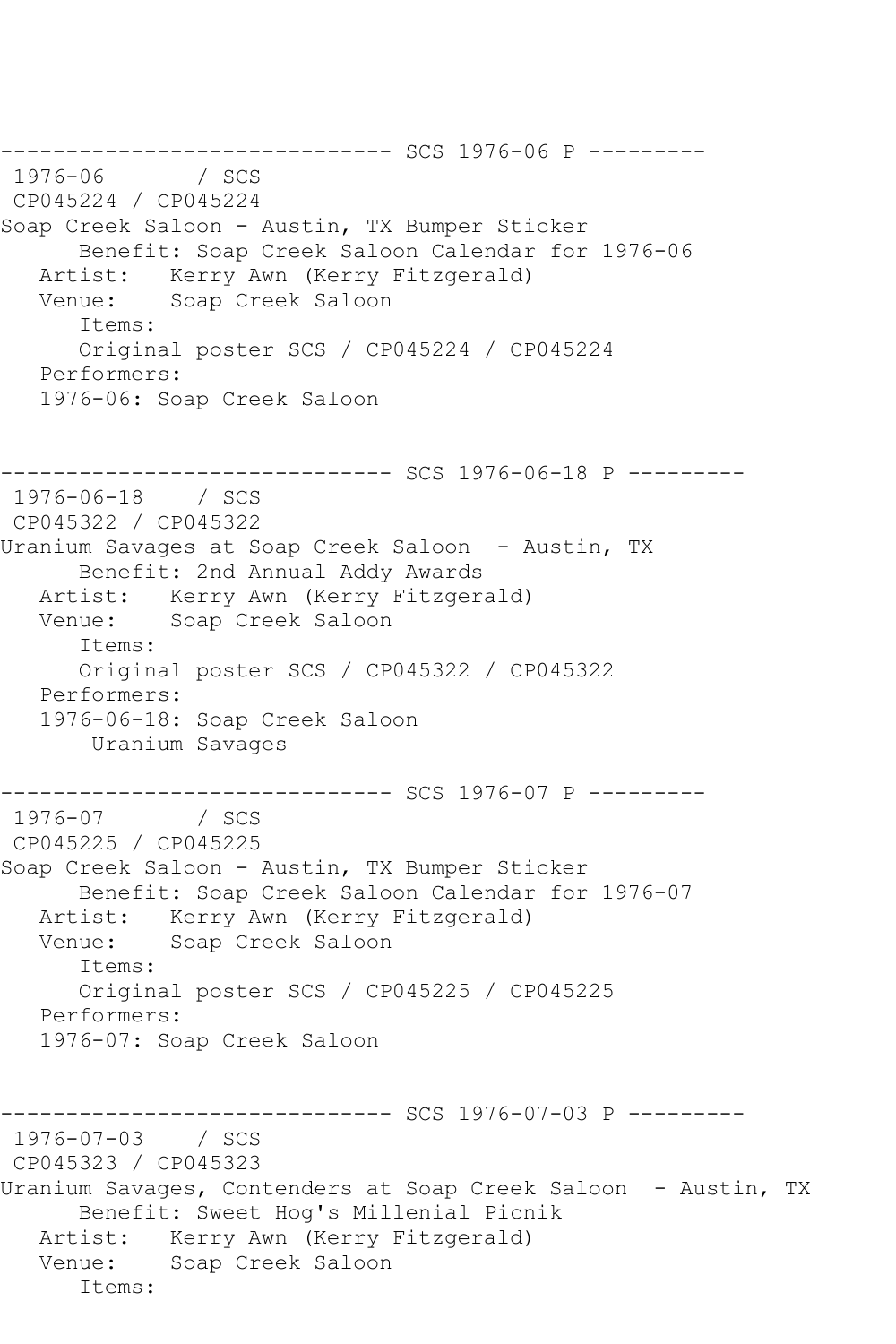Original poster SCS / CP045323 / CP045323 Performers: 1976-07-03: Soap Creek Saloon Uranium Savages / Contenders ------------------------------ SCS 1976-08 P ---------  $1976 - 08$ CP045226 / CP045226 Soap Creek Saloon - Austin, TX Bumper Sticker Benefit: Soap Creek Saloon Calendar for 1976-08 Artist: Kerry Awn (Kerry Fitzgerald)<br>Venue: Soap Creek Saloon Soap Creek Saloon Items: Original poster SCS / CP045226 / CP045226 Performers: 1976-08: Soap Creek Saloon ---------- SCS 1976-09 P ---------1976-09 / SCS CP045227 / CP045227 Soap Creek Saloon - Austin, TX Bumper Sticker Benefit: Soap Creek Saloon Calendar for 1976-09 Artist: Kerry Awn (Kerry Fitzgerald) Venue: Soap Creek Saloon Items: Original poster SCS / CP045227 / CP045227 Performers: 1976-09: Soap Creek Saloon ---------- SCS 1976-09-01 P ---------1976-09-01 / SCS CP045324 / CP045324 Uranium Savages at Soap Creek Saloon - Austin, TX Artist: Kerry Awn (Kerry Fitzgerald)<br>Venue: Soap Creek Saloon Soap Creek Saloon Items: Original poster SCS / CP045324 / CP045324 Performers: 1976-09-01: Soap Creek Saloon Uranium Savages ------------------------------ SCS 1976-09-10 P --------- 1976-09-10 / SCS CP045325 / CP045325 Uranium Savages at Soap Creek Saloon - Austin, TX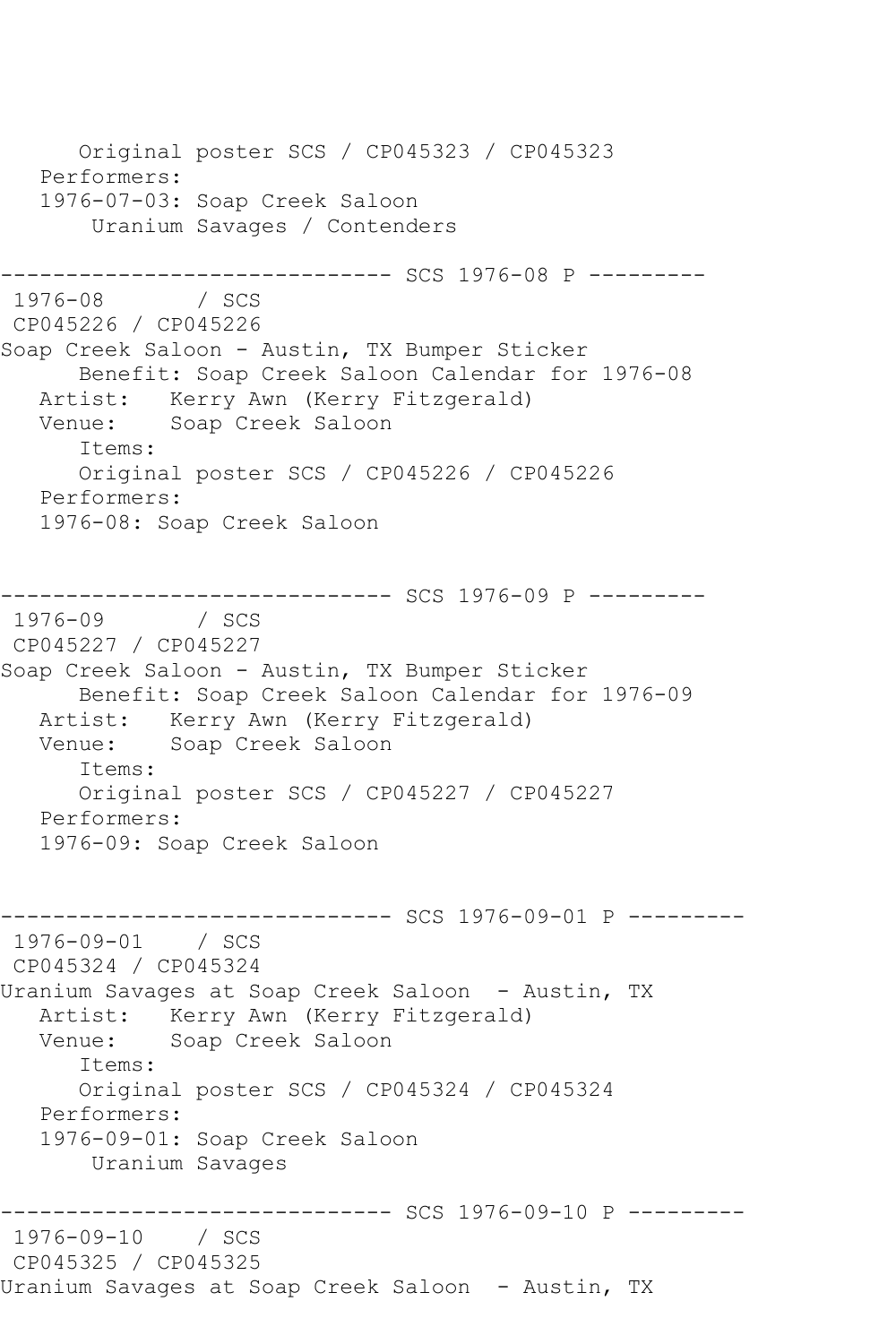Artist: Kerry Awn (Kerry Fitzgerald) Venue: Soap Creek Saloon Items: Original poster SCS / CP045325 / CP045325 Performers: 1976-09-10 1976-09-11: Soap Creek Saloon Uranium Savages ------------------------------ SCS 1976-10 P ---------  $1976 - 10$ CP045228 / CP045228 Soap Creek Saloon - Austin, TX Bumper Sticker Benefit: Soap Creek Saloon Calendar for 1976-10 Artist: Kerry Awn (Kerry Fitzgerald) Venue: Soap Creek Saloon Items: Original poster SCS / CP045228 / CP045228 Performers: 1976-10: Soap Creek Saloon ---------- SCS 1976-10-01 P ---------1976-10-01 / SCS CP045326 / CP045326 Uranium Savages at Soap Creek Saloon - Austin, TX Benefit: USA Biggest Showband in Austin! Still #1 Artist: Kerry Awn (Kerry Fitzgerald) Venue: Soap Creek Saloon Items: Original poster SCS / CP045326 / CP045326 Performers: 1976-10-01: Soap Creek Saloon Uranium Savages ------------------------------ SCS 1976-10-30 P-1 --------- 1976-10-30 / SCS CP009676 / CS04421 Uranium Savages, Cabbage Stomp at Soap Creek Saloon - Austin, TX Venue: Soap Creek Saloon Items: Original poster SCS Edition 1 / CP009676 / CS04421 Performers: 1976-10-30: Soap Creek Saloon Uranium Savages / Cabbage Stomp ------------------------------ SCS 1976-11 P --------- 1976 / SCS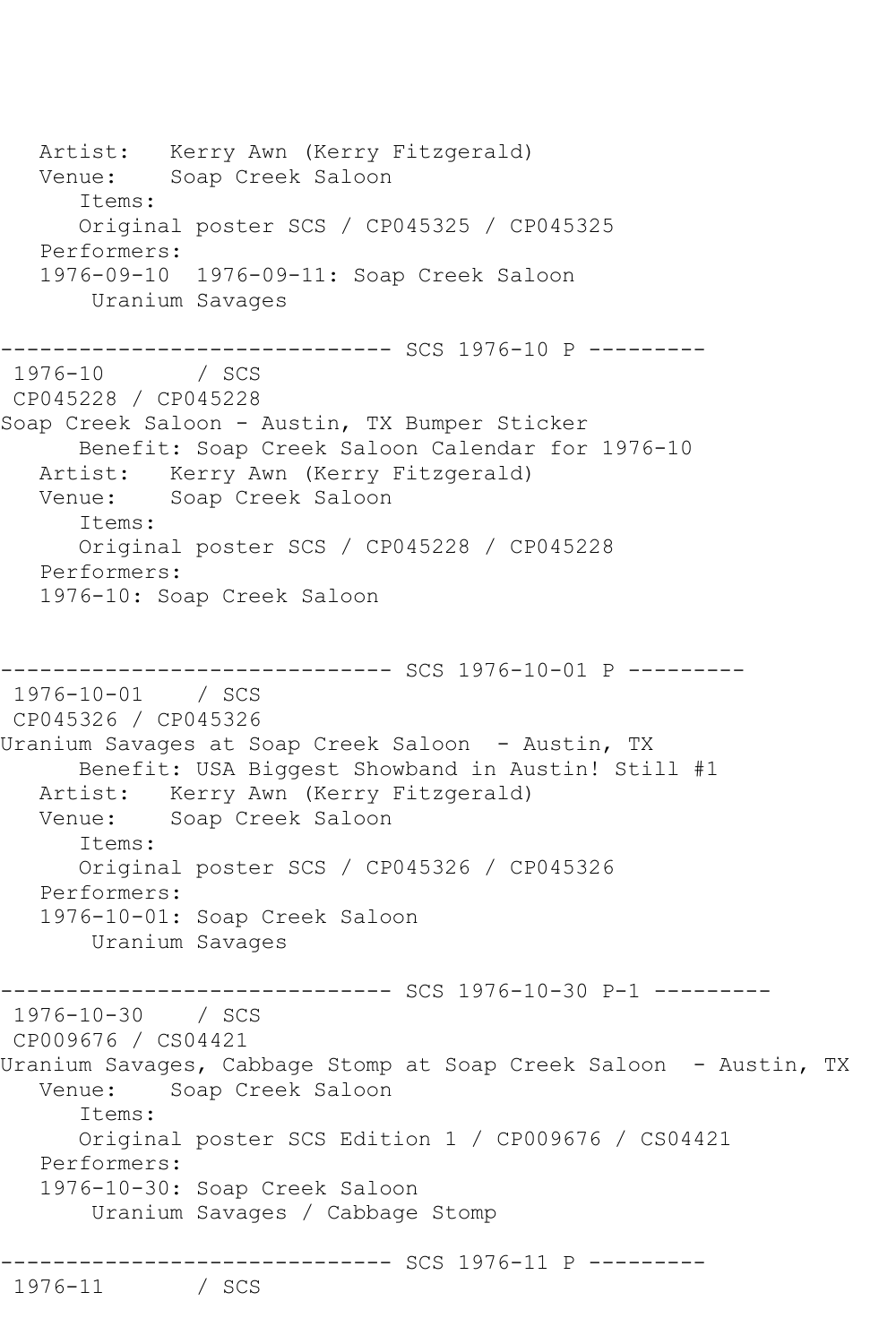CP045229 / CP045229 Soap Creek Saloon - Austin, TX Bumper Sticker Benefit: Soap Creek Saloon Calendar for 1976-11 Artist: Kerry Awn (Kerry Fitzgerald)<br>Venue: Soap Creek Saloon Soap Creek Saloon Items: Original poster SCS / CP045229 / CP045229 Performers: 1976-11: Soap Creek Saloon ------------------------------ SCS 1976-11-25 P --------- 1976-11-25 / SCS CP045062 / CP045062 Uranium Savages at Soap Creek Saloon - Austin, TX Artist: Kerry Awn (Kerry Fitzgerald) Venue: Soap Creek Saloon Items: Original poster SCS / CP045062 / CP045062 Performers: 1976-11-25: Soap Creek Saloon Uranium Savages ------------------------------ SCS 1976-12 P ---------  $1976 - 12$ CP045230 / CP045230 Soap Creek Saloon - Austin, TX Bumper Sticker Benefit: Soap Creek Saloon Calendar for 1976-12 Artist: Kerry Awn (Kerry Fitzgerald) Venue: Soap Creek Saloon Items: Original poster SCS / CP045230 / CP045230 Performers: 1976-12: Soap Creek Saloon --------------------------------- SCS 1977-01 P ---------<br>1977-01 / SCS 1977-01 CP045231 / CP045231 Soap Creek Saloon - Austin, TX Bumper Sticker Benefit: Soap Creek Saloon Calendar for 1977-01 Artist: Kerry Awn (Kerry Fitzgerald) Venue: Soap Creek Saloon Items: Original poster SCS / CP045231 / CP045231 Performers: 1977-01: Soap Creek Saloon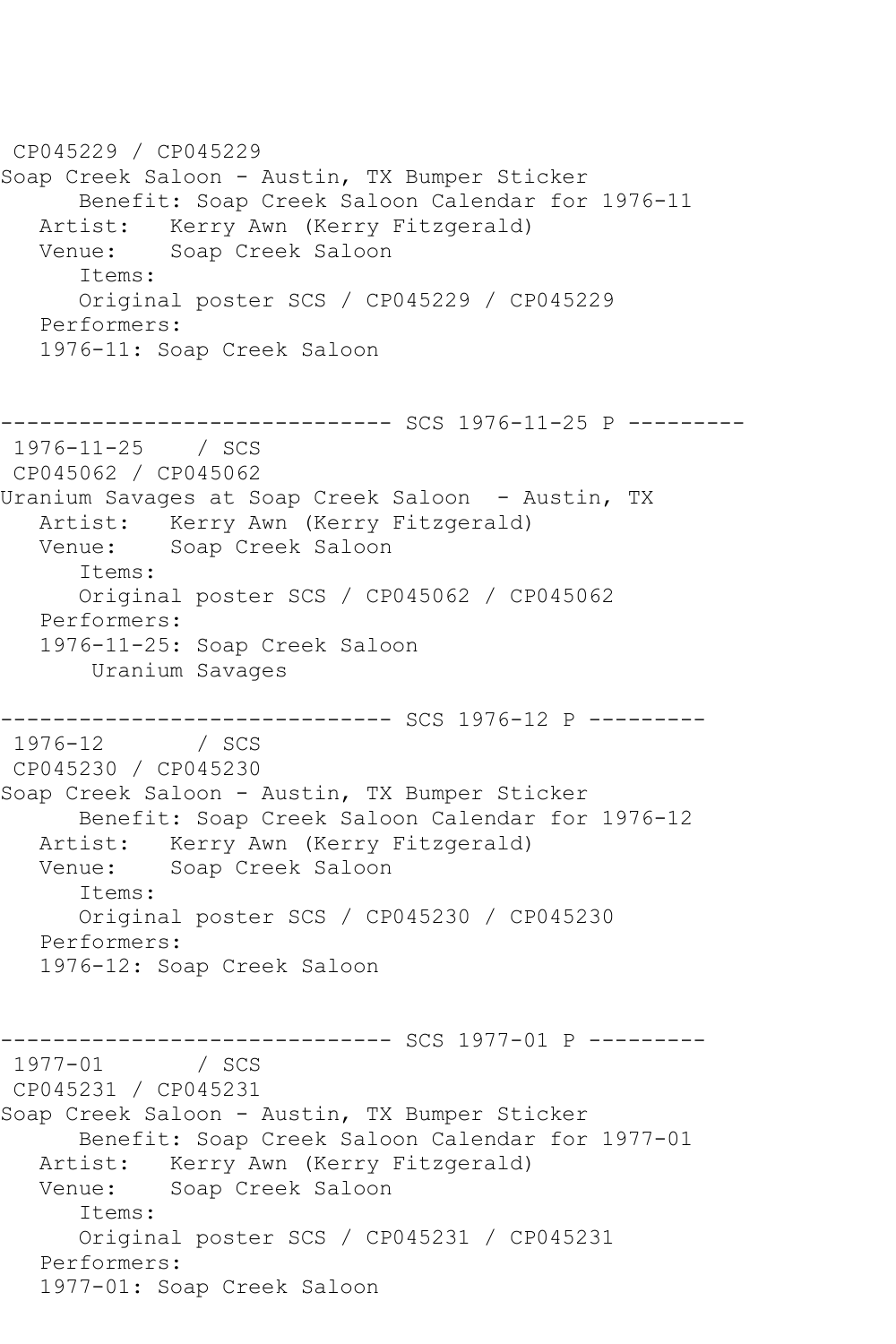------------------------------ SCS 1977-02 P --------- 1977-02 CP045232 / CP045232 Soap Creek Saloon - Austin, TX Bumper Sticker Benefit: Soap Creek Saloon Calendar for 1977-02 Artist: Kerry Awn (Kerry Fitzgerald) Venue: Soap Creek Saloon Items: Original poster SCS / CP045232 / CP045232 Performers: 1977-02: Soap Creek Saloon --------- SCS 1977-03 P ---------1977-03 / SCS CP045233 / CP045233 Soap Creek Saloon - Austin, TX Bumper Sticker Benefit: Soap Creek Saloon Calendar for 1977-03 Artist: Kerry Awn (Kerry Fitzgerald) Venue: Soap Creek Saloon Items: Original poster SCS / CP045233 / CP045233 Performers: 1977-03: Soap Creek Saloon ---------- SCS 1977-03-05 P ---------1977-03-05 / SCS CP045328 / CP045328 Uranium Savages at Soap Creek Saloon - Austin, TX Artist: Kerry Awn (Kerry Fitzgerald)<br>Venue: Soap Creek Saloon Soap Creek Saloon Items: Original poster SCS / CP045328 / CP045328 Performers: 1977-03-05: Soap Creek Saloon Uranium Savages ------------------------------ SCS 1977-04 P ---------  $1977 - 04$ CP045234 / CP045234 Soap Creek Saloon - Austin, TX Bumper Sticker Benefit: Soap Creek Saloon Calendar for 1977-04 Artist: Kerry Awn (Kerry Fitzgerald) Venue: Soap Creek Saloon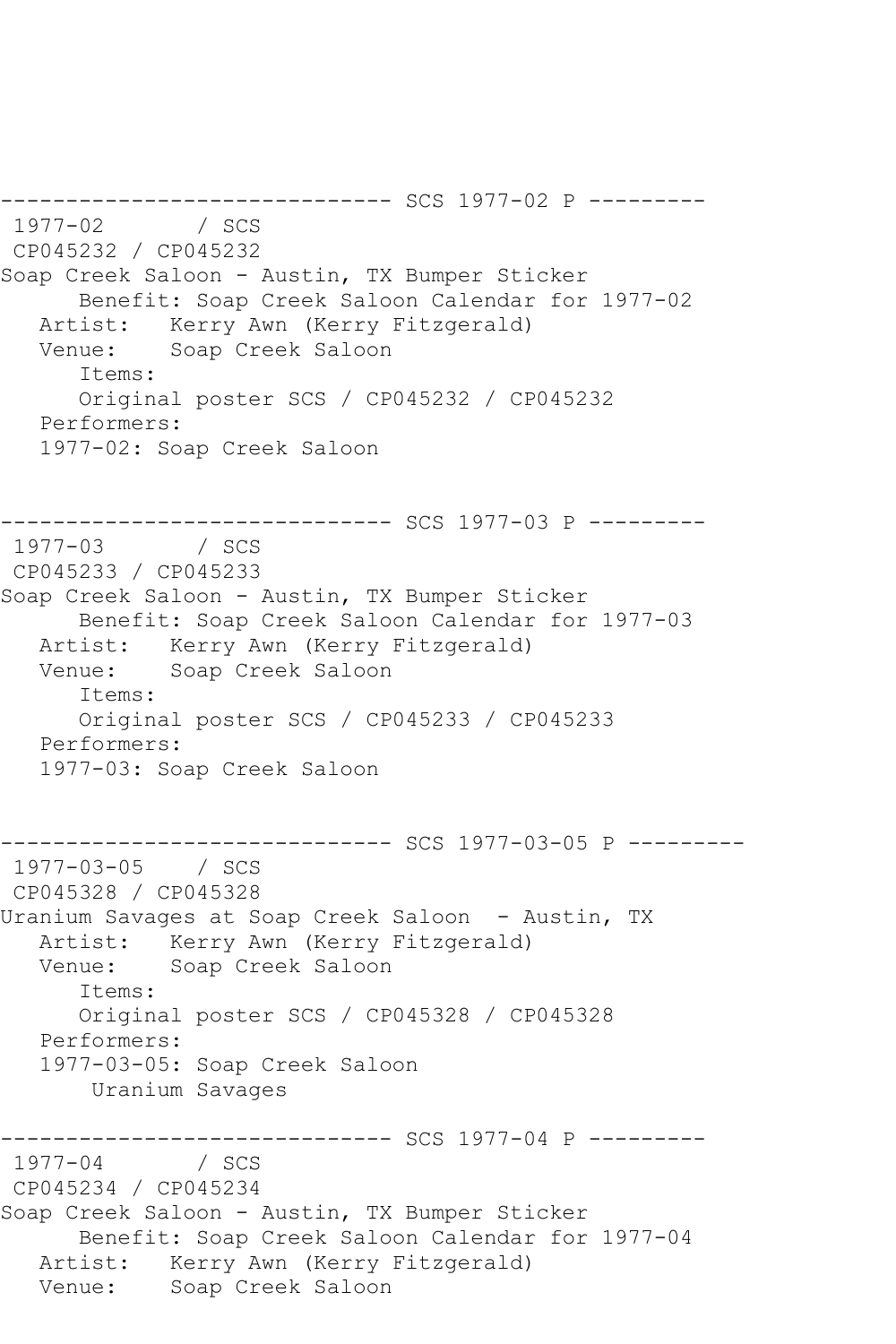Items: Original poster SCS / CP045234 / CP045234 Performers: 1977-04: Soap Creek Saloon ------------------------------ SCS 1977-04-01 P --------- 1977-04-01 / SCS CP045063 / CP045063 Uranium Savages at Soap Creek Saloon - Austin, TX Benefit: Texas Sun Music Award Winners Artist: Kerry Awn (Kerry Fitzgerald) Venue: Soap Creek Saloon Items: Original poster SCS / CP045063 / CP045063 Performers: 1977-04-01: Soap Creek Saloon Uranium Savages ------------------------------ SCS 1977-04-23 P --------- 1977-04-23 / SCS CP045330 / CP045330 Uranium Savages at Soap Creek Saloon - Austin, TX Artist: Kerry Awn (Kerry Fitzgerald) Venue: Soap Creek Saloon Items: Original poster SCS / CP045330 / CP045330 Performers: 1977-04-23: Soap Creek Saloon Uranium Savages ------------------------------ SCS 1977-05 P ---------  $1977 - 05$ CP045235 / CP045235 Soap Creek Saloon - Austin, TX Bumper Sticker Benefit: Soap Creek Saloon Calendar for 1977-05 Artist: Kerry Awn (Kerry Fitzgerald) Venue: Soap Creek Saloon Items: Original poster SCS / CP045235 / CP045235 Performers: 1977-05: Soap Creek Saloon --------- SCS 1977-06 P ---------1977-06 / SCS CP045236 / CP045236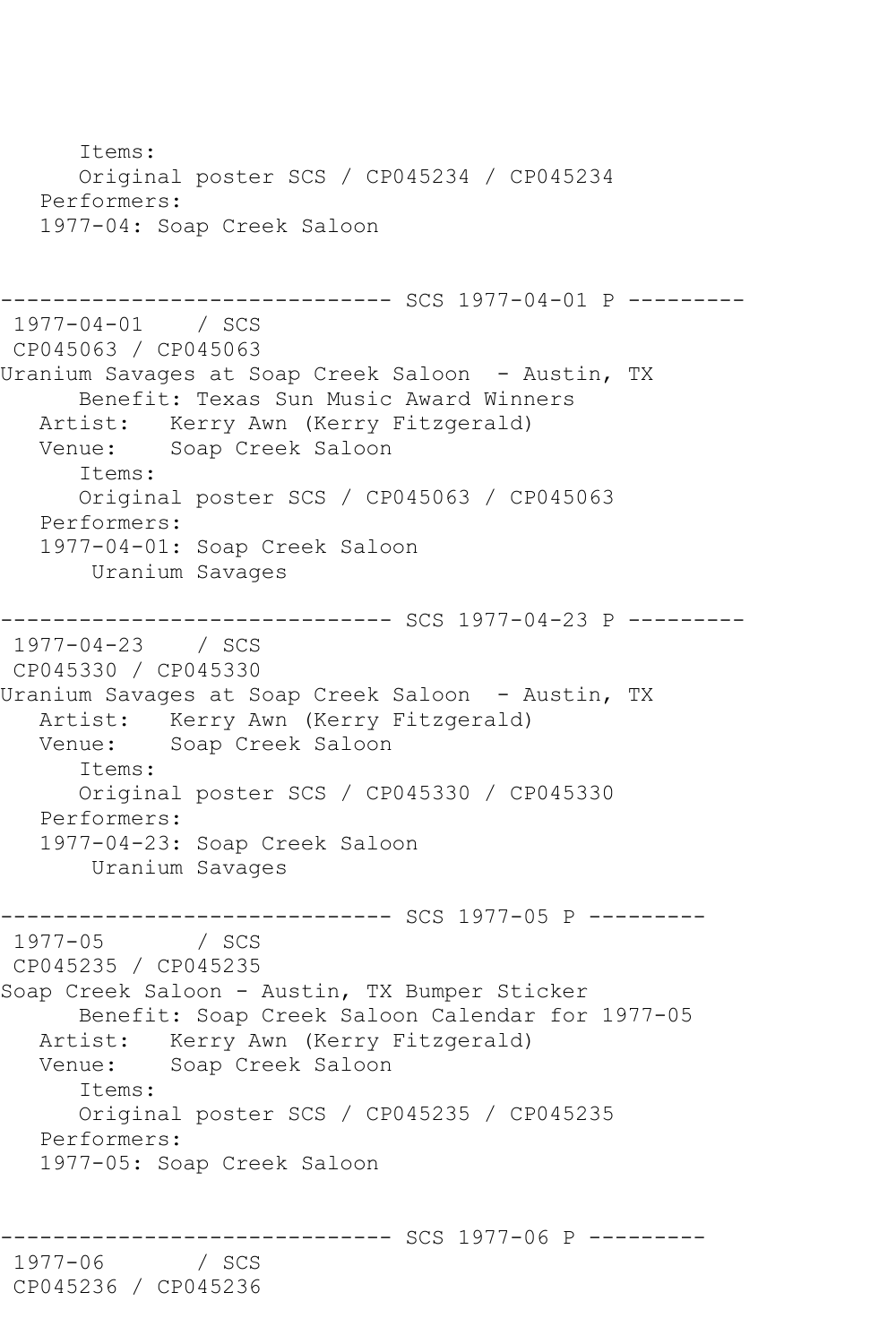Soap Creek Saloon - Austin, TX Bumper Sticker Benefit: Soap Creek Saloon Calendar for 1977-06 Artist: Kerry Awn (Kerry Fitzgerald) Venue: Soap Creek Saloon Items: Original poster SCS / CP045236 / CP045236 Performers: 1977-06: Soap Creek Saloon ------------------------------ SCS 1977-07 P --------- 1977-07 / SCS CP045237 / CP045237 Soap Creek Saloon - Austin, TX Bumper Sticker Benefit: Soap Creek Saloon Calendar for 1977-07 Artist: Kerry Awn (Kerry Fitzgerald) Venue: Soap Creek Saloon Items: Original poster SCS / CP045237 / CP045237 Performers: 1977-07: Soap Creek Saloon ------------------------------ SCS 1977-07-04 P --------- 1977-07-04 / SCS CP045331 / CP045331 Uranium Savages, Ain't Misbehavin' at Soap Creek Saloon - Austin, TX Benefit: Sweet Hogs Millenial Picnik Artist: Kerry Awn (Kerry Fitzgerald) Venue: Soap Creek Saloon Items: Original poster SCS / CP045331 / CP045331 Performers: 1977-07-04: Soap Creek Saloon Uranium Savages / Ain't Misbehavin' ----------- SCS 1977-07-30 P ---------1977-07-30 / SCS CP045332 / CP045332 Uranium Savages at Soap Creek Saloon - Austin, TX Benefit: Eddy Awards Artist: Kerry Awn (Kerry Fitzgerald) Venue: Soap Creek Saloon Items: Original poster SCS / CP045332 / CP045332 Performers: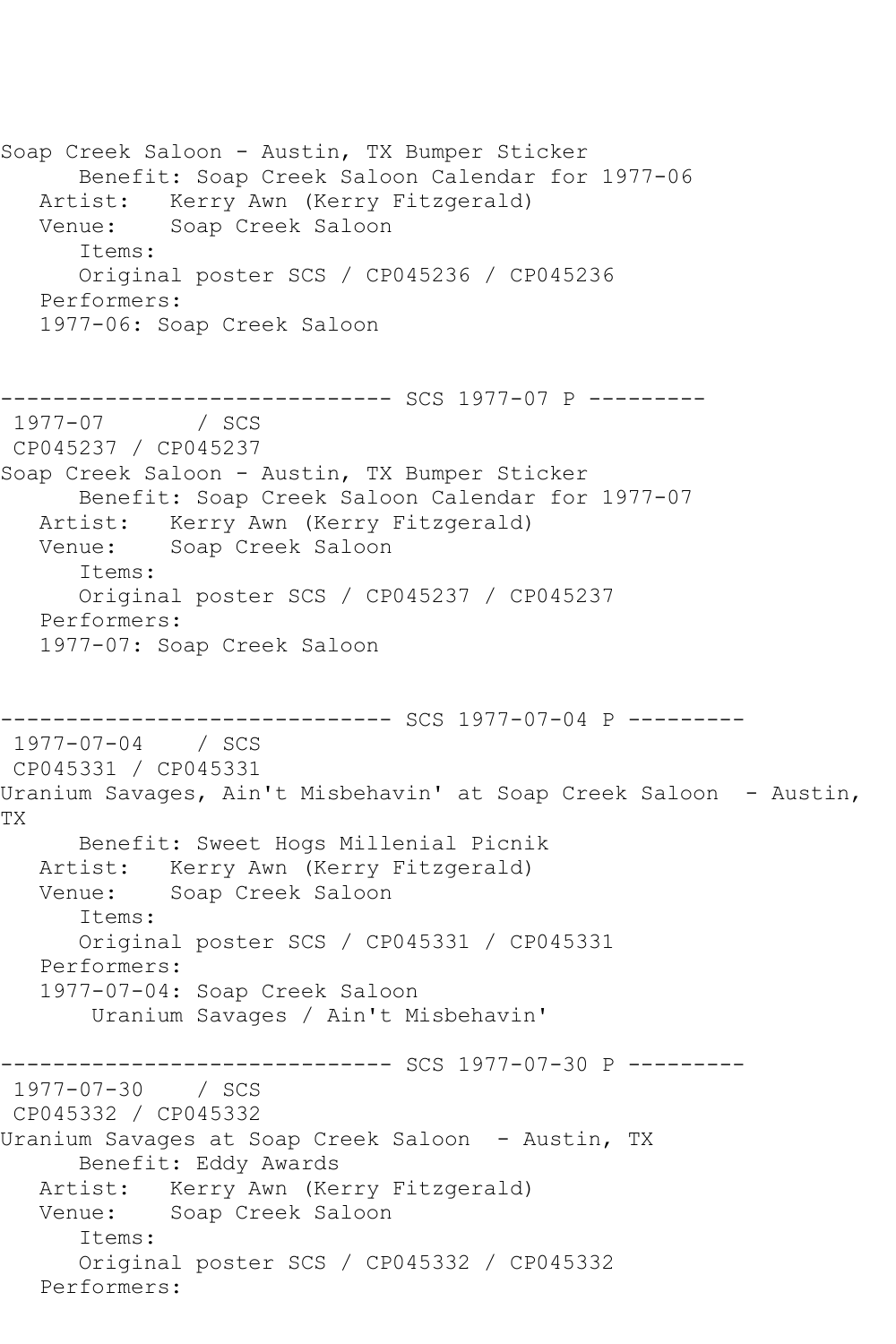1977-07-30: Soap Creek Saloon Uranium Savages ------------------------------ SCS 1977-08 P --------- 1977-08 / SCS CP045238 / CP045238 Soap Creek Saloon - Austin, TX Bumper Sticker Benefit: Soap Creek Saloon Calendar for 1977-08 Artist: Kerry Awn (Kerry Fitzgerald) Venue: Soap Creek Saloon Items: Original poster SCS / CP045238 / CP045238 Performers: 1977-08: Soap Creek Saloon ------------------------------ SCS 1977-09 P --------- 1977-09 CP045239 / CP045239 Soap Creek Saloon - Austin, TX Bumper Sticker Benefit: Soap Creek Saloon Calendar for 1977-09 Artist: Kerry Awn (Kerry Fitzgerald) Venue: Soap Creek Saloon Items: Original poster SCS / CP045239 / CP045239 Performers: 1977-09: Soap Creek Saloon ------------------------------ SCS 1977-09-17 P --------- 1977-09-17 / SCS CP045333 / CP045333 Uranium Savages at Soap Creek Saloon - Austin, TX Artist: Kerry Awn (Kerry Fitzgerald) Venue: Soap Creek Saloon Items: Original poster SCS / CP045333 / CP045333 Performers: 1977-09-17: Soap Creek Saloon Uranium Savages --------------------------------- SCS 1977-10 P ---------<br>1977-10 / SCS  $1977 - 10$ CP045240 / CP045240 Soap Creek Saloon - Austin, TX Bumper Sticker Benefit: Soap Creek Saloon Calendar for 1977-10 Calendar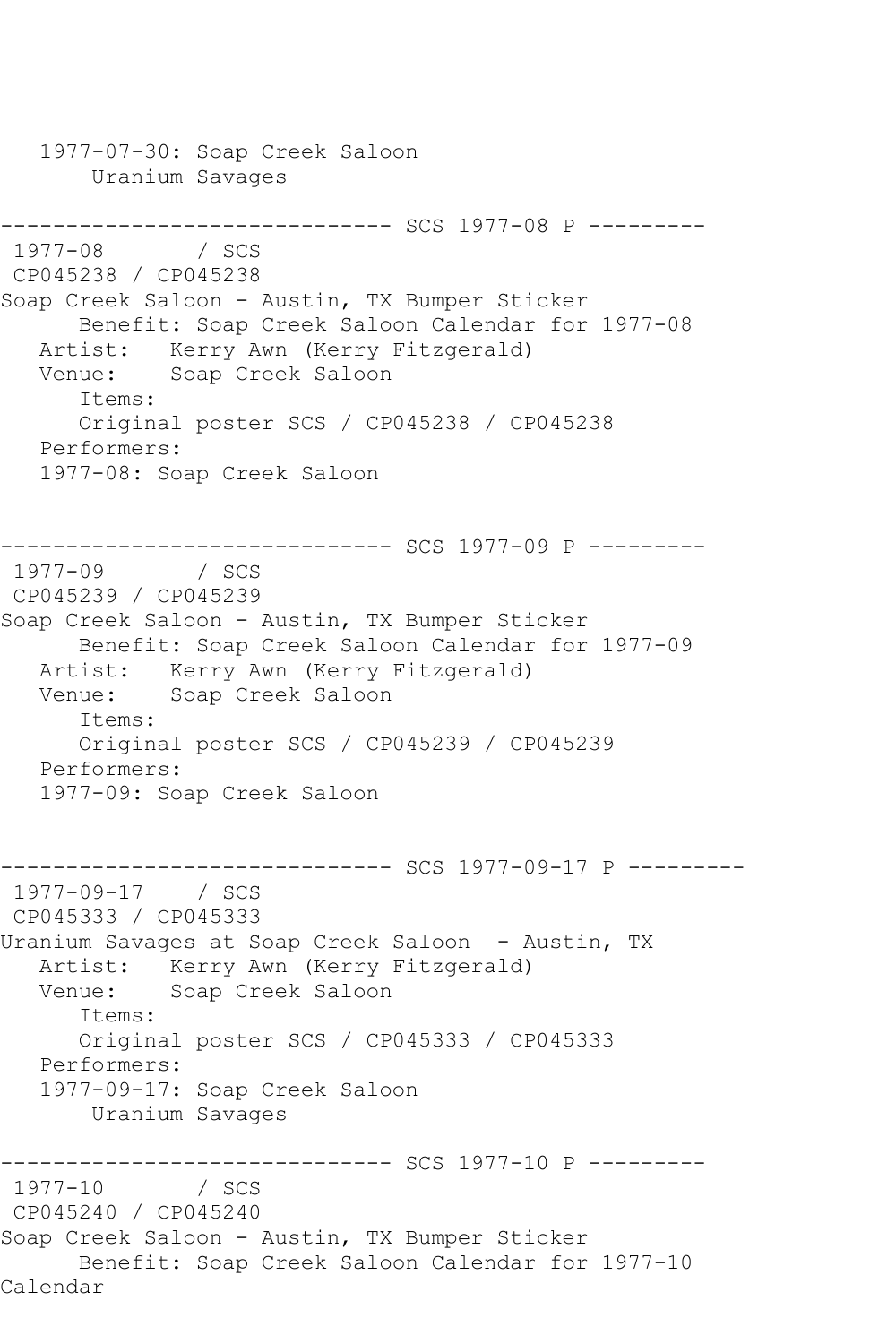Artist: Kerry Awn (Kerry Fitzgerald) Venue: Soap Creek Saloon Items: Original poster SCS / CP045240 / CP045240 Performers: 1977-10: Soap Creek Saloon ----------- SCS 1977-10-30 P ---------1977-10-30 / SCS CP045334 / CP045334 Uranium Savages at Soap Creek Saloon - Austin, TX Artist: Kerry Awn (Kerry Fitzgerald) Venue: Soap Creek Saloon Items: Original poster SCS / CP045334 / CP045334 Performers: 1977-10-30: Soap Creek Saloon Uranium Savages ------------------------------ SCS 1977-11 P --------- 1977-11 / SCS CP045241 / CP045241 Soap Creek Saloon - Austin, TX Bumper Sticker Benefit: Soap Creek Saloon Calendar for 1977-11 Artist: Kerry Awn (Kerry Fitzgerald)<br>Venue: Soap Creek Saloon Soap Creek Saloon Items: Original poster SCS / CP045241 / CP045241 Performers: 1977-11: Soap Creek Saloon ------------------------------ SCS 1977-12 P --------- 1977-12 / SCS CP045242 / CP045242 Soap Creek Saloon - Austin, TX Bumper Sticker Benefit: Soap Creek Saloon Calendar for 1977-12 Artist: Kerry Awn (Kerry Fitzgerald)<br>Venue: Soap Creek Saloon Soap Creek Saloon Items: Original poster SCS / CP045242 / CP045242 Performers: 1977-12: Soap Creek Saloon

------------------------------ SCS 1977-12-07 P ---------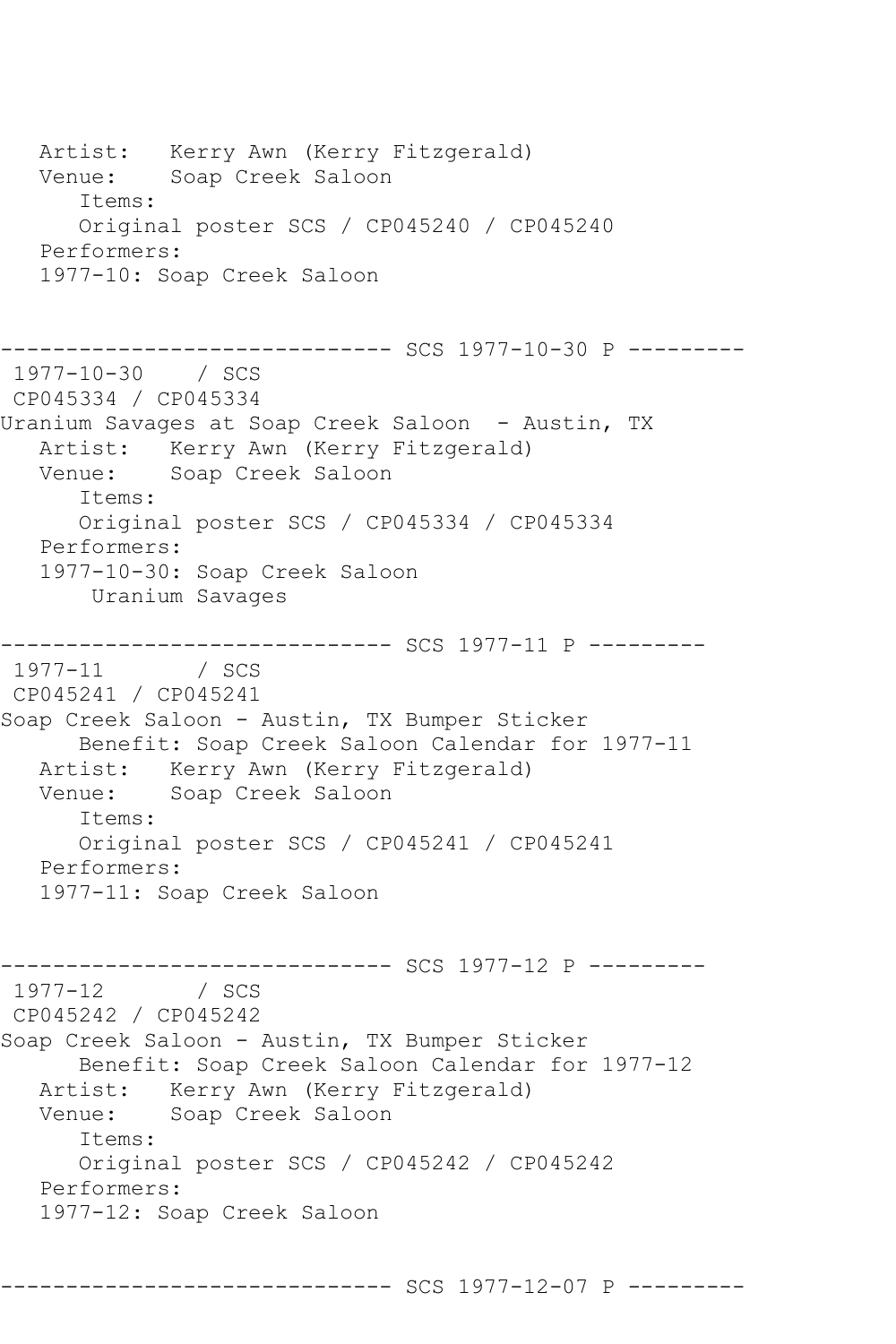1977-12-07 / SCS CP045141 / CP045141 Kerry at Soap Creek Saloon – Austin, TX Artist: Kerry Awn (Kerry Fitzgerald)<br>Venue: Soap Creek Saloon Soap Creek Saloon Items: Original poster SCS / CP045141 / CP045141 Performers: 1977-12-07: Soap Creek Saloon Kerry / Kerry Awn ------------------------------ SCS 1977-12-30 P --------- 1977-12-30 / SCS CP045335 / CP045335 Uranium Savages at Soap Creek Saloon - Austin, TX Benefit: Revival World Piece Artist: Kerry Awn (Kerry Fitzgerald) Venue: Soap Creek Saloon Items: Original poster SCS / CP045335 / CP045335 Performers: 1977-12-30 1977-12-31: Soap Creek Saloon Uranium Savages ------------------------------ SCS 1978-01 P ---------  $1978 - 01$ CP045243 / CP045243 Soap Creek Saloon - Austin, TX Bumper Sticker Benefit: Soap Creek Saloon Calendar for 1978-01 Artist: Kerry Awn (Kerry Fitzgerald) Venue: Soap Creek Saloon Items: Original poster SCS / CP045243 / CP045243 Performers: 1978-01: Soap Creek Saloon ------------------------------ SCS 1978-02 P ---------  $1978 - 02$ CP045244 / CP045244 Soap Creek Saloon - Austin, TX Bumper Sticker Benefit: Soap Creek Saloon Calendar for 1978-02 Artist: Kerry Awn (Kerry Fitzgerald) Venue: Soap Creek Saloon Items: Original poster SCS / CP045244 / CP045244 Performers: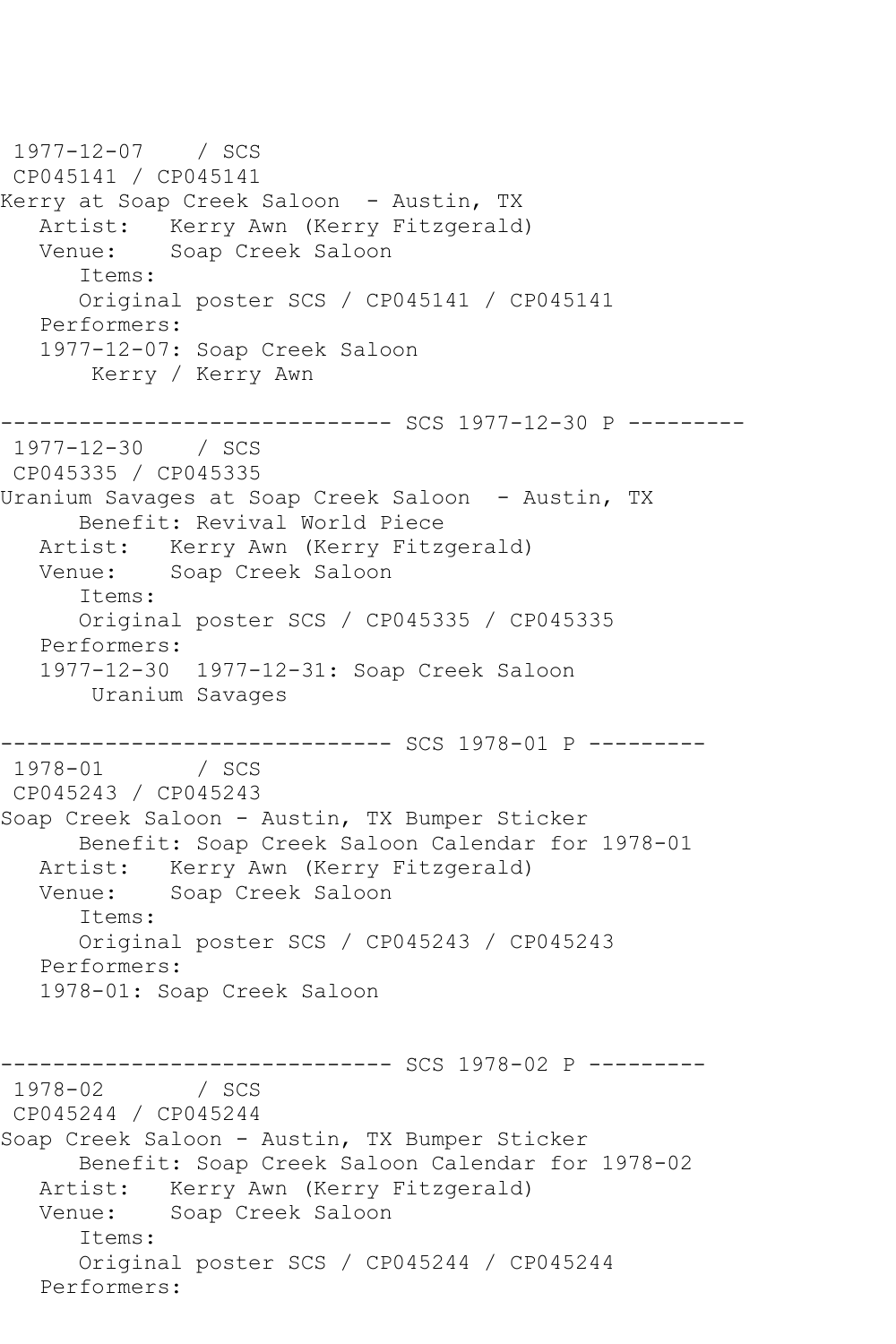1978-02: Soap Creek Saloon

```
-------------------------------- SCS 1978-03 P ---------<br>1978-03    / SCS
1978 - 03CP045245 / CP045245
Soap Creek Saloon - Austin, TX Bumper Sticker
       Benefit: Soap Creek Saloon Calendar for 1978-03
   Artist: Kerry Awn (Kerry Fitzgerald)
   Venue: Soap Creek Saloon
       Items:
       Original poster SCS / CP045245 / CP045245
   Performers:
    1978-03: Soap Creek Saloon
---------------------------------- SCS 1978-04 P ----------<br>1978-04     / SCS
1978 - 04CP045246 / CP045246
Soap Creek Saloon - Austin, TX Bumper Sticker
       Benefit: Soap Creek Saloon Calendar for 1978-04
   Artist: Kerry Awn (Kerry Fitzgerald)
   Venue: Soap Creek Saloon
       Items:
       Original poster SCS / CP045246 / CP045246
   Performers:
    1978-04: Soap Creek Saloon
------------------------------ SCS 1978-04-01 P-1 ---------
1978-04-01 / SCS 
CP004151 / CD04560
1st Annual Spamarama
       Series: 1st Annual
   Artist: Kerry Awn (Kerry Fitzgerald)
   Venue: Soap Creek Saloon
       Items:
       Original poster SCS Edition 1 / CP004151 / CD04560
   Performers:
    1978-04-01: Soap Creek Saloon
  ------------------------------ SCS 1978-04-01 P ---------
1978-04-01 / SCS 
CP045338 / CP045338
Uranium Savages at Soap Creek Saloon - Austin, TX
   Artist: Kerry Awn (Kerry Fitzgerald)
```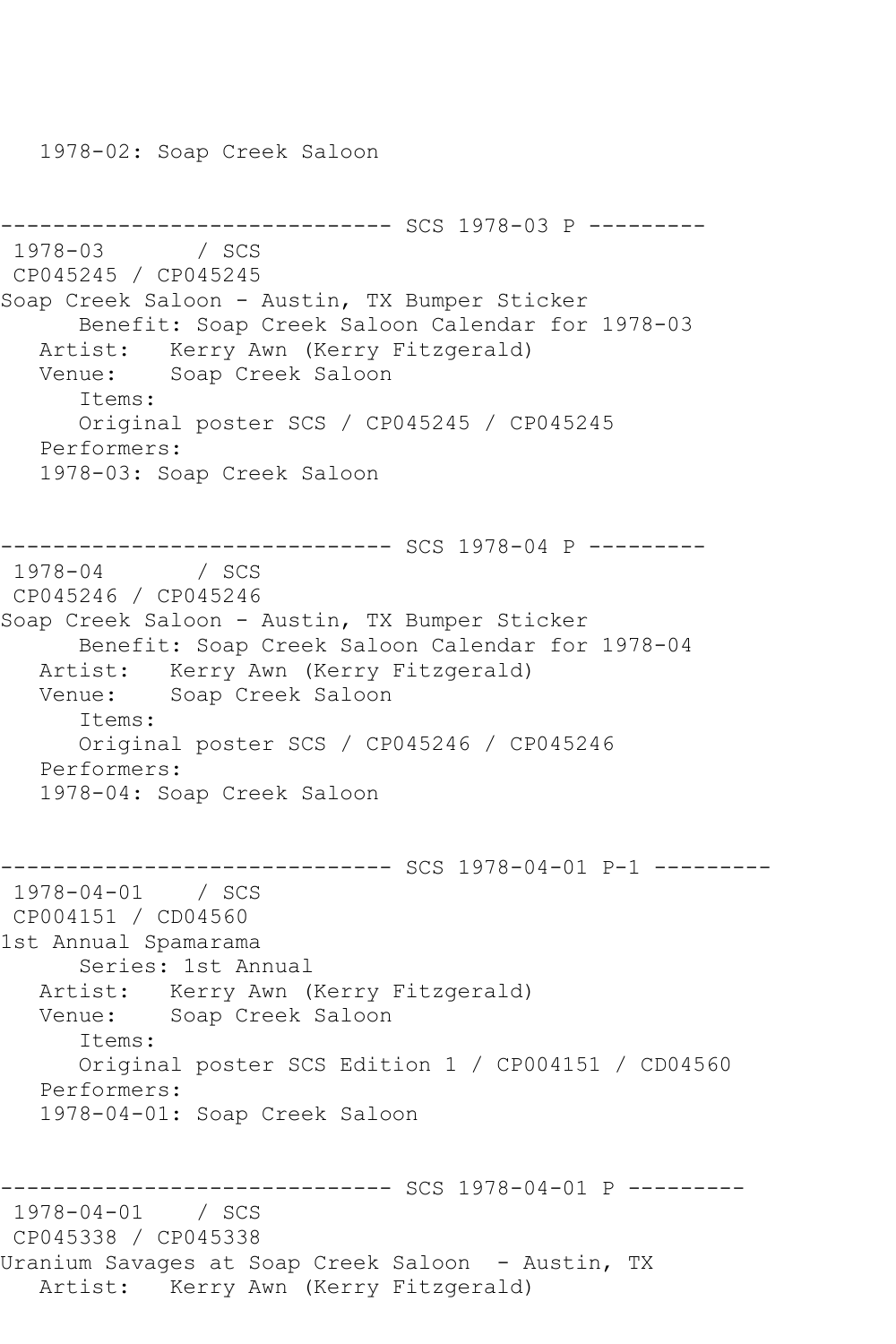Venue: Soap Creek Saloon Items: Original poster SCS / CP045338 / CP045338 Performers: 1978-04-01: Soap Creek Saloon Uranium Savages ------------------------------ SCS 1978-05 P ---------  $1978 - 05$ CP045247 / CP045247 Soap Creek Saloon - Austin, TX Bumper Sticker Benefit: Soap Creek Saloon Calendar for 1978-05 Artist: Kerry Awn (Kerry Fitzgerald) Venue: Soap Creek Saloon Items: Original poster SCS / CP045247 / CP045247 Performers: 1978-05: Soap Creek Saloon ------------------------------ SCS 1978-06 P --------- 1978-06 / SCS CP045248 / CP045248 Soap Creek Saloon - Austin, TX Bumper Sticker Benefit: Soap Creek Saloon Calendar for 1978-06 Artist: Kerry Awn (Kerry Fitzgerald)<br>Venue: Soap Creek Saloon Soap Creek Saloon Items: Original poster SCS / CP045248 / CP045248 Performers: 1978-06: Soap Creek Saloon ------------------------------ SCS 1978-06-16 P --------- 1978-06-16 / SCS CP045340 / CP045340 Uranium Savage at Soap Creek Saloon - Austin, TX Benefit: Savage Weekend Eddy Awards / George Majewski Artist: Kerry Awn (Kerry Fitzgerald)<br>Venue: Soap Creek Saloon Soap Creek Saloon Items: Original poster SCS / CP045340 / CP045340 Performers: 1978-06-16 1978-06-17: Soap Creek Saloon Uranium Savages ------------------------------ SCS 1978-07 P ---------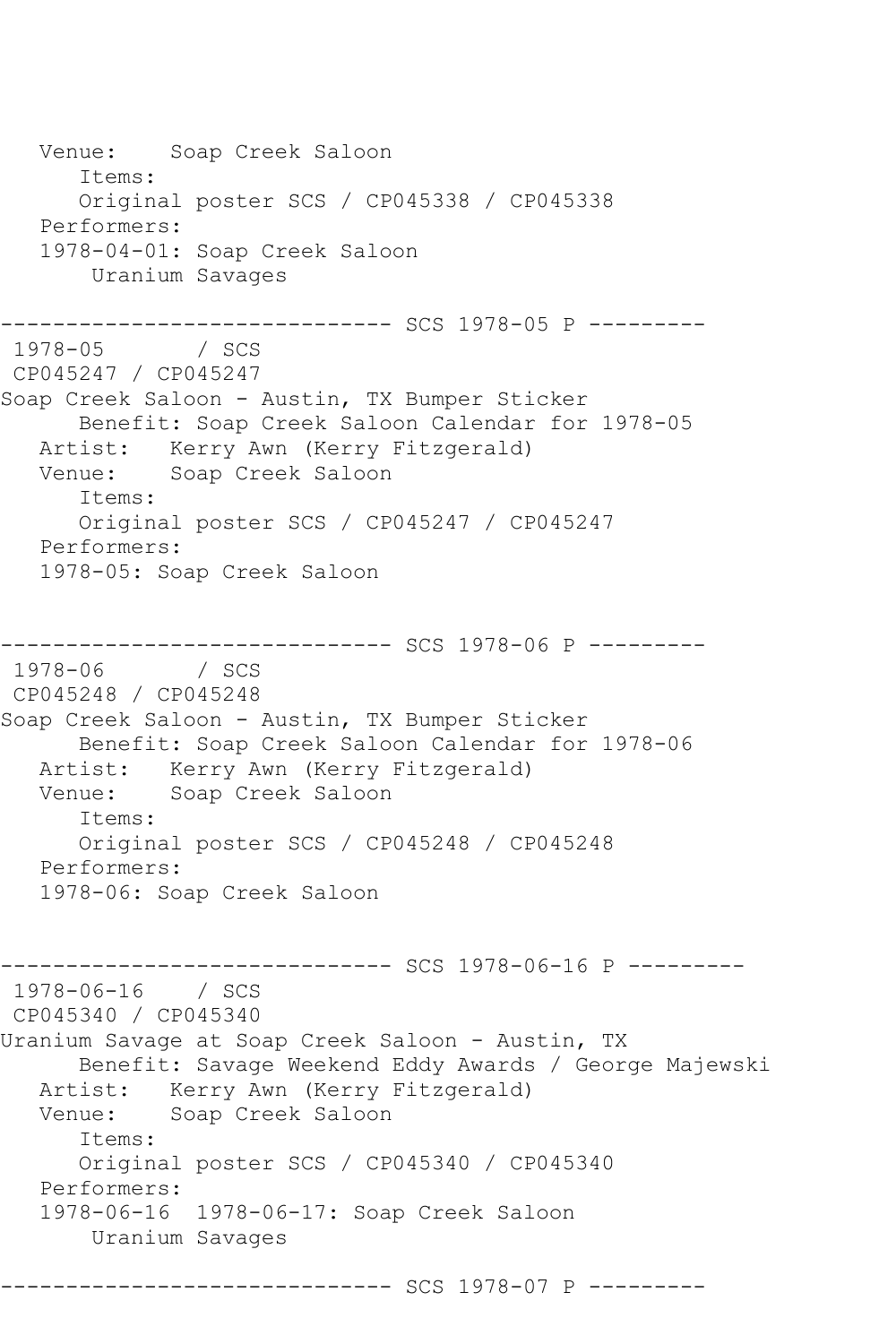1978-07 / SCS CP045249 / CP045249 Soap Creek Saloon - Austin, TX Bumper Sticker Benefit: Soap Creek Saloon Calendar for 1978-07 Artist: Kerry Awn (Kerry Fitzgerald) Venue: Soap Creek Saloon Items: Original poster SCS / CP045249 / CP045249 Performers: 1978-07: Soap Creek Saloon ------------------------------ SCS 1978-07-29 P --------- 1978-07-29 / SCS CP045341 / CP045341 Uranium Savages at Soap Creek Saloon - Austin, TX Benefit: Dog Days Artist: Kerry Awn (Kerry Fitzgerald) Venue: Soap Creek Saloon Items: Original poster SCS / CP045341 / CP045341 Performers: 1978-07-29: Soap Creek Saloon Uranium Savages ------------------------------ SCS 1978-08 P ---------  $1978 - 08$ CP045250 / CP045250 Soap Creek Saloon - Austin, TX Bumper Sticker Benefit: Soap Creek Saloon Calendar for 1978-08 Artist: Kerry Awn (Kerry Fitzgerald)<br>Venue: Soap Creek Saloon Soap Creek Saloon Items: Original poster SCS / CP045250 / CP045250 Performers: 1978-08: Soap Creek Saloon ------------------------------ SCS 1978-08-26 P --------- 1978-08-26 / SCS CP045342 / CP045342 Uranium Savages at Soap Creek Saloon - Austin, TX Benefit: Eddy Lewis Marathon Artist: Kerry Awn (Kerry Fitzgerald) Venue: Soap Creek Saloon Items: Original poster SCS / CP045342 / CP045342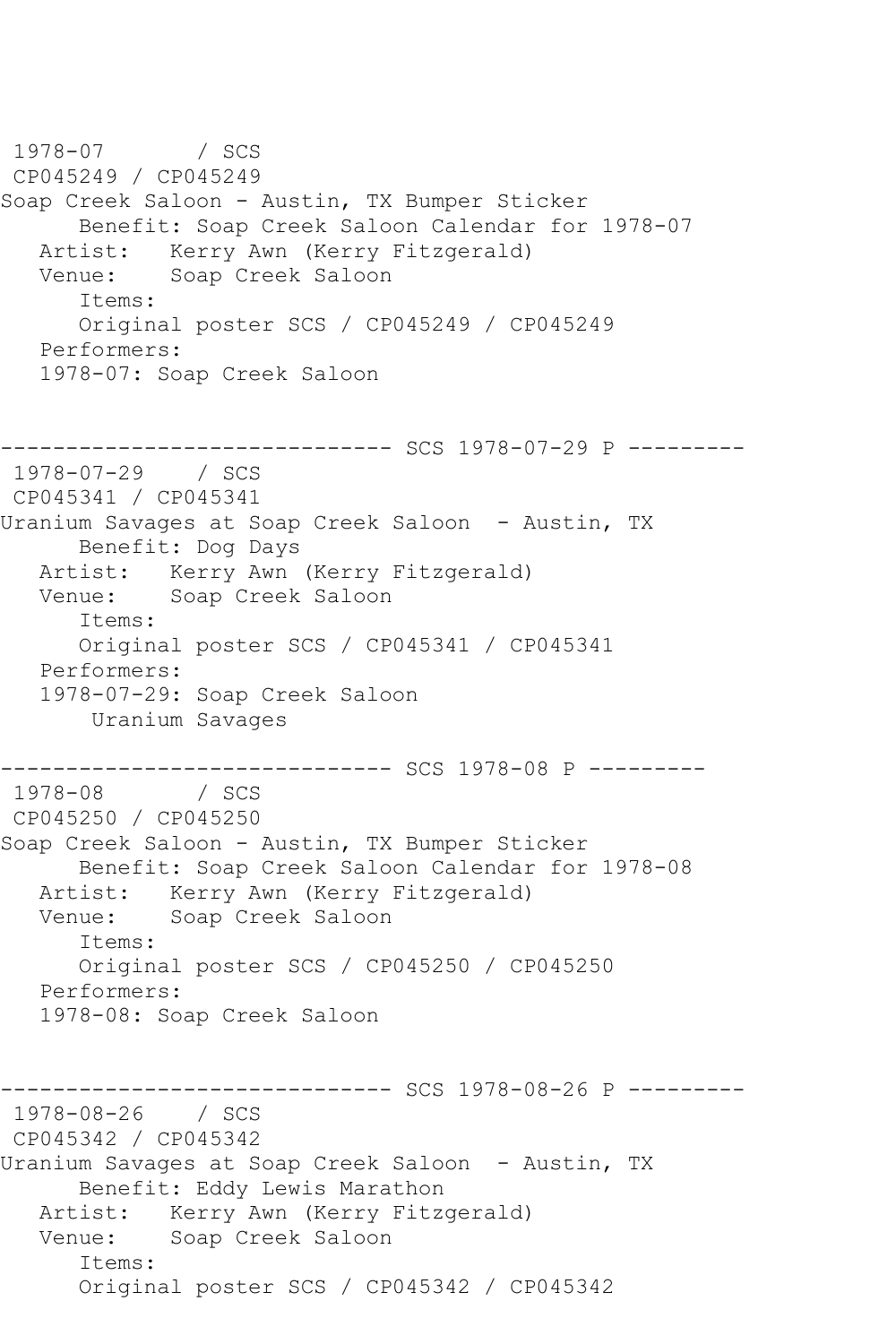Performers: 1978-08-26: Soap Creek Saloon Uranium Savages ------------------------------ SCS 1978-09 P --------- 1978-09 / SCS CP045251 / CP045251 Soap Creek Saloon - Austin, TX Bumper Sticker Benefit: Soap Creek Saloon Calendar for 1978-09 Artist: Kerry Awn (Kerry Fitzgerald)<br>Venue: Soap Creek Saloon Soap Creek Saloon Items: Original poster SCS / CP045251 / CP045251 Performers: 1978-09: Soap Creek Saloon ------------------------------ SCS 1978-09-22 P --------- 1978-09-22 / SCS CP045343 / CP045343 Uranium Savages at Soap Creek Saloon - Austin, TX Artist: Kerry Awn (Kerry Fitzgerald) Venue: Soap Creek Saloon Items: Original poster SCS / CP045343 / CP045343 Performers: 1978-09-22 1978-09-23: Soap Creek Saloon Uranium Savages ---------------------------------- SCS 1978-10 P ---------<br>1978-10 / SCS  $1978 - 10$ CP045252 / CP045252 Soap Creek Saloon - Austin, TX Bumper Sticker Benefit: Soap Creek Saloon Calendar for 1978-10 Artist: Kerry Awn (Kerry Fitzgerald) Venue: Soap Creek Saloon Items: Original poster SCS / CP045252 / CP045252 Performers: 1978-10: Soap Creek Saloon --------------- SCS 1978-10-27 P ---------1978-10-27 / SCS CP045344 / CP045344 Uranium Savages at Soap Creek Saloon - Austin, TX Benefit: Halloween Weekend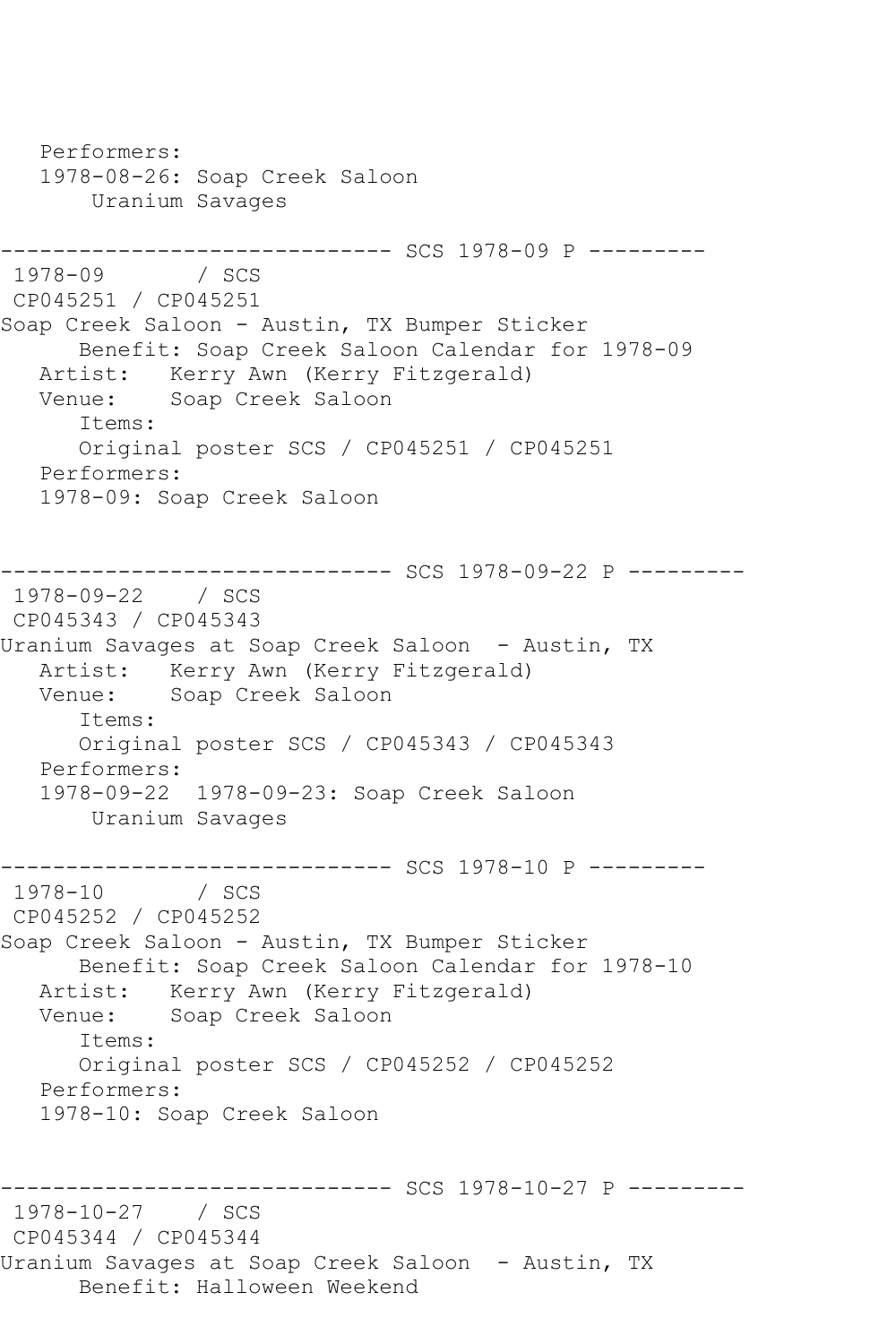Artist: Kerry Awn (Kerry Fitzgerald) Venue: Soap Creek Saloon Items: Original poster SCS / CP045344 / CP045344 Performers: 1978-10-27 1978-10-28: Soap Creek Saloon Uranium Savages ------------------------------ SCS 1978-10-31 P --------- 1978-10-31 / SCS CP045142 / CP045142 Cobras at Soap Creek Saloon - Austin, TX Benefit: Halloween Bash Artist: Kerry Awn (Kerry Fitzgerald) Venue: Soap Creek Saloon Items: Original poster SCS / CP045142 / CP045142 Performers: 1978-10-31: Soap Creek Saloon Cobras ------------------------------ SCS 1978-11 P ---------  $1978 - 11$ CP045253 / CP045253 Soap Creek Saloon - Austin, TX Bumper Sticker Benefit: Soap Creek Saloon Calendar for 1978-11 Artist: Kerry Awn (Kerry Fitzgerald) Venue: Soap Creek Saloon Items: Original poster SCS / CP045253 / CP045253 Performers: 1978-11: Soap Creek Saloon --------- SCS 1978-11-10 P ---------1978-11-10 / SCS CP045345 / CP045345 Uranium Savages at Soap Creek Saloon - Austin, TX Artist: Kerry Awn (Kerry Fitzgerald)<br>Venue: Soap Creek Saloon Soap Creek Saloon Items: Original poster SCS / CP045345 / CP045345 Performers: 1978-11-10: Soap Creek Saloon Uranium Savages ------------------------------ SCS 1978-12 P ---------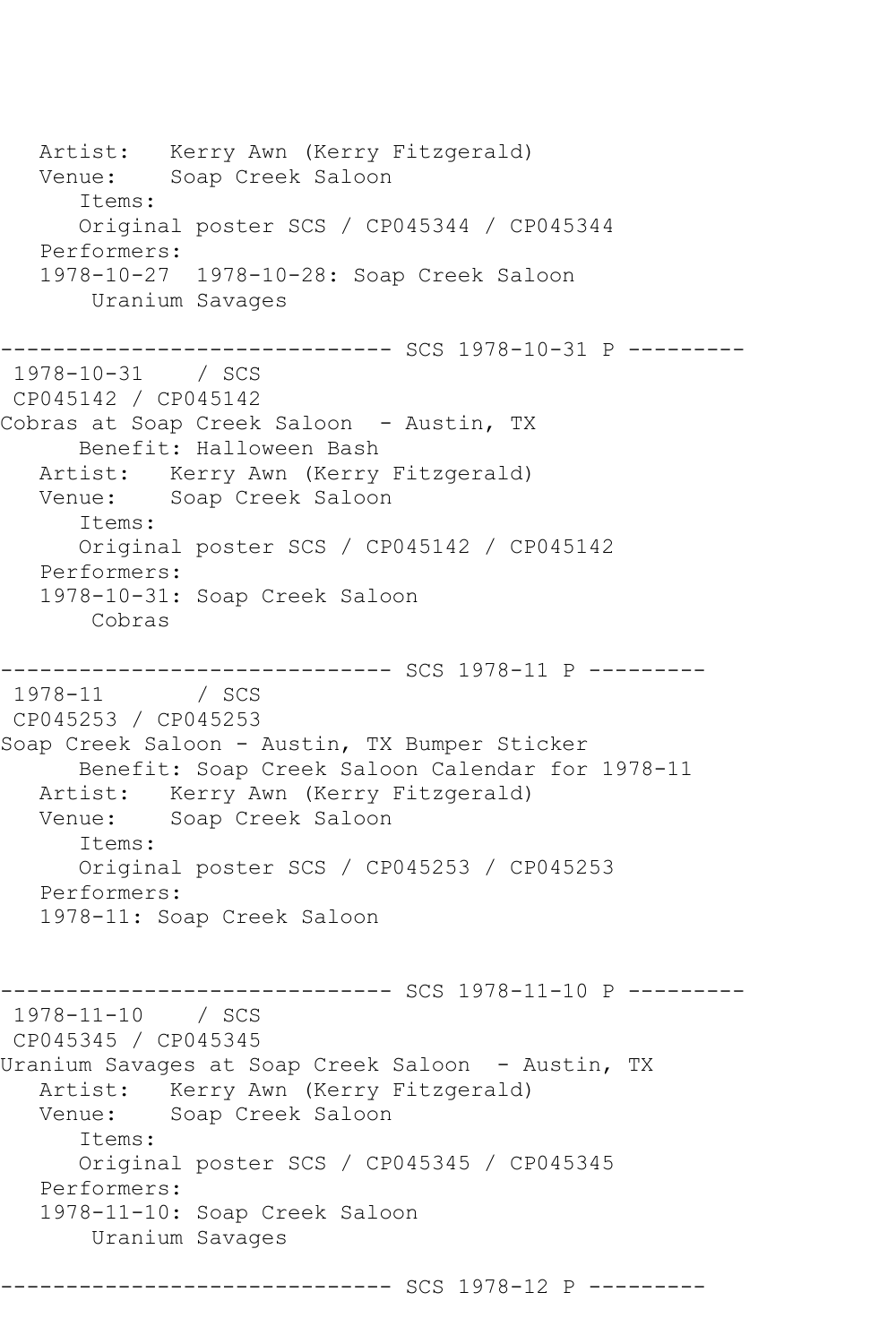1978-12 / SCS CP045254 / CP045254 Soap Creek Saloon - Austin, TX Bumper Sticker Benefit: Soap Creek Saloon Calendar for 1978-12 Artist: Kerry Awn (Kerry Fitzgerald) Venue: Soap Creek Saloon Items: Original poster SCS / CP045254 / CP045254 Performers: 1978-12: Soap Creek Saloon ------------------------------ SCS 1978-12-31 P --------- 1978-12-31 / SCS CP045347 / CP045347 Uranium Savages at Soap Creek Saloon - Austin, TX Artist: Kerry Awn (Kerry Fitzgerald)<br>Venue: Soap Creek Saloon Soap Creek Saloon Items: Original poster SCS / CP045347 / CP045347 Performers: 1978-12-31: Soap Creek Saloon Uranium Savages ------------------------------ SCS 1979-01 P ---------  $1979 - 01$ CP045255 / CP045255 Soap Creek Saloon - Austin, TX Bumper Sticker Benefit: Soap Creek Saloon Calendar for 1979-01 Artist: Kerry Awn (Kerry Fitzgerald) Venue: Soap Creek Saloon Items: Original poster SCS / CP045255 / CP045255 Performers: 1979-01: Soap Creek Saloon ---------- SCS 1979-01-27 P ---------1979-01-27 / SCS CP045348 / CP045348 Uranium Savages at Soap Creek Saloon - Austin, TX Artist: Kerry Awn (Kerry Fitzgerald) Venue: Soap Creek Saloon Items: Original poster SCS / CP045348 / CP045348 Performers: 1979-01-27: Soap Creek Saloon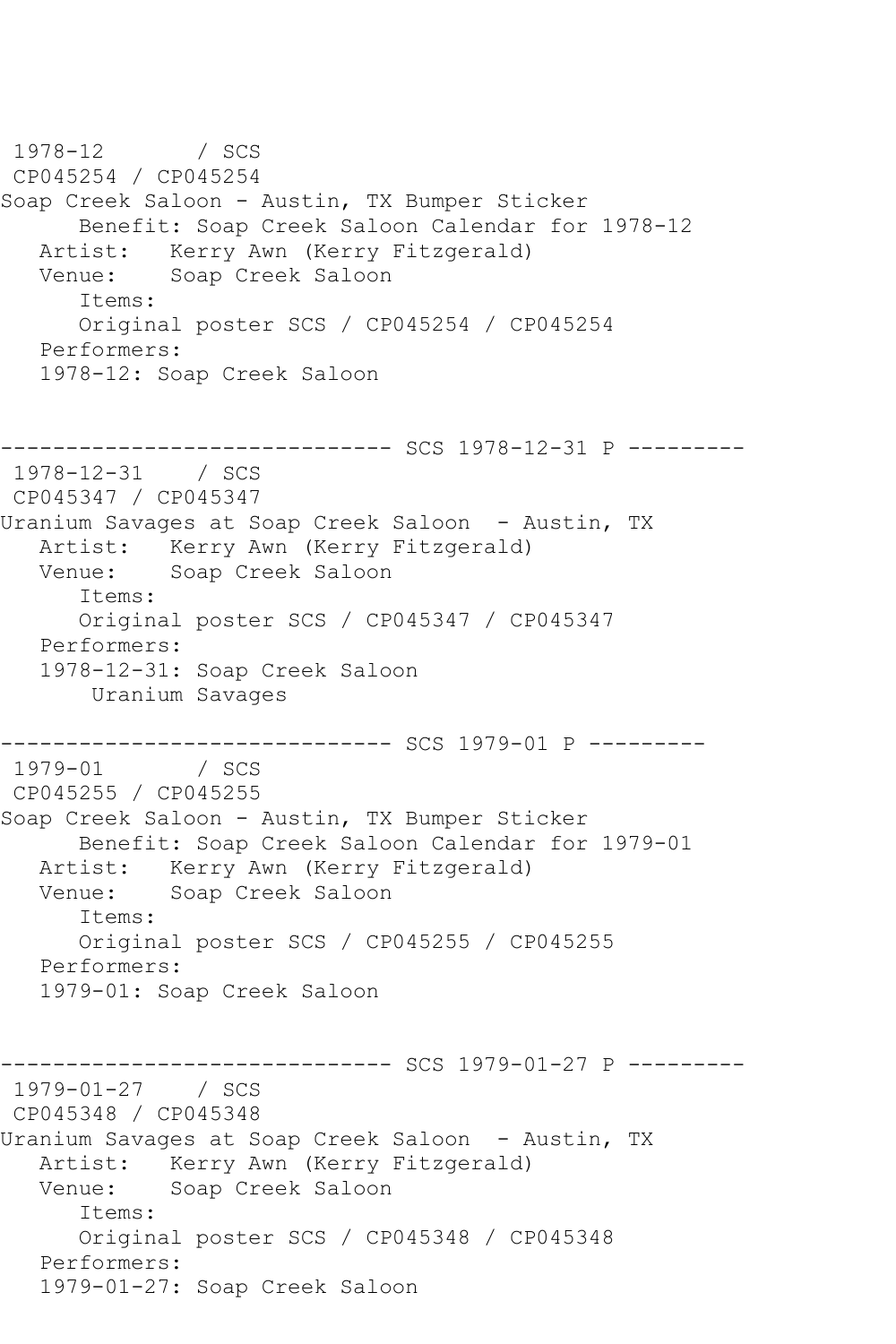Uranium Savages ------------------------------ SCS 1979-02 P --------- 1979-02 CP004715 / CD06018 Soap Creek Saloon - Austin, TX Venue: Soap Creek Saloon Items: Original poster SCS / CP004715 / CD06018 Performers: 1979-02: Soap Creek Saloon --------------------------------- SCS 1979-02 P ---------<br>1979-02 / SCS  $1979 - 02$ CP045256 / CP045256 Soap Creek Saloon - Austin, TX Bumper Sticker Benefit: Soap Creek Saloon Calendar for 1979-02 Artist: Kerry Awn (Kerry Fitzgerald) Venue: Soap Creek Saloon Items: Original poster SCS / CP045256 / CP045256 Performers: 1979-02: Soap Creek Saloon ------------------------------ SCS 1979-03 P --------- 1979-03 / SCS CP045257 / CP045257 Soap Creek Saloon - Austin, TX Bumper Sticker Benefit: Soap Creek Saloon Calendar for 1979-03 Artist: Kerry Awn (Kerry Fitzgerald) Venue: Soap Creek Saloon Items: Original poster SCS / CP045257 / CP045257 Performers: 1979-03: Soap Creek Saloon ------------------------------ SCS 1979-03-09 P --------- 1979-03-09 / SCS CP045349 / CP045349 Uranium Savages at Soap Creek Saloon - Austin, TX Artist: Kerry Awn (Kerry Fitzgerald) Venue: Soap Creek Saloon Items: Original poster SCS / CP045349 / CP045349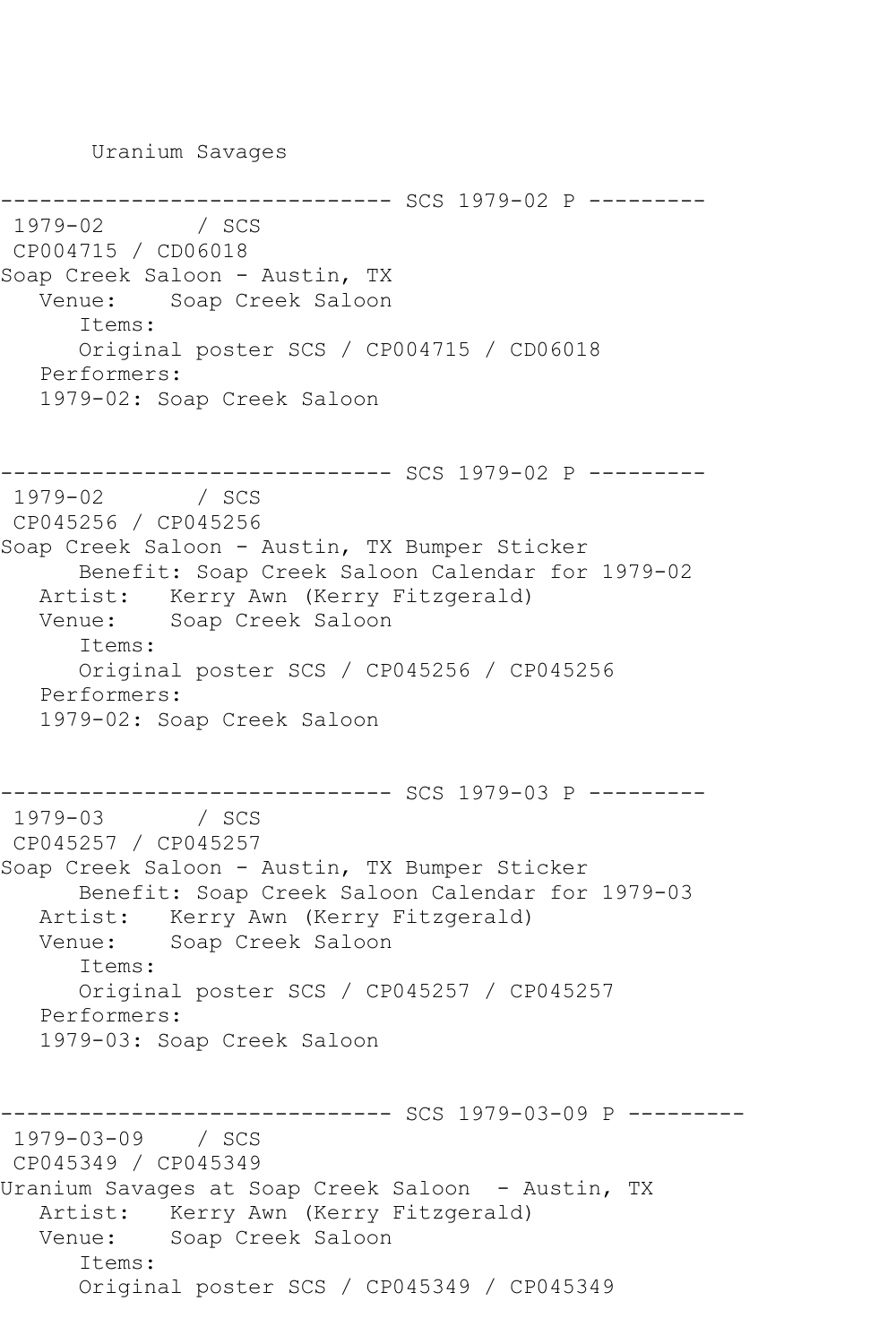Performers: 1979-03-09 1979-03-10: Soap Creek Saloon Uranium Savages ------------------------------ SCS 1979-04 P --------- 1979-04 / SCS CP045258 / CP045258 Soap Creek Saloon - Austin, TX Bumper Sticker Benefit: Soap Creek Saloon Calendar for 1979-04 Artist: Kerry Awn (Kerry Fitzgerald)<br>Venue: Soap Creek Saloon Soap Creek Saloon Items: Original poster SCS / CP045258 / CP045258 Performers: 1979-04: Soap Creek Saloon ------------------------------ SCS 1979-04-01 P-1 --------- 1979-04-01 / SCS CP004152 / CD04561 2nd Annual Spamarama Series: 2nd Annual Artist: Kerry Awn (Kerry Fitzgerald) Venue: Soap Creek Saloon Items: Original poster SCS Edition 1 / CP004152 / CD04561 Performers: 1979-04-01: Soap Creek Saloon ------------------------------ SCS 1979-04-01 P --------- 1979-04-01 / SCS CP045350 / CP045350 Uranium Savages, Verykal smiles at Soap Creek Saloon - Austin, TX Artist: Kerry Awn (Kerry Fitzgerald)<br>Venue: Soap Creek Saloon Soap Creek Saloon Items: Original poster SCS / CP045350 / CP045350 Performers: 1979-04-01: Soap Creek Saloon Uranium Savages / Verykal smiles / Tas Booze Brothers / Parrot Lounge Orchestra ------------ SCS 1979-04-13 P ---------1979-04-13 / SCS CP045351 / CP045351 Uranium Savages at Soap Creek Saloon - Austin, TX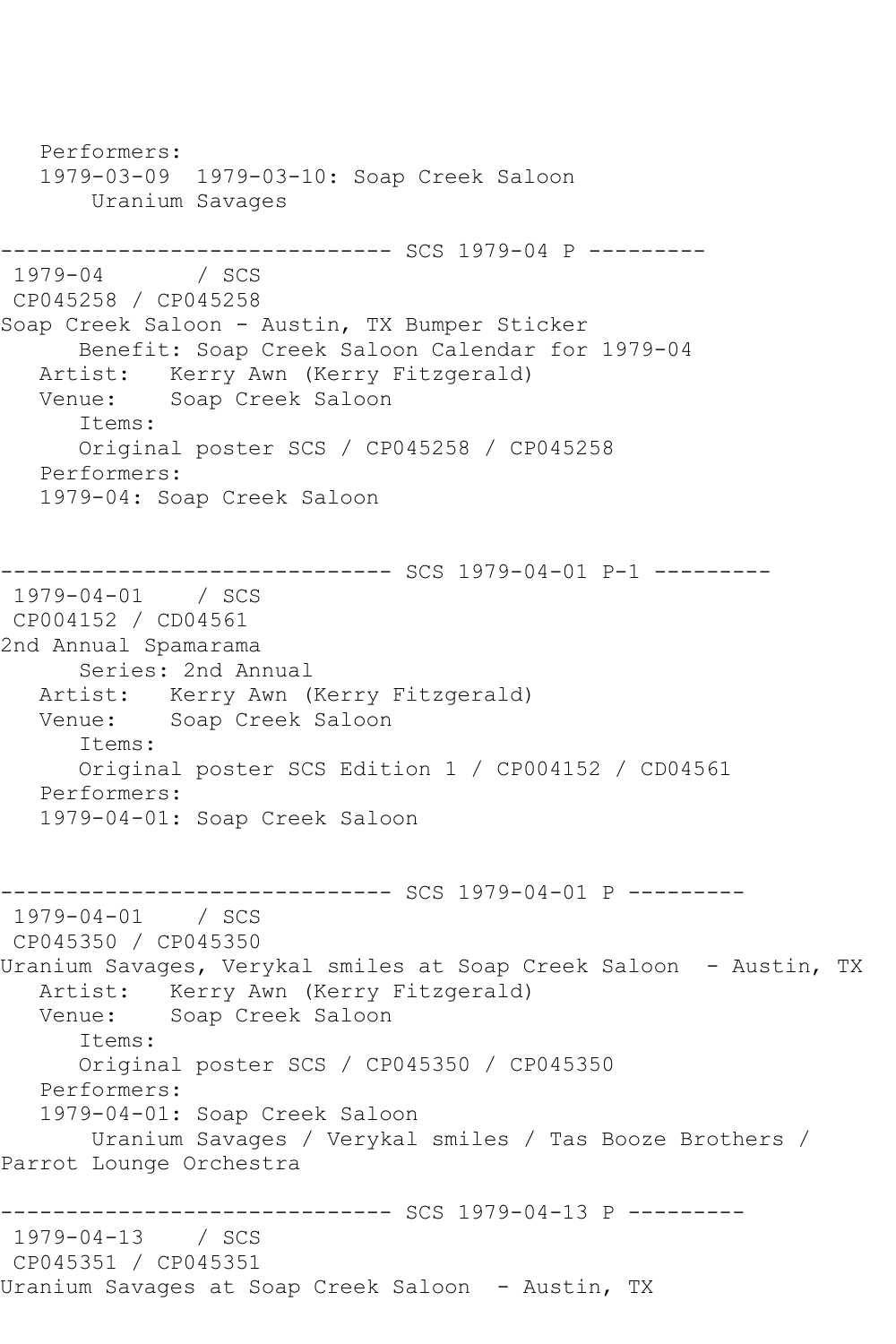Artist: Kerry Awn (Kerry Fitzgerald) Venue: Soap Creek Saloon Items: Original poster SCS / CP045351 / CP045351 Performers: 1979-04-13 1979-04-14: Soap Creek Saloon Uranium Savages ------------------------------ SCS 1979-05 P --------- 1979-05 CP045259 / CP045259 Soap Creek Saloon - Austin, TX Bumper Sticker Benefit: Soap Creek Saloon Calendar for 1979-05 Artist: Kerry Awn (Kerry Fitzgerald) Venue: Soap Creek Saloon Items: Original poster SCS / CP045259 / CP045259 Performers: 1979-05: Soap Creek Saloon ----------------- SCS 1979-06 P ----------<br>/ SCS  $1979 - 06$ CP045260 / CP045260 Soap Creek Saloon - Austin, TX Bumper Sticker Benefit: Soap Creek Saloon Calendar for 1979-06 Artist: Kerry Awn (Kerry Fitzgerald) Venue: Soap Creek Saloon Items: Original poster SCS / CP045260 / CP045260 Performers: 1979-06: Soap Creek Saloon --------- SCS 1979-06-30 P ---------1979-06-30 / SCS CP045353 / CP045353 Uranium Savages at Soap Creek Saloon - Austin, TX Benefit: 5th Annual George Majewski Look alike Contest Artist: Kerry Awn (Kerry Fitzgerald) Venue: Soap Creek Saloon Items: Original poster SCS / CP045353 / CP045353 Performers: 1979-06-30: Soap Creek Saloon Uranium Savages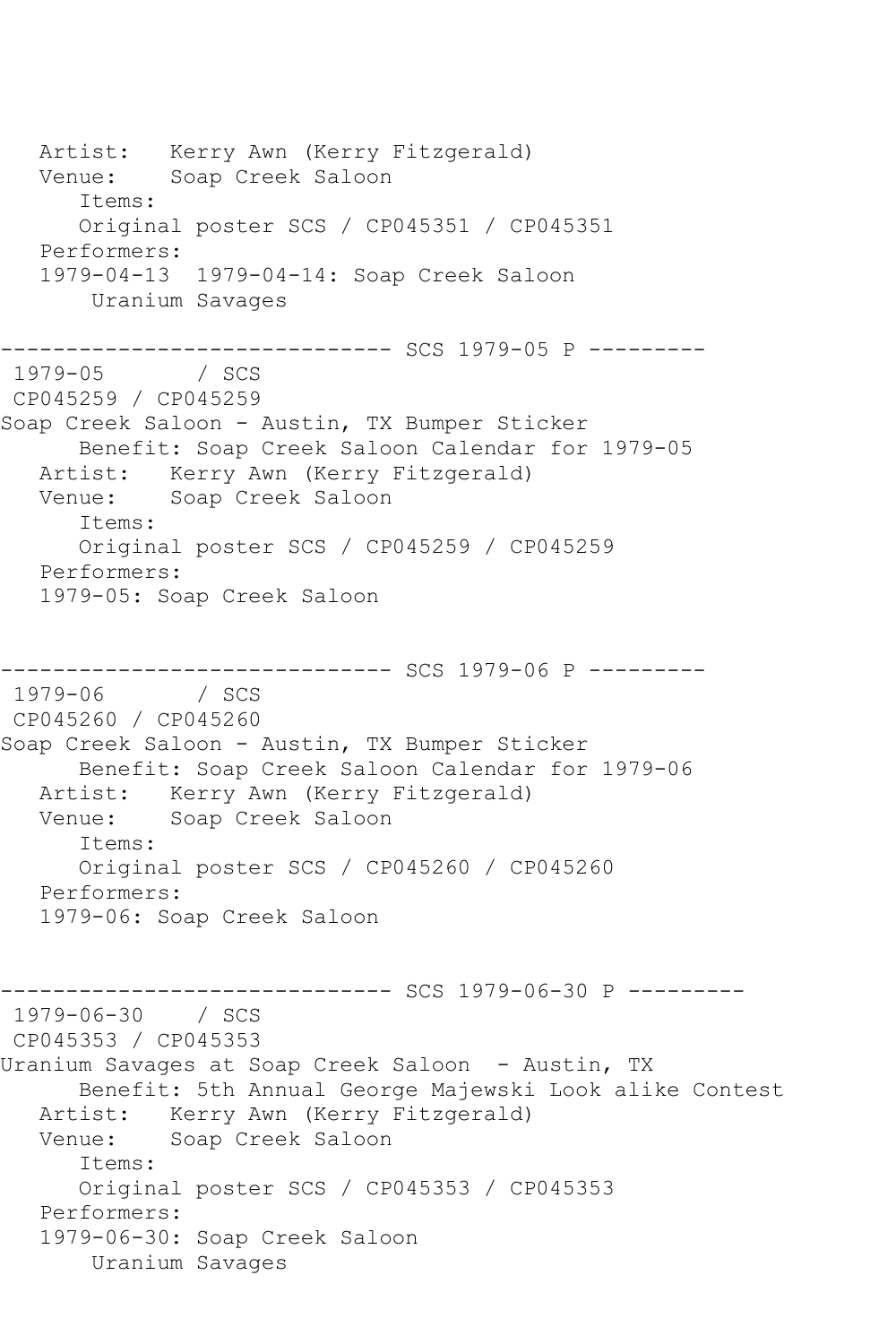--------------------------------- SCS 1979-07 P ---------<br>1979-07 / SCS  $1979 - 07$ CP045261 / CP045261 Soap Creek Saloon - Austin, TX Bumper Sticker Benefit: Soap Creek Saloon Calendar for 1979-07 Artist: Kerry Awn (Kerry Fitzgerald) Venue: Soap Creek Saloon Items: Original poster SCS / CP045261 / CP045261 Performers: 1979-07: Soap Creek Saloon --------------------------------- SCS 1979-08 P ---------<br>1979-08 / SCS  $1979 - 08$ CP004714 / CD06017 Soap Creek Saloon - Austin, TX Artist: Kerry Awn (Kerry Fitzgerald) Venue: Soap Creek Saloon Items: Original poster SCS / CP004714 / CD06017 Performers: 1979-08: Soap Creek Saloon ------------------------------ SCS 1979-08 P --------- 1979-08 / SCS CP045262 / CP045262 Soap Creek Saloon - Austin, TX Bumper Sticker Benefit: Soap Creek Saloon Calendar for 1979-08 Artist: Kerry Awn (Kerry Fitzgerald) Venue: Soap Creek Saloon Items: Original poster SCS / CP045262 / CP045262 Performers: 1979-08: Soap Creek Saloon ------------------------------ SCS 1979-08-11 ® --------- 1979-08-11 / SCS Uranium Savages at Soap Creek Saloon - Austin, TX Artist: Kerry Awn (Kerry Fitzgerald) Venue: Soap Creek Saloon Items: SCS / Performers: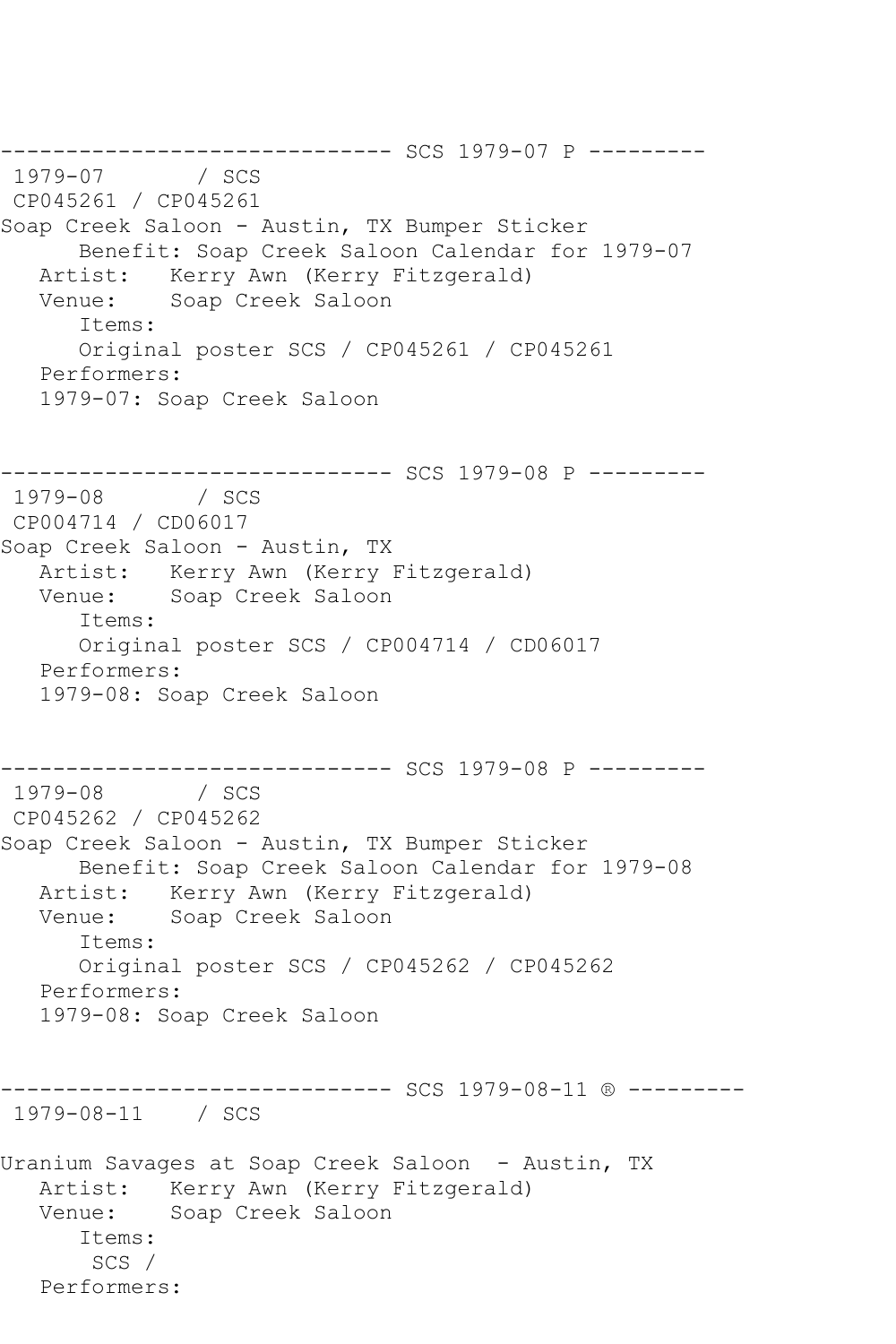1979-08-11: Soap Creek Saloon Uranium Savages ------------------------------ SCS 1979-08-17 P --------- 1979-08-17 / SCS CP045357 / CP045357 Uranium Savages at Soap Creek Saloon - Austin, TX Artist: Kerry Awn (Kerry Fitzgerald) Venue: Soap Creek Saloon Items: Original poster SCS / CP045357 / CP045357 Performers: 1979-08-17: Soap Creek Saloon Uranium Savages ----------------------- SCS 1979-08-30 P ---------1979-08-30 / SCS CP045354 / CP045354 Uranium Savages at Soap Creek Saloon - Austin, TX Benefit: College Party Artist: Kerry Awn (Kerry Fitzgerald) Venue: Soap Creek Saloon Items: Original poster SCS / CP045354 / CP045354 Performers: 1979-08-30: Soap Creek Saloon Uranium Savages 1979-08-31: Soap Creek Saloon Uranium Savages ------------------------------ SCS 1979-09 P --------- 1979-09 CP045263 / CP045263 Soap Creek Saloon - Austin, TX Bumper Sticker Benefit: Soap Creek Saloon Calendar for 1979-09 Artist: Kerry Awn (Kerry Fitzgerald) Venue: Soap Creek Saloon Items: Original poster SCS / CP045263 / CP045263 Performers: 1979-09: Soap Creek Saloon ------------------------------ SCS 1979-09-20 P --------- 1979-09-20 / SCS CP045355 / CP045355 Uranium Savages at Soap Creek Saloon - Austin, TX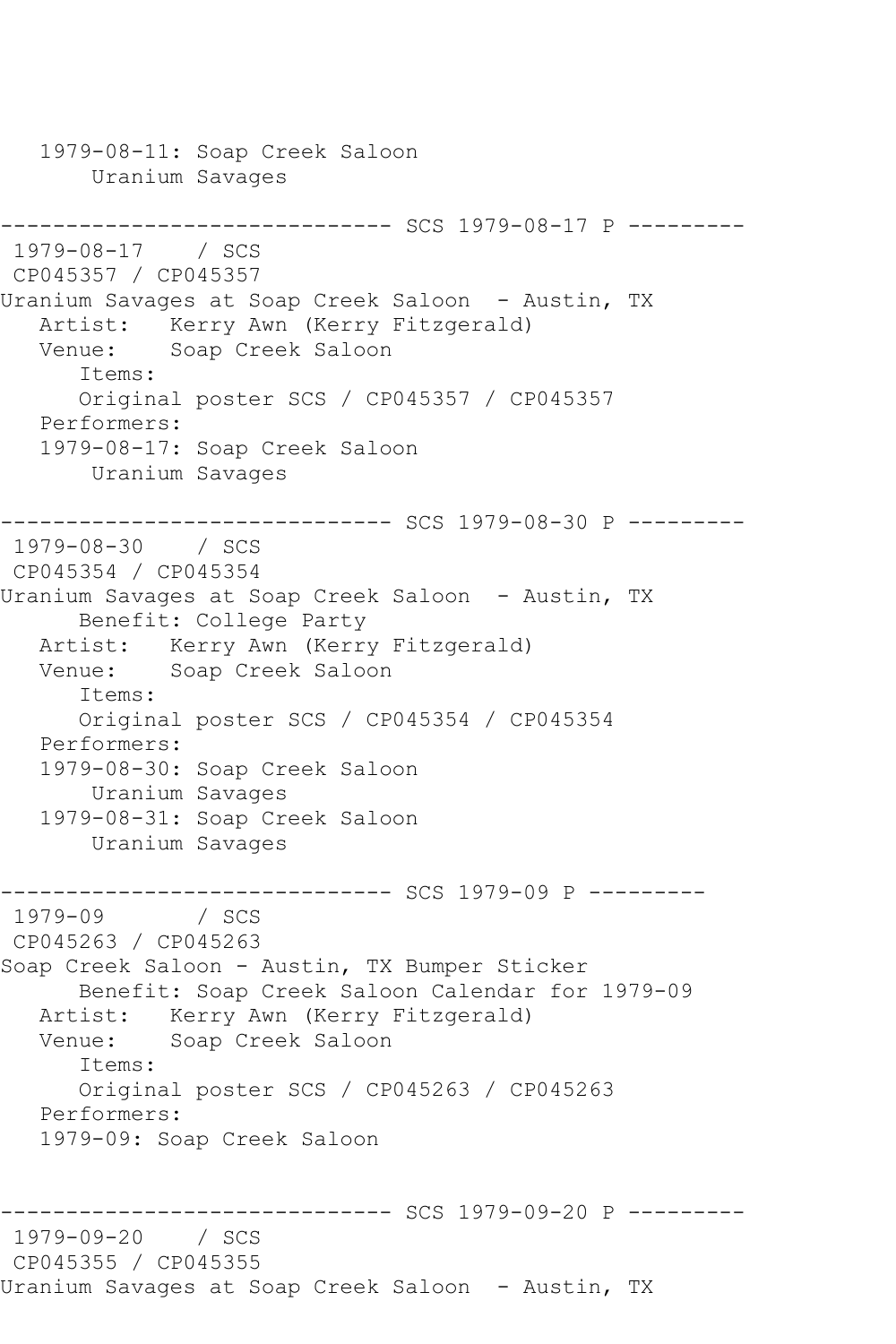Artist: Kerry Awn (Kerry Fitzgerald) Venue: Soap Creek Saloon Items: Original poster SCS / CP045355 / CP045355 Performers: 1979-09-20 1979-09-21: Soap Creek Saloon Uranium Savages ------------------------------ SCS 1979-10 P --------- 1979-10 CP045264 / CP045264 Soap Creek Saloon - Austin, TX Bumper Sticker Benefit: Soap Creek Saloon Calendar for 1979-10 Artist: Kerry Awn (Kerry Fitzgerald) Venue: Soap Creek Saloon Items: Original poster SCS / CP045264 / CP045264 Performers: 1979-10: Soap Creek Saloon ---------- SCS 1979-10-31 P ---------1979-10-31 / SCS CP045070 / CP045070 Uranium Savages at Soap Creek Saloon - Austin, TX Benefit: Halloween Artist: Kerry Awn (Kerry Fitzgerald)<br>Venue: Soap Creek Saloon Soap Creek Saloon Items: Original poster SCS / CP045070 / CP045070 Performers: 1979-10-31: Soap Creek Saloon Uranium Savages ---------- SCS 1979-10-31 P ---------1979-10-31 / SCS CP045356 / CP045356 Uranium Savages at Soap Creek Saloon - Austin, TX Artist: Kerry Awn (Kerry Fitzgerald)<br>Venue: Soap Creek Saloon Soap Creek Saloon Items: Original poster SCS / CP045356 / CP045356 Performers: 1979-10-31: Soap Creek Saloon Uranium Savages ------------------------------ SCS 1979-11 P ---------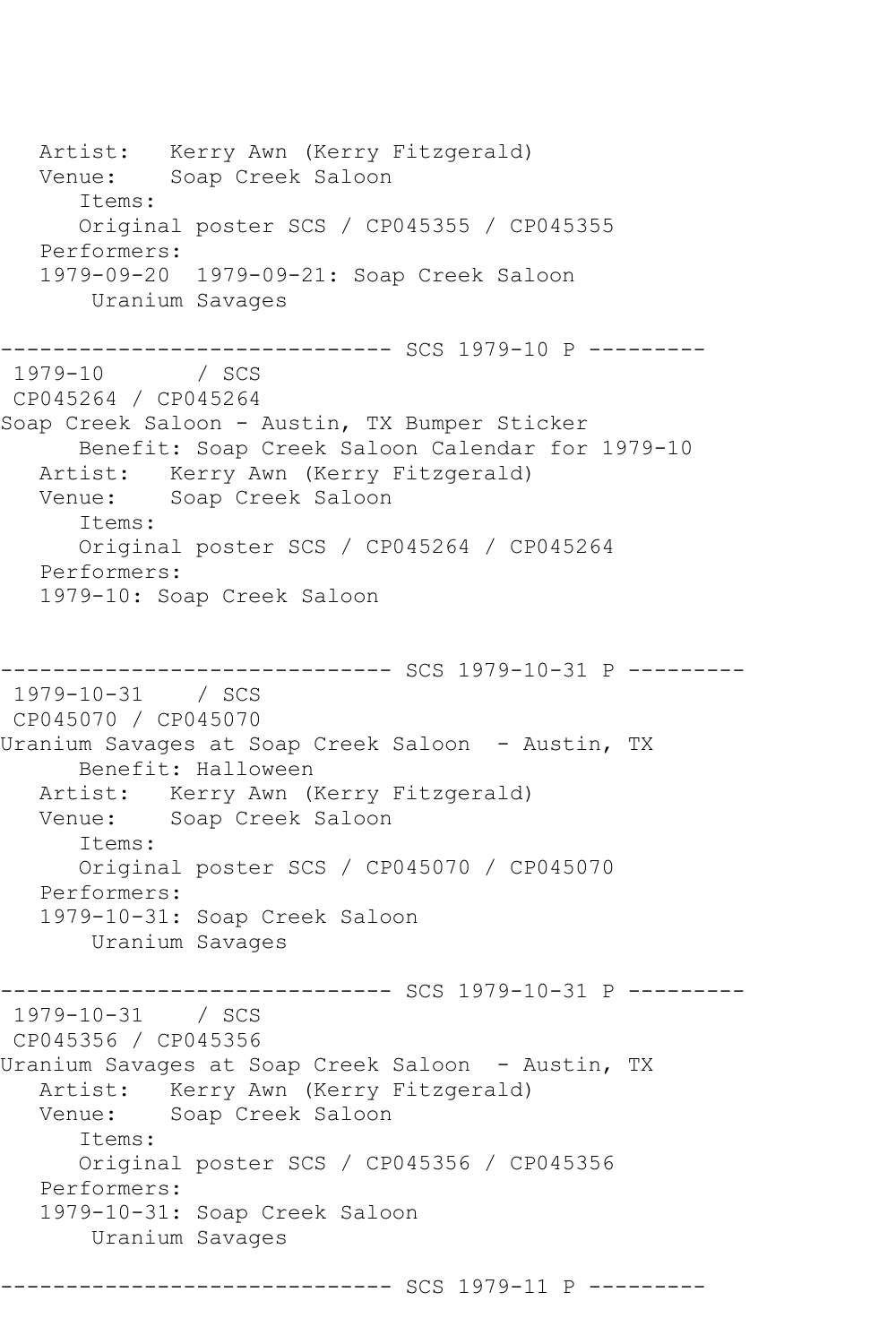1979-11 / SCS CP045265 / CP045265 Soap Creek Saloon - Austin, TX Bumper Sticker Benefit: Soap Creek Saloon Calendar for 1979-11 Artist: Kerry Awn (Kerry Fitzgerald) Venue: Soap Creek Saloon Items: Original poster SCS / CP045265 / CP045265 Performers: 1979-11: Soap Creek Saloon ----------- SCS 1979-12 P ---------1979-12 / SCS CP045266 / CP045266 Soap Creek Saloon - Austin, TX Bumper Sticker Benefit: Soap Creek Saloon Calendar for 1979-12 Artist: Kerry Awn (Kerry Fitzgerald) Venue: Soap Creek Saloon Items: Original poster SCS / CP045266 / CP045266 Performers: 1979-12: Soap Creek Saloon ------------------------------ SCS 1979-12-14 P --------- 1979-12-14 / SCS CP045358 / CP045358 Uranium Savages at Soap Creek Saloon - Austin, TX Benefit: 5th Birthday Party Artist: Kerry Awn (Kerry Fitzgerald) Venue: Soap Creek Saloon Items: Original poster SCS / CP045358 / CP045358 Performers: 1979-12-14: Soap Creek Saloon Uranium Savages ------------------------------ SCS 1979-12-31 P --------- 1979-12-31 / SCS CP045071 / CP045071 Uranium Savages at Soap Creek Saloon - Austin, TX Benefit: New Years Eve Artist: Kerry Awn (Kerry Fitzgerald) Venue: Soap Creek Saloon Items: Original poster SCS / CP045071 / CP045071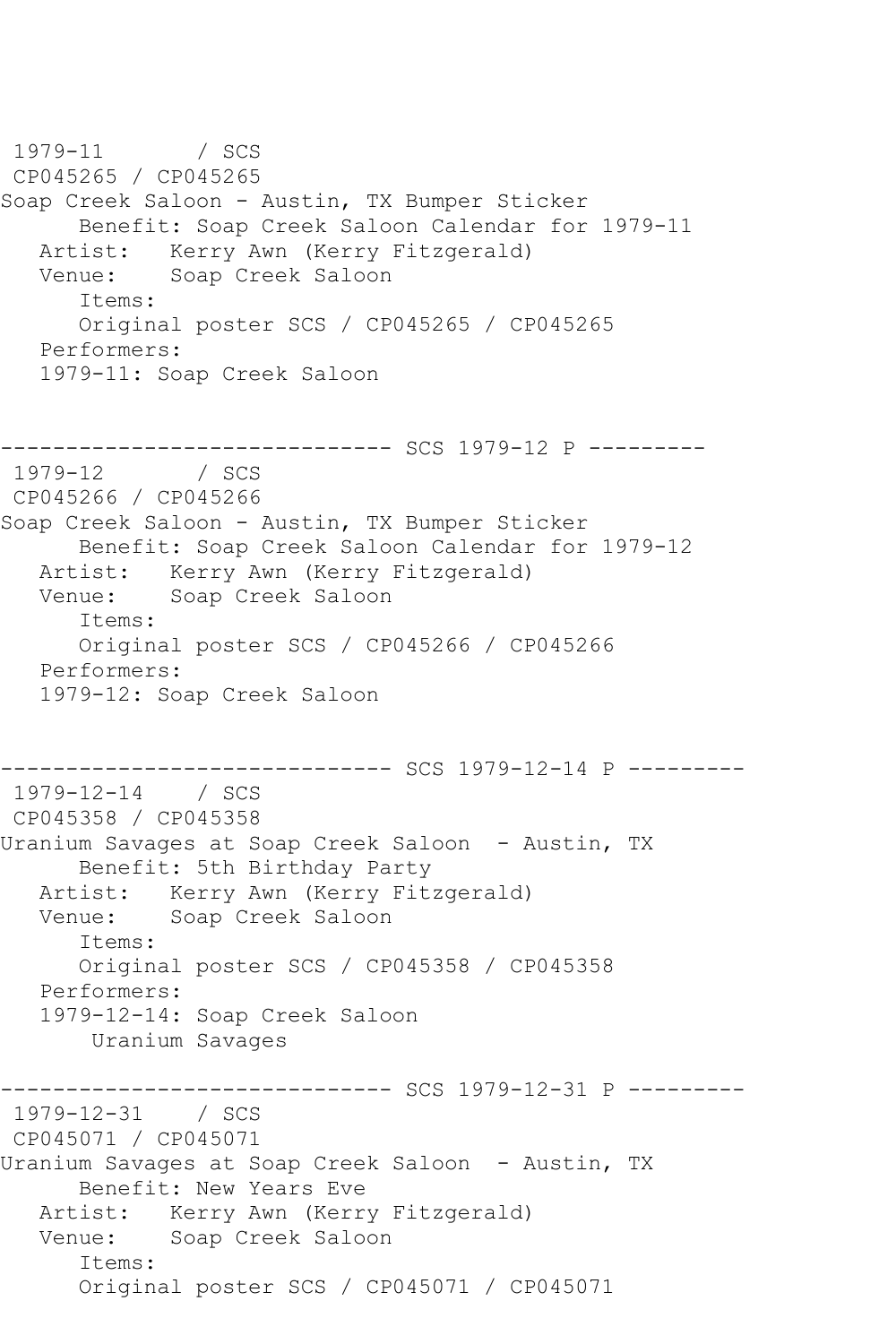Performers: 1979-12-31: Soap Creek Saloon Uranium Savages ------------------------------ SCS 1979-zz-13 P --------- 1979-zz-13 / SCS CP045352 / CP045352 Uranium Savages at Soap Creek Saloon - Austin, TX Artist: Kerry Awn (Kerry Fitzgerald) Venue: Soap Creek Saloon Items: Original poster SCS / CP045352 / CP045352 Performers: 1979-zz-13 1979-zz14: Soap Creek Saloon Uranium Savages ---------------------------------- SCS 1980-01 P ----------<br>1980-01 / SCS  $1980 - 01$ CP045267 / CP045267 Soap Creek Saloon - Austin, TX Bumper Sticker Benefit: Soap Creek Saloon Calendar for 1980-01 Artist: Kerry Awn (Kerry Fitzgerald) Venue: Soap Creek Saloon Items: Original poster SCS / CP045267 / CP045267 Performers: 1980-01: Soap Creek Saloon --------------------------------- SCS 1980-02 P ----------<br>1980-02 / SCS  $1980 - 02$ CP045268 / CP045268 Soap Creek Saloon - Austin, TX Bumper Sticker Benefit: Soap Creek Saloon Calendar for 1980-02 Artist: Kerry Awn (Kerry Fitzgerald)<br>Venue: Soap Creek Saloon Soap Creek Saloon Items: Original poster SCS / CP045268 / CP045268 Performers: 1980-02: Soap Creek Saloon ------------------------------ SCS 1980-02-22 P --------- 1980-02-22 / SCS CP045361 / CP045361 Uranium Savages at Soap Creek Saloon - Austin, TX Artist: Kerry Awn (Kerry Fitzgerald)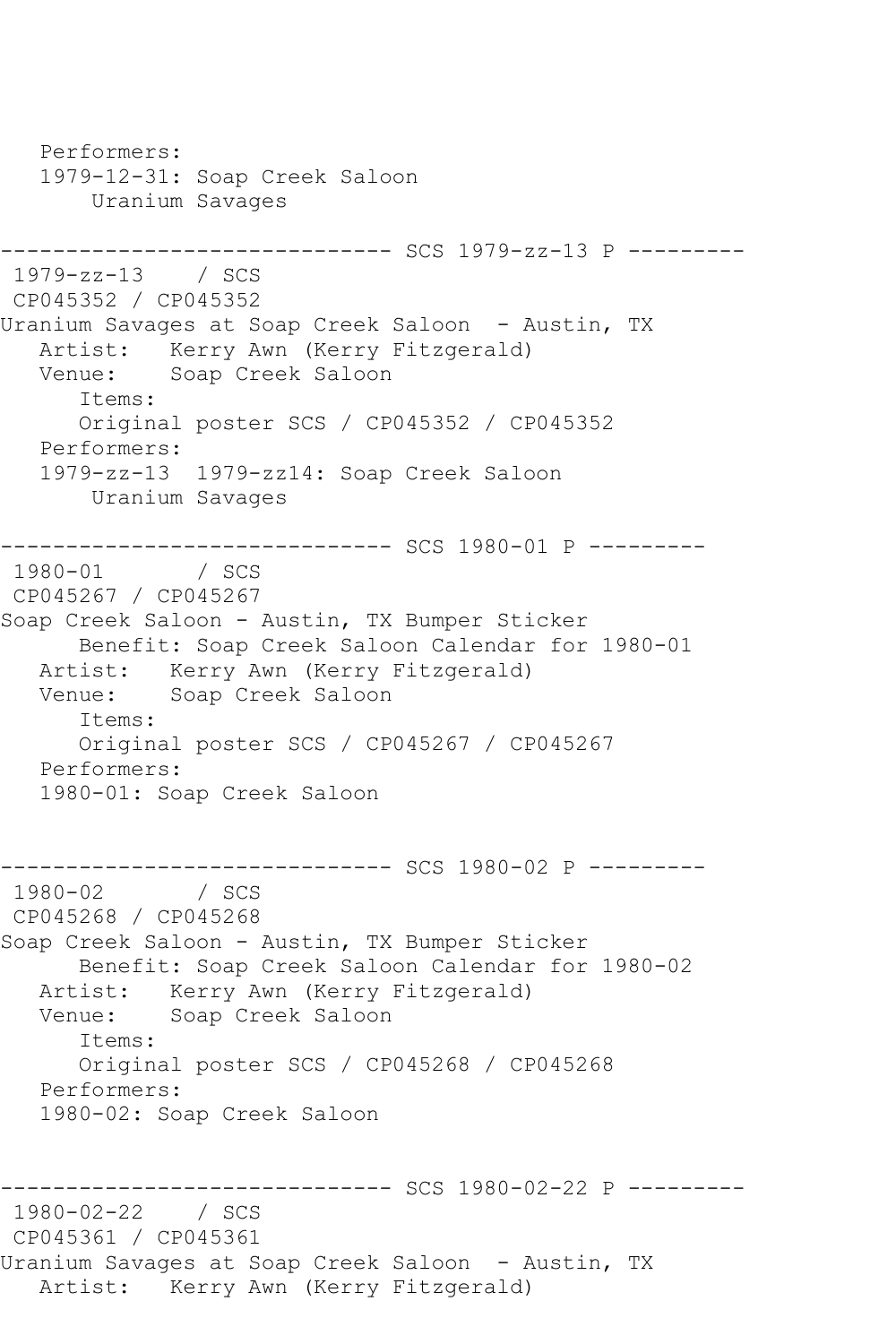Venue: Soap Creek Saloon Items: Original poster SCS / CP045361 / CP045361 Performers: 1980-02-22 1980-02-23: Soap Creek Saloon Uranium Savages ------------------------------ SCS 1980-03 P --------- 1980-03 / SCS CP045269 / CP045269 Soap Creek Saloon - Austin, TX Bumper Sticker Benefit: Soap Creek Saloon Calendar for 1980-03 Artist: Kerry Awn (Kerry Fitzgerald) Venue: Soap Creek Saloon Items: Original poster SCS / CP045269 / CP045269 Performers: 1980-03: Soap Creek Saloon ------------------------------ SCS 1980-03-30 P-1 --------- 1980-03-30 / SCS CP004153 / CD04562 3rd Annual Spam -a-rama Series: 3rd Annual Artist: Kerry Awn (Kerry Fitzgerald) Venue: Soap Creek Saloon Items: Original poster SCS Edition 1 / CP004153 / CD04562 Performers: 1980-03-30: Soap Creek Saloon ------------------------------ SCS 1980-03-30 P --------- 1980-03-30 / SCS CP045034 / CP045034 Soap Creek Saloon - Austin, TX Bumper Sticker Benefit: Spam O Rama all Fools Weekend Artist: Kerry Awn (Kerry Fitzgerald)<br>Venue: Soap Creek Saloon Soap Creek Saloon Items: Original poster SCS / CP045034 / CP045034 Performers: 1980-03-30: Soap Creek Saloon

------------------------------ SCS 1980-03-30 P ---------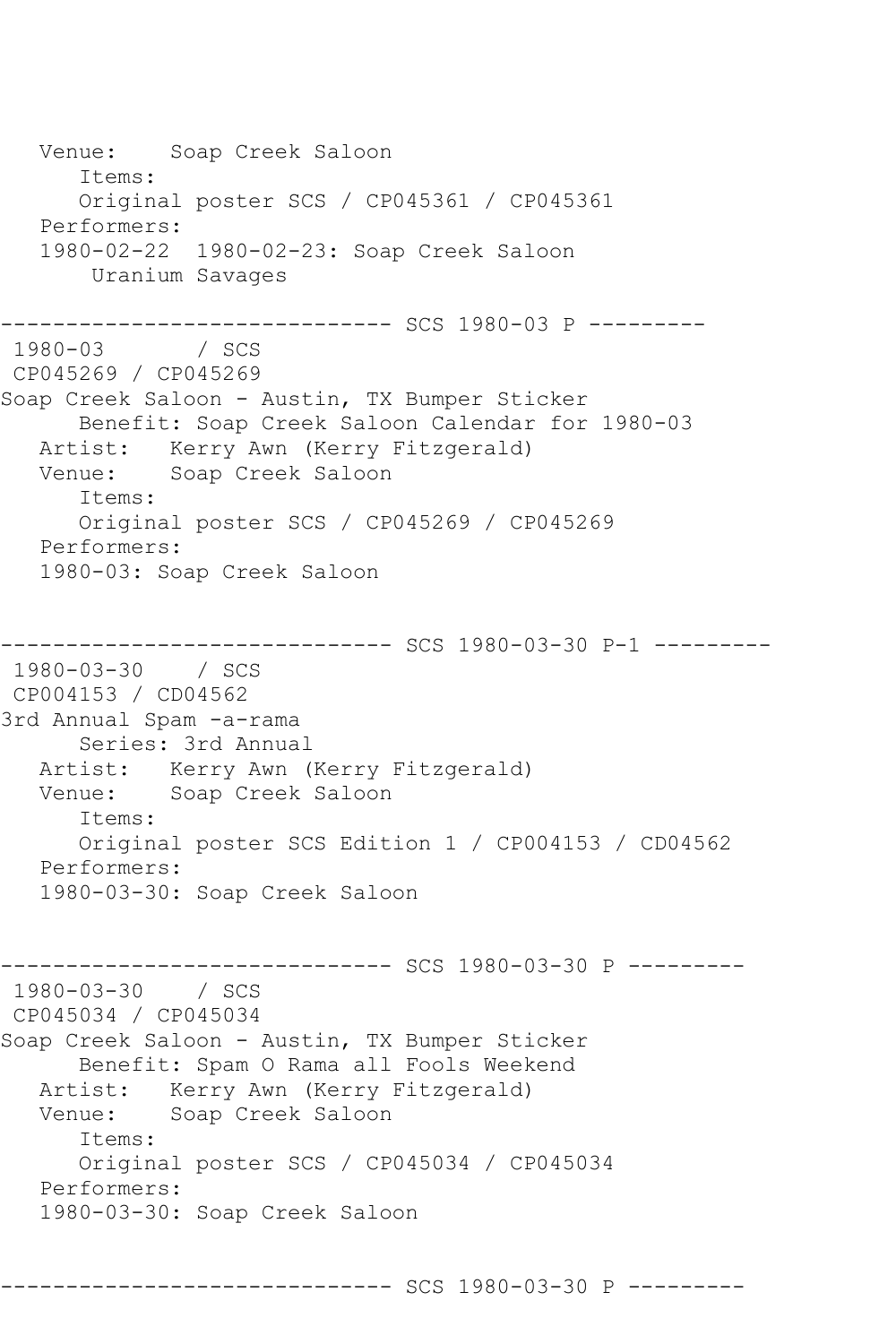1980-03-30 / SCS CP045146 / CP045146 Soap Creek Saloon - Austin, TX Bumper Sticker Benefit: Third Annual Spam-o-Rama Artist: Kerry Awn (Kerry Fitzgerald) Venue: Soap Creek Saloon Items: Original poster SCS / CP045146 / CP045146 Performers: 1980-03-30: Soap Creek Saloon ------------ SCS 1980-04 P ---------1980-04 / SCS CP045270 / CP045270 Soap Creek Saloon - Austin, TX Bumper Sticker Benefit: Soap Creek Saloon Calendar for 1980-04 Artist: Kerry Awn (Kerry Fitzgerald) Venue: Soap Creek Saloon Items: Original poster SCS / CP045270 / CP045270 Performers: 1980-04: Soap Creek Saloon ------------------------------ SCS 1980-04-18 P --------- 1980-04-18 / SCS CP045072 / CP045072 Uranium Savages at Soap Creek Saloon - Austin, TX Artist: Kerry Awn (Kerry Fitzgerald)<br>Venue: Soap Creek Saloon Soap Creek Saloon Items: Original poster SCS / CP045072 / CP045072 Performers: 1980-04-18: Soap Creek Saloon Uranium Savages ------------------------------ SCS 1980-05 P ---------  $1980 - 05$ CP045271 / CP045271 Soap Creek Saloon - Austin, TX Bumper Sticker Benefit: Soap Creek Saloon Calendar for 1980-05 Artist: Kerry Awn (Kerry Fitzgerald) Venue: Soap Creek Saloon Items: Original poster SCS / CP045271 / CP045271 Performers: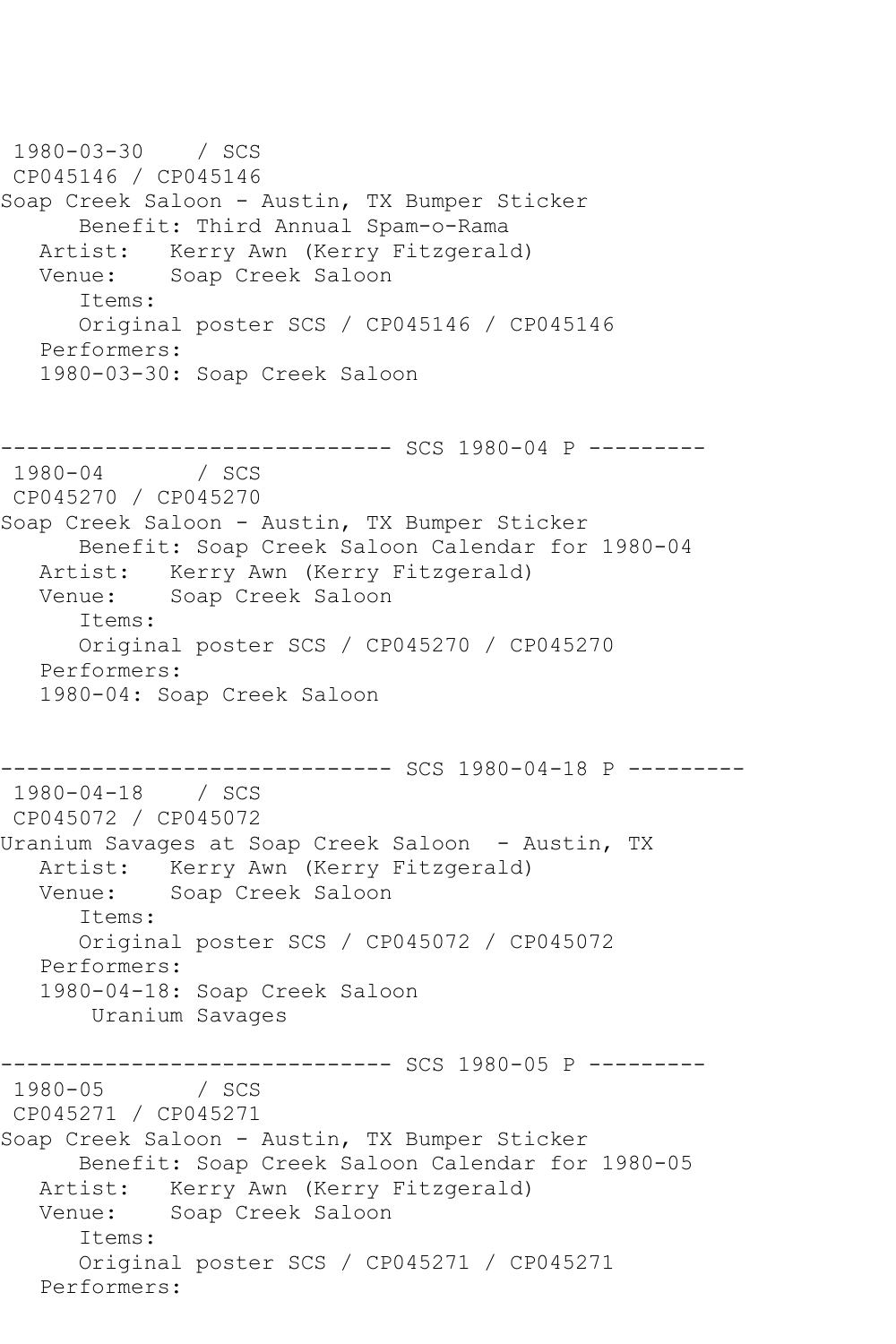1980-05: Soap Creek Saloon

```
------------------------------ SCS 1980-05-21 P ---------
1980-05-21 / SCS 
CP045363 / CP045363
Uranium Savages at Soap Creek Saloon - Austin, TX
      Benefit: Spring Wing Ding
   Artist: Kerry Awn (Kerry Fitzgerald)
   Venue: Soap Creek Saloon
      Items:
      Original poster SCS / CP045363 / CP045363
   Performers:
   1980-05-21 1980-05-22: Soap Creek Saloon
       Uranium Savages
------------------------------ SCS 1980-06 P ---------
1980-06 / SCS 
CP045272 / CP045272
Soap Creek Saloon - Austin, TX Bumper Sticker
      Benefit: Soap Creek Saloon Calendar for 1980-06
   Artist: Kerry Awn (Kerry Fitzgerald)
   Venue: Soap Creek Saloon
      Items:
      Original poster SCS / CP045272 / CP045272
   Performers:
   1980-06: Soap Creek Saloon
------------------------------ 1980-06-27 P ---------
1980-06-27 / 
Uranium Savages at Soap Creek Saloon - Austin, TX
   Artist: Kerry Awn (Kerry Fitzgerald)
   Venue: Soap Creek Saloon
      Items:
      Original poster / 
   Performers:
   1980-06-27: Soap Creek Saloon
       Uranium Savages
------------------------------ SCS 1980-06-28 P ---------
1980-06-28 / SCS 
CP045365 / CP045365
Uranium Savages at Soap Creek Saloon - Austin, TX
      Benefit: 7th Annual George Majewski
   Artist: Kerry Awn (Kerry Fitzgerald)
```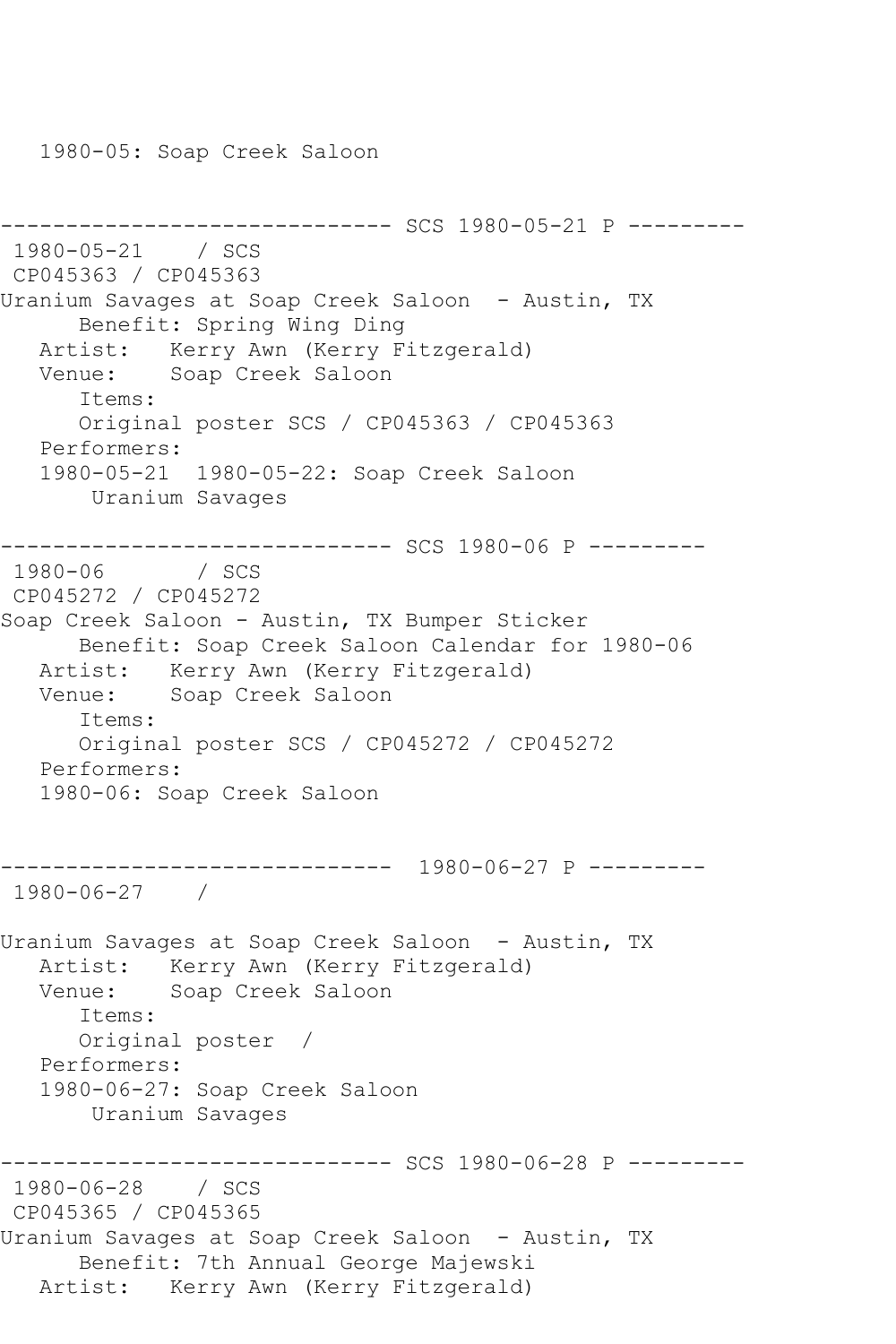Venue: Soap Creek Saloon Items: Original poster SCS / CP045365 / CP045365 Performers: 1980-06-28: Soap Creek Saloon Uranium Savages ------------------------------ SCS 1980-07 P ---------  $1980 - 07$ CP045273 / CP045273 Soap Creek Saloon - Austin, TX Bumper Sticker Benefit: Soap Creek Saloon Calendar for 1980-07 Artist: Kerry Awn (Kerry Fitzgerald) Venue: Soap Creek Saloon Items: Original poster SCS / CP045273 / CP045273 Performers: 1980-07: Soap Creek Saloon ----------------------------- SCS 1980-08 P-1 ---------1980-08 / SCS CP009634 / CS04379 Cobras, Alvin Crow at Soap Creek Saloon - Austin, TX Artist: Kerry Awn (Kerry Fitzgerald)<br>Venue: Soap Creek Saloon Soap Creek Saloon Items: Original poster SCS Edition 1 / CP009634 / CS04379 Performers: 1980-08: Soap Creek Saloon Cobras / Alvin Crow / Pleasant Valley Boys / Lewis and the Legends / Esther's Follies / Beto Y Los / Sir Douglas Quintet / Fairlanes ----------------- SCS 1980-08 P ---------<br>/ SCS  $1980 - 08$ CP045274 / CP045274 Soap Creek Saloon - Austin, TX Bumper Sticker Benefit: Soap Creek Saloon Calendar for 1980-08 Artist: Kerry Awn (Kerry Fitzgerald) Venue: Soap Creek Saloon Items: Original poster SCS / CP045274 / CP045274 Performers: 1980-08: Soap Creek Saloon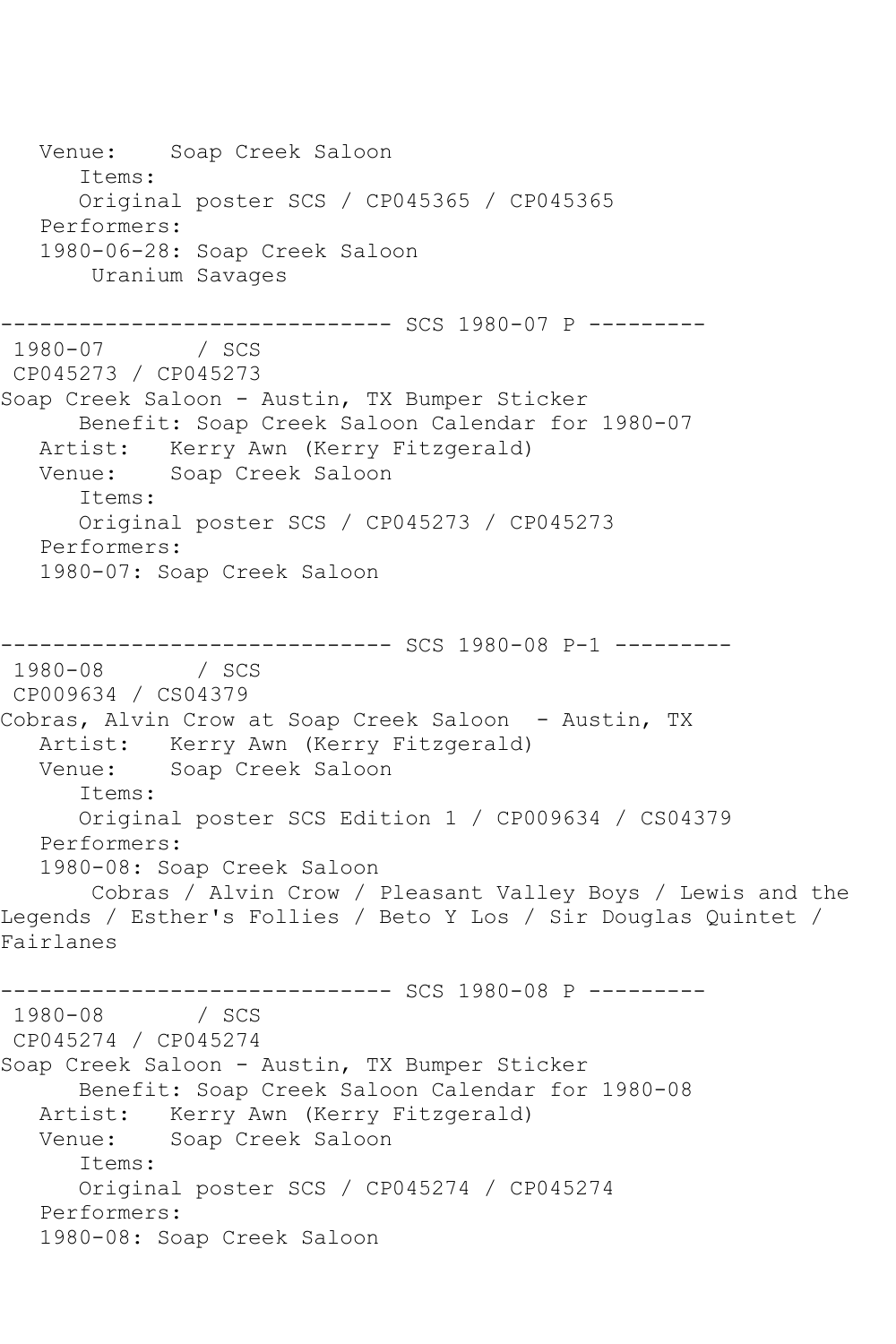------------------------------ 1980-08-29 P --------- 1980-08-29 / Uranium Savages at Soap Creek Saloon - Austin, TX Artist: Kerry Awn (Kerry Fitzgerald) Venue: Soap Creek Saloon Items: Original poster / Performers: 1980-08-29: Soap Creek Saloon Uranium Savages ------------------------------ SCS 1980-09 P --------- 1980-09 / SCS CP045275 / CP045275 Soap Creek Saloon - Austin, TX Bumper Sticker Benefit: Soap Creek Saloon Calendar for 1980-09 Artist: Kerry Awn (Kerry Fitzgerald) Venue: Soap Creek Saloon Items: Original poster SCS / CP045275 / CP045275 Performers: 1980-09: Soap Creek Saloon ------------------------------ SCS 1980-09-19 P --------- 1980-09-19 / SCS CP045368 / CP045368 Soap Creek Saloon - Austin, TX Bumper Sticker Artist: Kerry Awn (Kerry Fitzgerald)<br>Venue: Soap Creek Saloon Soap Creek Saloon Items: Original poster SCS / CP045368 / CP045368 Performers: 1980-09-19 1980-09-20: Soap Creek Saloon ------------------------------ SCS 1980-10 P ---------  $1980 - 10$ CP045276 / CP045276 Soap Creek Saloon - Austin, TX Bumper Sticker Benefit: Soap Creek Saloon Calendar for 1980-10 Artist: Kerry Awn (Kerry Fitzgerald) Venue: Soap Creek Saloon Items: Original poster SCS / CP045276 / CP045276 Performers: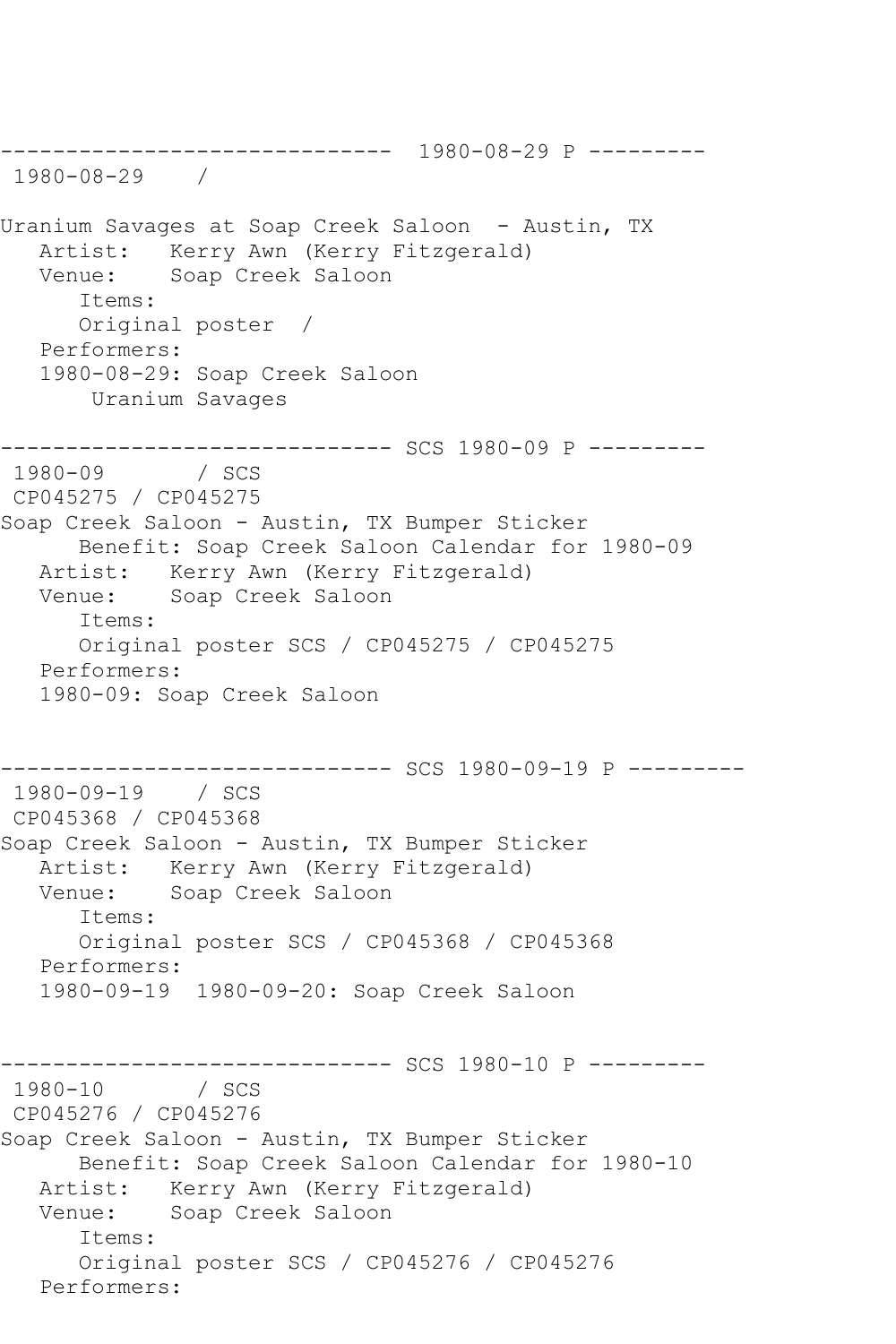1980-10: Soap Creek Saloon

```
------------------------------ SCS 1980-10-11 P ---------
1980-10-11 / SCS 
CP045370 / CP045370
Uranium Savages at Soap Creek Saloon - Austin, TX
   Artist: Kerry Awn (Kerry Fitzgerald)
   Venue: Soap Creek Saloon
       Items:
       Original poster SCS / CP045370 / CP045370
   Performers:
   1980-10-11: Soap Creek Saloon
       Uranium Savages
    ------------------------------ SCS 1980-11 P ---------
1980-11 / SCS 
CP045277 / CP045277
Soap Creek Saloon - Austin, TX Bumper Sticker
      Benefit: Soap Creek Saloon Calendar for 1980-11
   Artist: Kerry Awn (Kerry Fitzgerald)
   Venue: Soap Creek Saloon
      Items:
       Original poster SCS / CP045277 / CP045277
   Performers:
   1980-11: Soap Creek Saloon
                    ------------------------------ SCS 1980-12 P ---------
1980-12 / SCS 
CP045278 / CP045278
Soap Creek Saloon - Austin, TX Bumper Sticker
      Benefit: Soap Creek Saloon Calendar for 1980-12
   Artist: Kerry Awn (Kerry Fitzgerald)
   Venue: Soap Creek Saloon
       Items:
      Original poster SCS / CP045278 / CP045278
   Performers:
   1980-12: Soap Creek Saloon
------------------------------ 1980-12-31 P ---------
1980-12-31 / 
Uranium Savages, Corkscrew Brothers at Soap Creek Saloon - Austin,
TX
   Artist: Kerry Awn (Kerry Fitzgerald)
```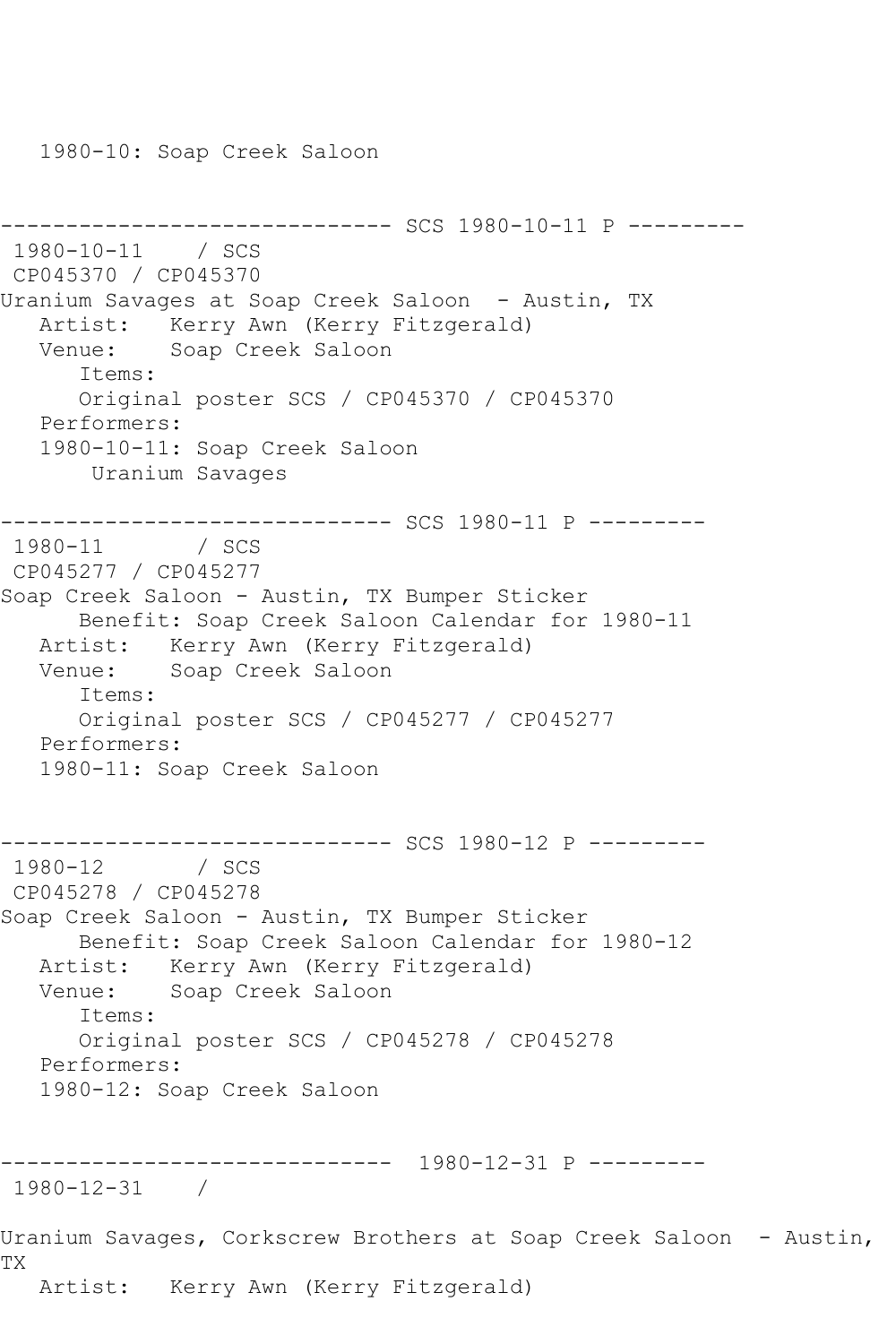Venue: Soap Creek Saloon Items: Original poster / Performers: 1980-12-31: Soap Creek Saloon Uranium Savages / Corkscrew Brothers ---------------------------------- SCS 1981-01 P ---------<br>1981-01 / SCS  $1981 - 01$ CP045279 / CP045279 Soap Creek Saloon - Austin, TX Bumper Sticker Benefit: Soap Creek Saloon Calendar for 1981-01 Artist: Kerry Awn (Kerry Fitzgerald) Venue: Soap Creek Saloon Items: Original poster SCS / CP045279 / CP045279 Performers: 1981-01: Soap Creek Saloon ------------------------------ SCS 1981-02 P --------- 1981-02 / SCS CP045280 / CP045280 Soap Creek Saloon - Austin, TX Bumper Sticker Benefit: Soap Creek Saloon Calendar for 1981-02 Artist: Kerry Awn (Kerry Fitzgerald) Venue: Soap Creek Saloon Items: Original poster SCS / CP045280 / CP045280 Performers: 1981-02: Soap Creek Saloon ------------------------------ SCS 1981-03 P-1 --------- 1981-03 / SCS CP009636 / CS04381 Joe Ely, Spam-O-Rama at Soap Creek Saloon - Austin, TX Artist: Kerry Awn (Kerry Fitzgerald) Venue: Soap Creek Saloon Items: Original poster SCS Edition 1 / CP009636 / CS04381 Performers: 1981-03: Soap Creek Saloon Joe Ely / Spam-O-Rama / Alvin Crow / Pleasant Valley Boys / Lewis and the Legends / Lotins / Call Club / Uranium Savages ------------------------------ SCS 1981-03 P ---------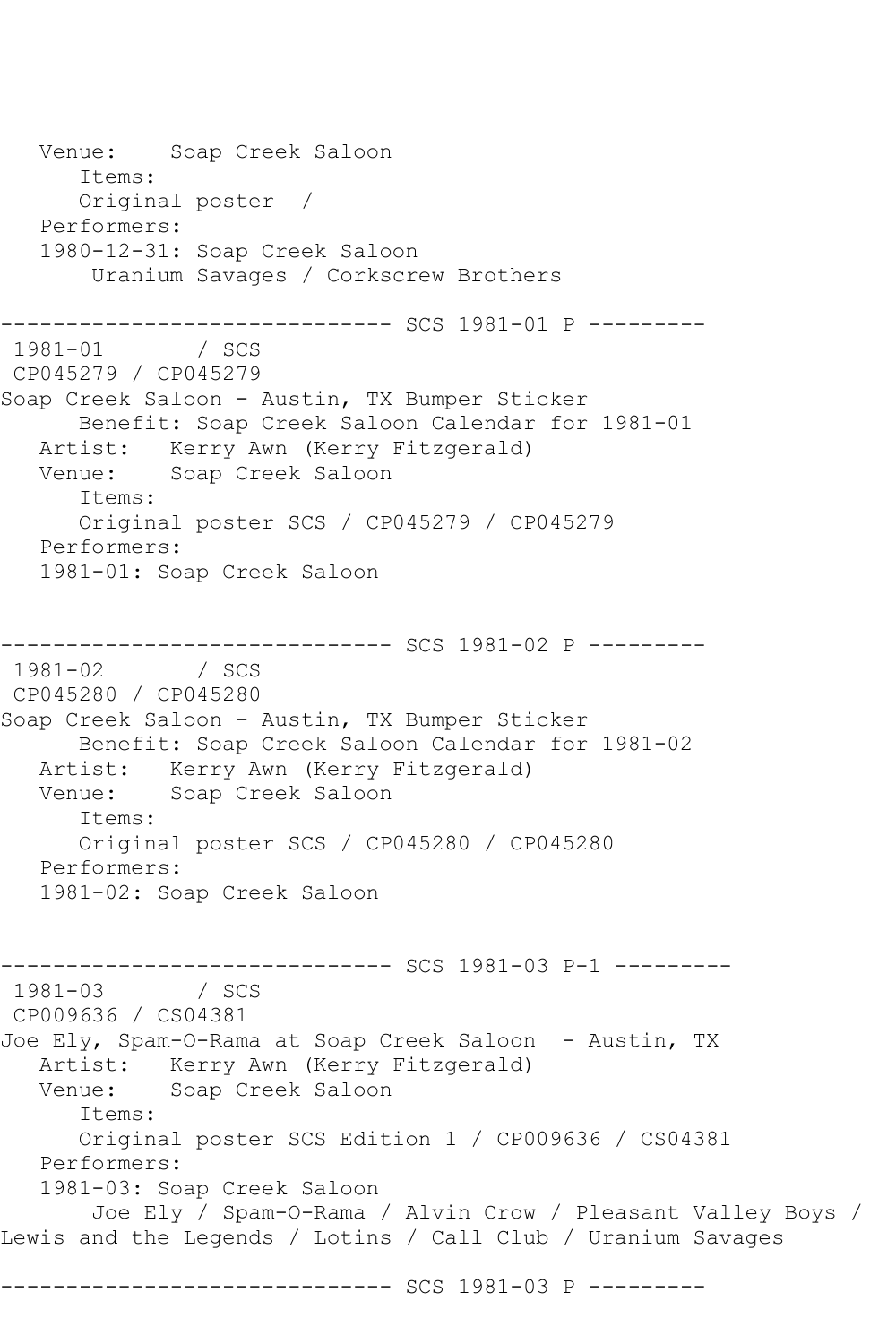1981-03 / SCS CP045281 / CP045281 Soap Creek Saloon - Austin, TX Bumper Sticker Benefit: Soap Creek Saloon Calendar for 1981-03 Artist: Kerry Awn (Kerry Fitzgerald) Venue: Soap Creek Saloon Items: Original poster SCS / CP045281 / CP045281 Performers: 1981-03: Soap Creek Saloon ------------------------------ SCS 1981-03-06 P --------- 1981-03-06 / SCS CP045079 / CP045079 Uranium Savages at Soap Creek Saloon - Austin, TX Artist: Kerry Awn (Kerry Fitzgerald)<br>Venue: Soap Creek Saloon Soap Creek Saloon Items: Original poster SCS / CP045079 / CP045079 Performers: 1981-03-06 1981-03-07: Soap Creek Saloon Uranium Savages ------------------------------ SCS 1981-03-06 P --------- 1981-03-06 / SCS CP045372 / CP045372 Uranium Savages at Soap Creek Saloon - Austin, TX Artist: Kerry Awn (Kerry Fitzgerald) Venue: Soap Creek Saloon Items: Original poster SCS / CP045372 / CP045372 Performers: 1981-03-06 1981-07: Soap Creek Saloon Uranium Savages ------------------------------ SCS 1981-03-29 P-1 --------- 1981-03-29 / SCS CP004154 / CD04563 4th Annual Spamarama Series: 4th Annual Artist: Micael Priest Venue: Soap Creek Saloon Items: Original poster SCS Edition 1 / CP004154 / CD04563 Performers: 1981-03-29: Soap Creek Saloon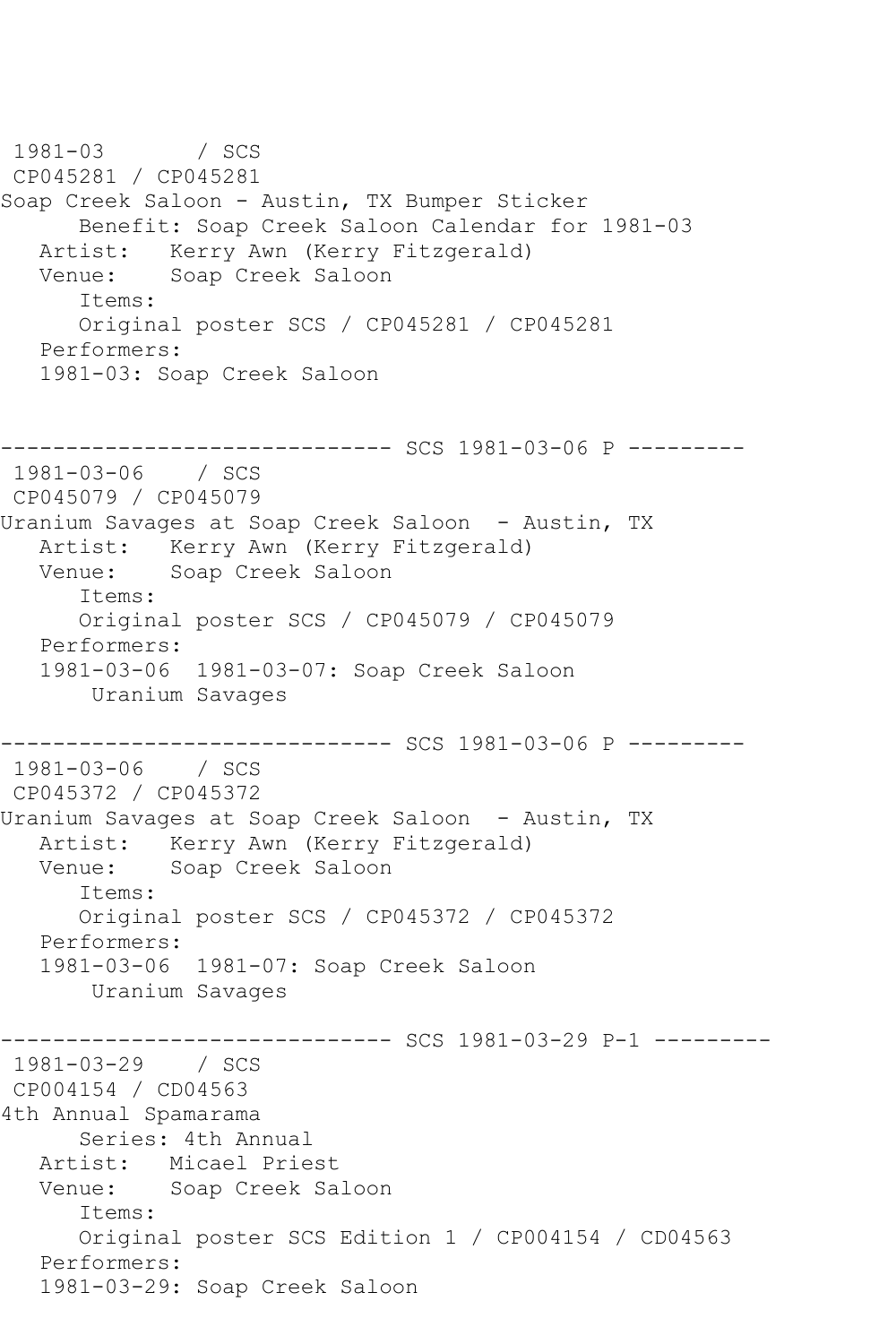------------------------------ SCS 1981-04 P --------- 1981-1982 / SCS CP045282 / CP045282 Soap Creek Saloon - Austin, TX Bumper Sticker Benefit: Soap Creek Saloon Calendar for 1981-04 Artist: Kerry Awn (Kerry Fitzgerald) Venue: Soap Creek Saloon Items: Original poster SCS / CP045282 / CP045282 Performers: 1981-04: Soap Creek Saloon --------- SCS 1981-05 P ---------1981-05 / SCS CP045283 / CP045283 Soap Creek Saloon - Austin, TX Bumper Sticker Benefit: Soap Creek Saloon Calendar for 1981-05 Artist: Kerry Awn (Kerry Fitzgerald) Venue: Soap Creek Saloon Items: Original poster SCS / CP045283 / CP045283 Performers: 1981-05: Soap Creek Saloon ---------- SCS 1981-06 P ---------1981-06 / SCS CP045284 / CP045284 Soap Creek Saloon - Austin, TX Bumper Sticker Benefit: Soap Creek Saloon Calendar for 1981-06 Artist: Kerry Awn (Kerry Fitzgerald) Venue: Soap Creek Saloon Items: Original poster SCS / CP045284 / CP045284 Performers: 1981-06: Soap Creek Saloon ------------------------------ SCS 1981-12-31 P --------- 1981-12-31 / SCS CP045149 / CP045149 Fabulous Thunderbirds, W.C. Clark Blues Band at Soap Creek Saloon - Austin, TX Benefit: New Years Eve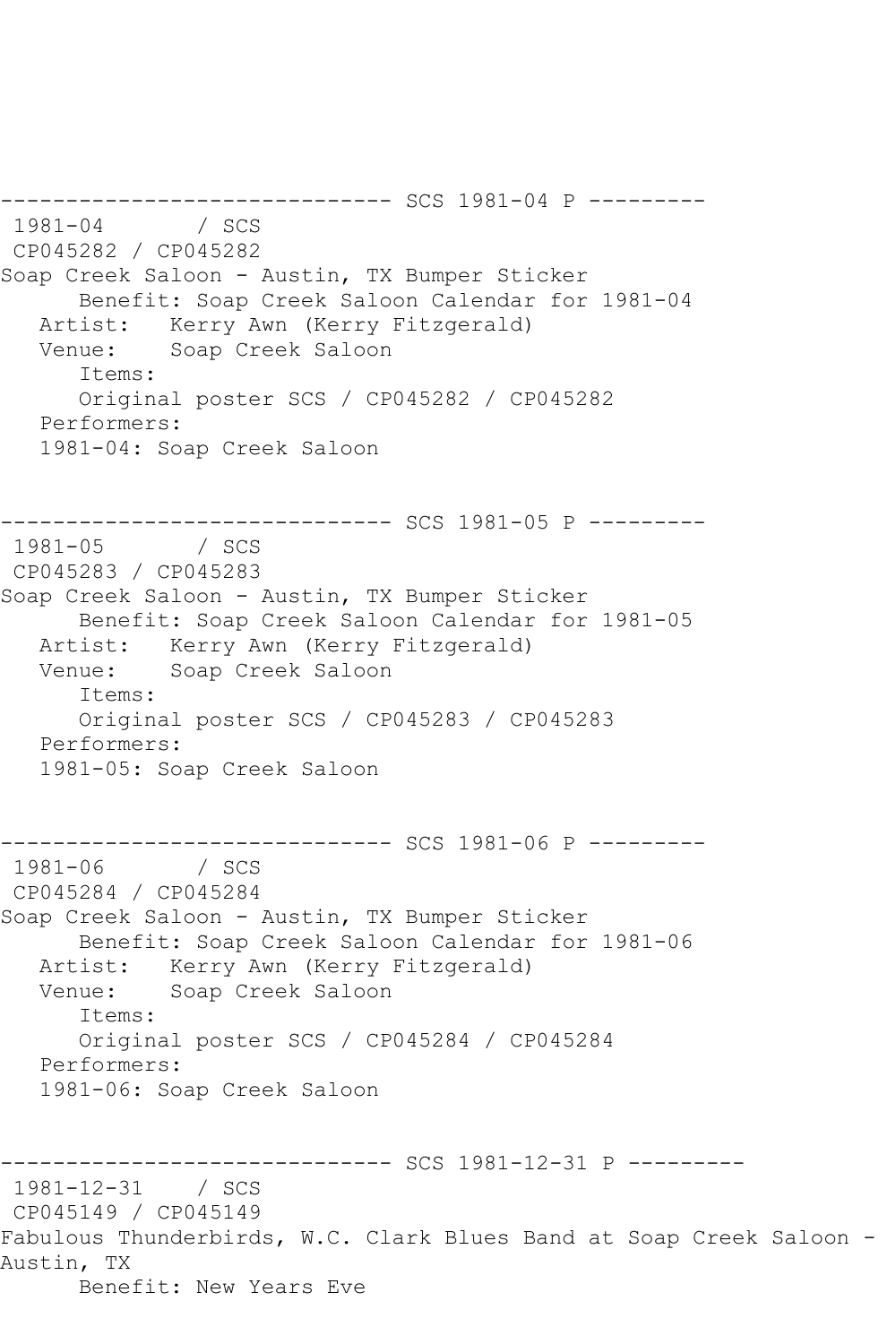Artist: Kerry Awn (Kerry Fitzgerald) Venue: Soap Creek Saloon Items: Original poster SCS / CP045149 / CP045149 Performers: 1981-12-31: Soap Creek Saloon Fabulous Thunderbirds / W.C. Clarke Band ------------ SCS 1982-08-20 P ----------1982-08-20 / SCS CP045151 / CP045151 Rank adn File, Leroi Brothers at Soap Creek Saloon - Austin, TX Benefit: Grand Opening Artist: Kerry Awn (Kerry Fitzgerald) Venue: Soap Creek Saloon Items: Original poster SCS / CP045151 / CP045151 Performers: 1982-08-20 1982-08-21: Soap Creek Saloon Rank adn File / Leroi Brothers / Guitar Charlie ----------------- SCS 1982-10 P ----------<br>/ SCS  $1982 - 10$ CP045285 / CP045285 Soap Creek Saloon - Austin, TX Bumper Sticker Benefit: Soap Creek Saloon Calendar for 1982-10 Artist: Kerry Awn (Kerry Fitzgerald) Venue: Soap Creek Saloon Items: Original poster SCS / CP045285 / CP045285 Performers: 1982-10: Soap Creek Saloon --------- SCS 1982-10-30 P ---------1982-10-30 / SCS CP045384 / CP045384 Uranium Savages, Diana Cantu Band at Soap Creek Saloon - Austin, TX Artist: Kerry Awn (Kerry Fitzgerald)<br>Venue: Soap Creek Saloon Soap Creek Saloon Items: Original poster SCS / CP045384 / CP045384 Performers: 1982-10-30: Soap Creek Saloon Uranium Savages / Diana Cantu Band --------- SCS 1982-11 P ---------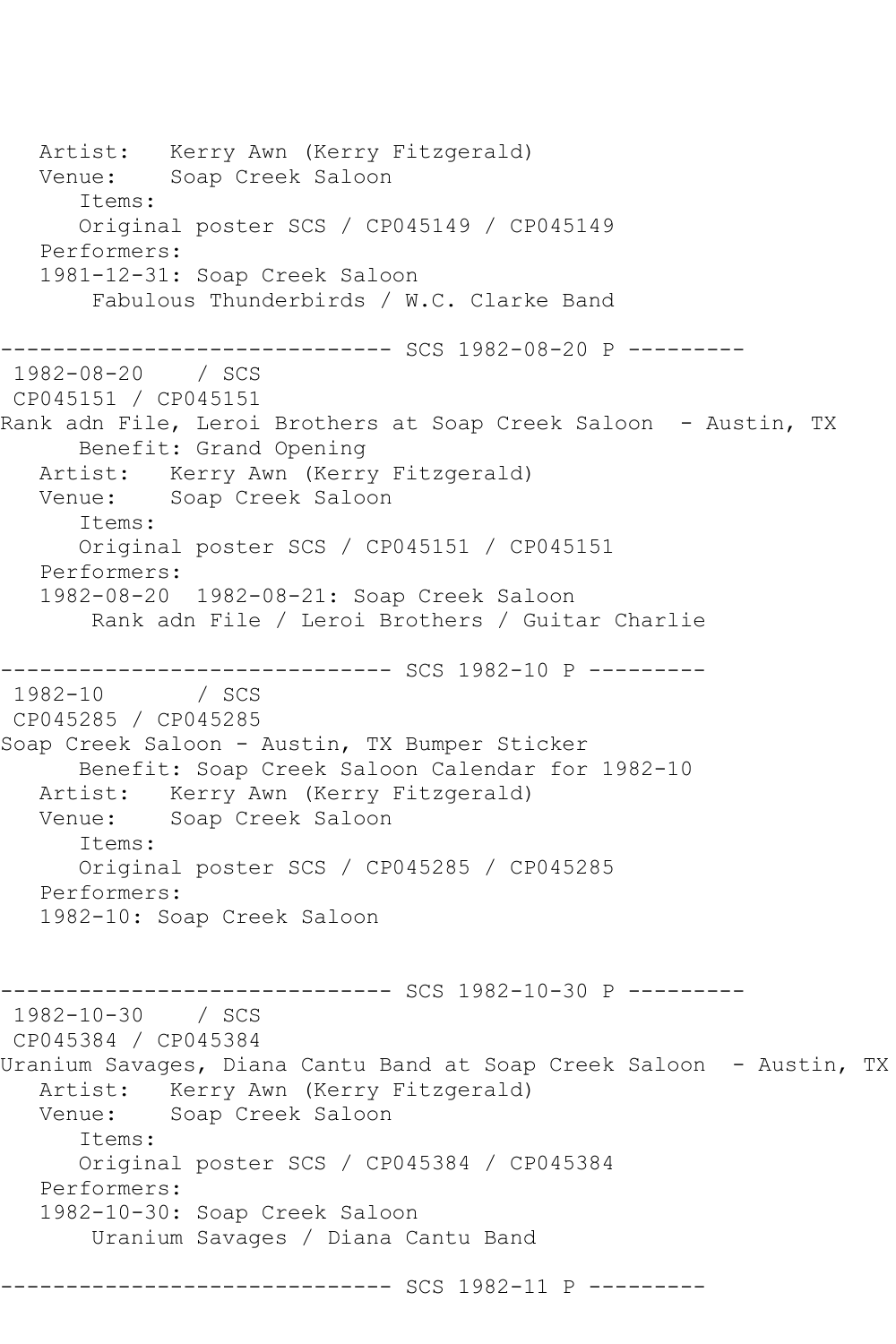1982-11 / SCS CP045286 / CP045286 Soap Creek Saloon - Austin, TX Bumper Sticker Benefit: Soap Creek Saloon Calendar for 1982-11 Artist: Kerry Awn (Kerry Fitzgerald) Venue: Soap Creek Saloon Items: Original poster SCS / CP045286 / CP045286 Performers: 1982-11: Soap Creek Saloon ----------- SCS 1982-12 P ---------1982-12 / SCS CP045287 / CP045287 Soap Creek Saloon - Austin, TX Bumper Sticker Benefit: Soap Creek Saloon Calendar for 1982-12 Artist: Kerry Awn (Kerry Fitzgerald) Venue: Soap Creek Saloon Items: Original poster SCS / CP045287 / CP045287 Performers: 1982-12: Soap Creek Saloon -------------------------------- SCS 1983-01 P ---------<br>1983-01 / SCS / SCS CP045288 / CP045288 Soap Creek Saloon - Austin, TX Bumper Sticker Benefit: Soap Creek Saloon Calendar for 1983-01 Artist: Kerry Awn (Kerry Fitzgerald)<br>Venue: Soap Creek Saloon Soap Creek Saloon Items: Original poster SCS / CP045288 / CP045288 Performers: 1983-01: Soap Creek Saloon ------------------------------ SCS 1983-02 P ---------  $/$  SCS CP045289 / CP045289 Soap Creek Saloon - Austin, TX Bumper Sticker Benefit: Soap Creek Saloon Calendar for 1983-02 Artist: Kerry Awn (Kerry Fitzgerald) Venue: Soap Creek Saloon Items: Original poster SCS / CP045289 / CP045289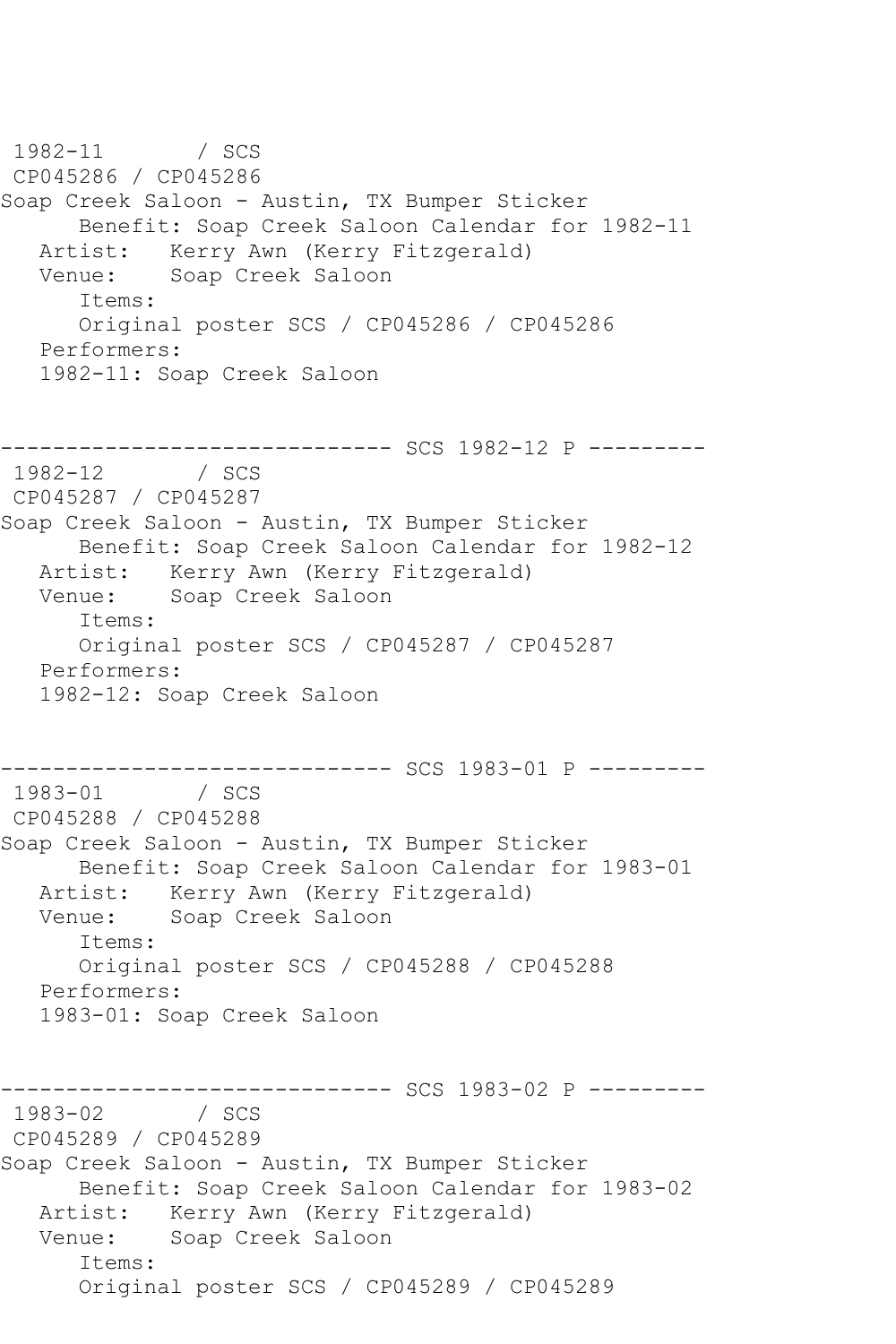Performers: 1983-02: Soap Creek Saloon ------------------------------ SCS 1983-03 P --------- 1983-03 / SCS CP045290 / CP045290 Soap Creek Saloon - Austin, TX Bumper Sticker Benefit: Soap Creek Saloon Calendar for 1983-03 Artist: Kerry Awn (Kerry Fitzgerald)<br>Venue: Soap Creek Saloon Soap Creek Saloon Items: Original poster SCS / CP045290 / CP045290 Performers: 1983-03: Soap Creek Saloon ---------------------------------- SCS 1983-04 P ----------<br>1983-04 / SCS 1984 / SCS CP045291 / CP045291 Soap Creek Saloon - Austin, TX Bumper Sticker Benefit: Soap Creek Saloon Calendar for 1983-04 Artist: Kerry Awn (Kerry Fitzgerald)<br>Venue: Soap Creek Saloon Soap Creek Saloon Items: Original poster SCS / CP045291 / CP045291 Performers: 1983-04: Soap Creek Saloon ------------------------------ SCS 1983-04-01 P --------- 1983-04-01 / SCS CP045385 / CP045385 Uranium Savages at Soap Creek Saloon - Austin, TX Artist: Kerry Awn (Kerry Fitzgerald) Venue: Soap Creek Saloon Items: Original poster SCS / CP045385 / CP045385 Performers: 1983-04-01 1983-04-02: Soap Creek Saloon Uranium Savages ------------------------------ SCS 1983-04-10 P-1 --------- 1983-04-10 / SCS CP004156 / CD04565 6th Annual Spamarama Series: 6th Annual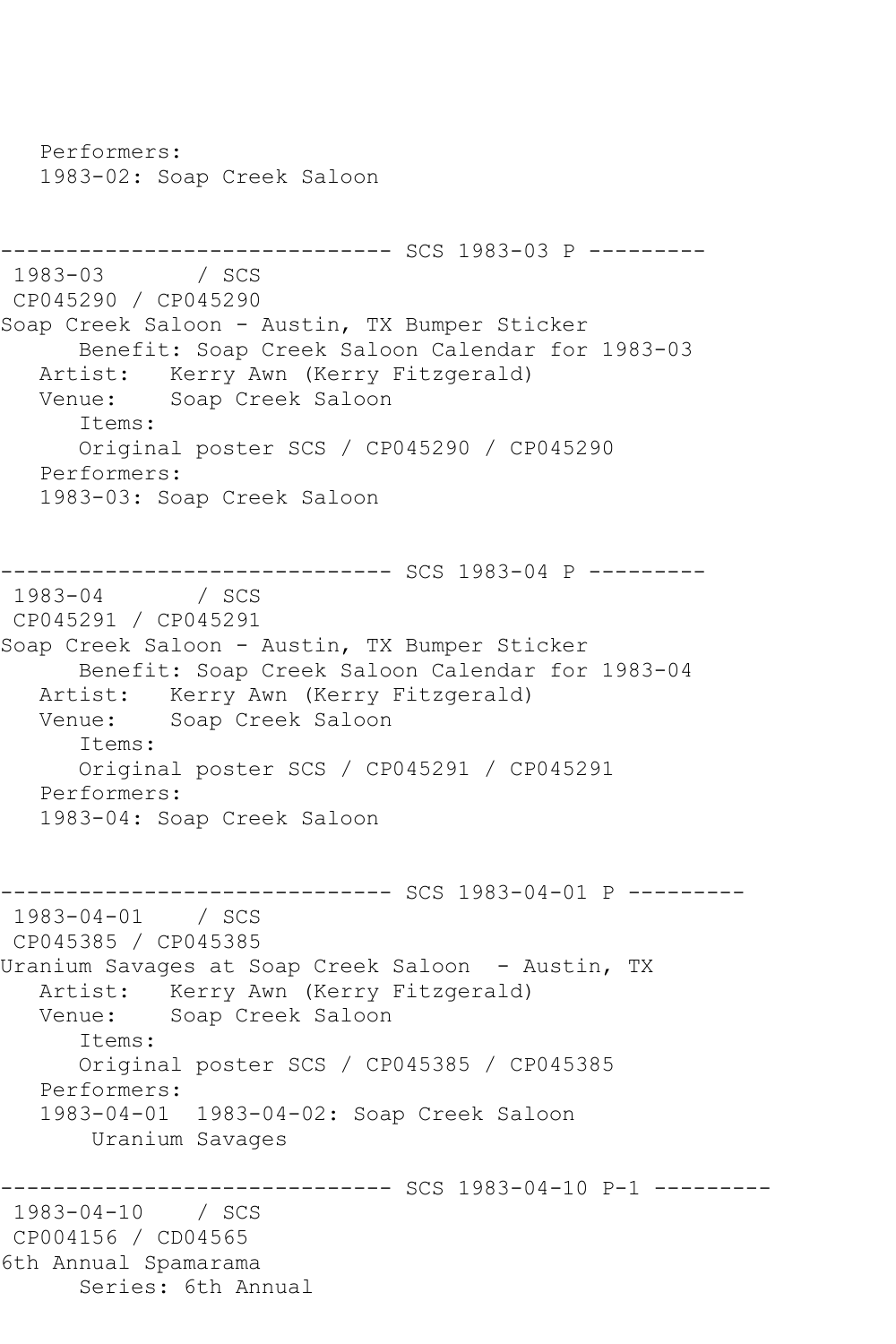Artist: Ed Canada Venue: Soap Creek Saloon Items: Original poster SCS Edition 1 / CP004156 / CD04565 Performers: 1983-04-10: Soap Creek Saloon ------------------------------ SCS 1983-05 P ---------  $1983 - 05$ CP045292 / CP045292 Soap Creek Saloon - Austin, TX Bumper Sticker Benefit: Soap Creek Saloon Calendar for 1983-05 Artist: Kerry Awn (Kerry Fitzgerald) Venue: Soap Creek Saloon Items: Original poster SCS / CP045292 / CP045292 Performers: 1983-05: Soap Creek Saloon ----------------- SCS 1983-06 P ----------<br>/ SCS  $1983 - 06$ CP045293 / CP045293 Soap Creek Saloon - Austin, TX Bumper Sticker Benefit: Soap Creek Saloon Calendar for 1983-06 Artist: Kerry Awn (Kerry Fitzgerald) Venue: Soap Creek Saloon Items: Original poster SCS / CP045293 / CP045293 Performers: 1983-06: Soap Creek Saloon ------------------------------ SCS 1984-04-01 P-1 --------- 1984-04-01 / SCS CP004157 / CD04566 7th Annual Spamarama Series: 7th Annual Artist: Kerry Awn (Kerry Fitzgerald) Venue: Soap Creek Saloon Items: Original poster SCS Edition 1 / CP004157 / CD04566 Performers: 1984-04-01: Soap Creek Saloon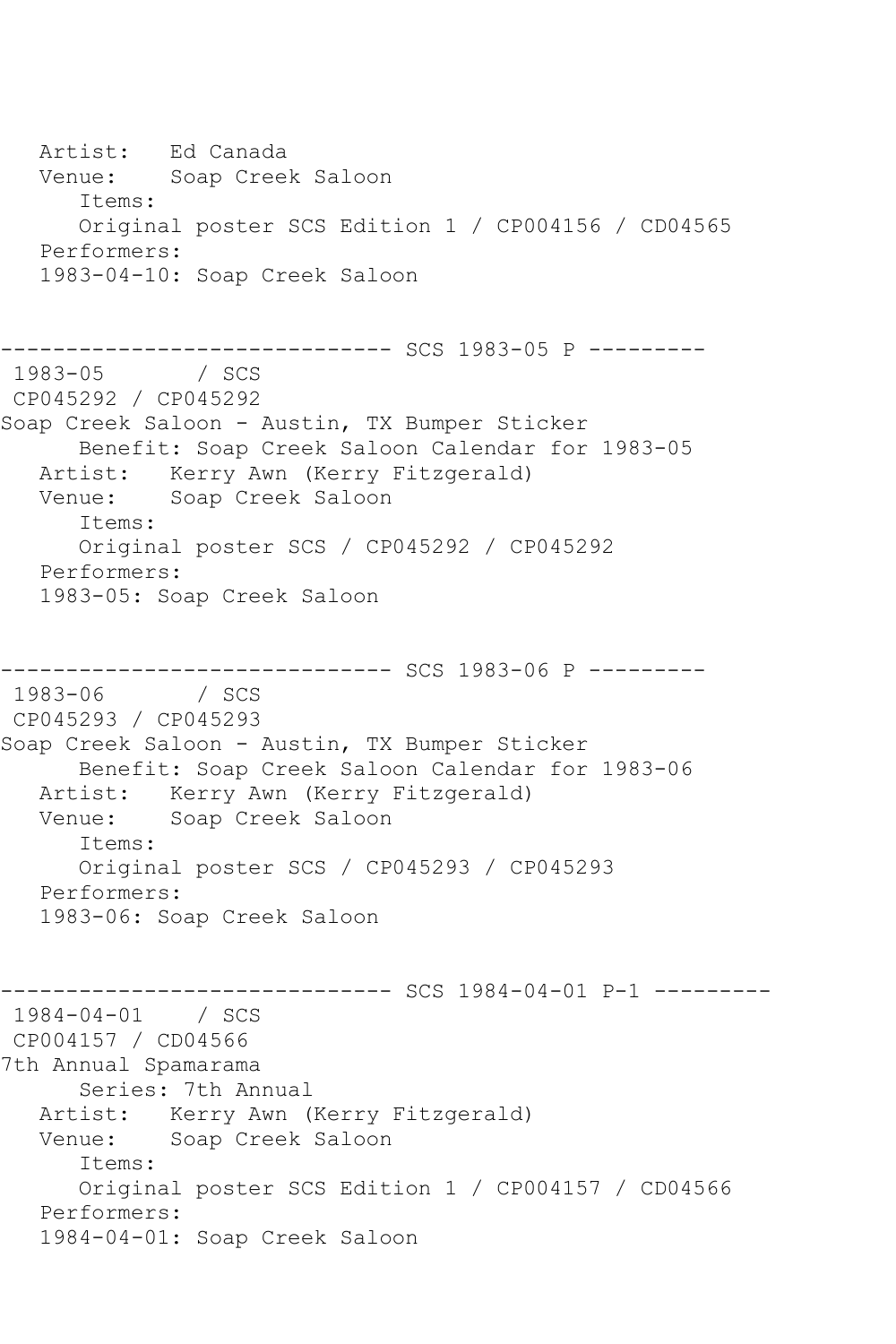--------------------------------- SCS 1984-07 P ---------<br>1984-07 / SCS  $1984 - 07$ CP045294 / CP045294 Soap Creek Saloon - Austin, TX Bumper Sticker Benefit: Soap Creek Saloon Calendar for 1984-07 Artist: Kerry Awn (Kerry Fitzgerald) Venue: Soap Creek Saloon Items: Original poster SCS / CP045294 / CP045294 Performers: 1984-07: Soap Creek Saloon ------------------------------ SCS 1984-07-28 P --------- 1984-07-28 / SCS CP045387 / CP045387 Uranium Savages, Sweet Hog Moron at Soap Creek Saloon - Austin, TX Artist: Kerry Awn (Kerry Fitzgerald) Venue: Soap Creek Saloon Items: Original poster SCS / CP045387 / CP045387 Performers: 1984-07-28: Soap Creek Saloon Uranium Savages / Sweet Hog Moron / Ray Ban / Dual Elvis's / Booze Bros / Dos Saqws / Shrovinoners ------------------------------ SCS 1984-08 P-1 ---------  $1984 - 08$ CP009637 / CS04382 Gatemouth Brown, Fingers Taylor at Soap Creek Saloon - Austin, TX Artist: Kerry Awn (Kerry Fitzgerald) Venue: Soap Creek Saloon Items: Original poster SCS Edition 1 / CP009637 / CS04382 Performers: 1984-08: Soap Creek Saloon Gatemouth Brown / Fingers Taylor / Cornerstone / Rusty Wier / Bugs Henderson / Lonnie Mack / Ponty Bone / Squeezetones / Ramblers / Lucinda Williams / Joker / Pressure / Alvin Crow / Dana Cooper / Jim Franklin / Golden Echoes / Gospel Revelations / Flaco Jimenez / Roky Erickson / Balamil / Rey Nardine / Supernatural Family Band / Townes Van Zandt / Karen Kraft / Uranium Savages ------------------------------ SCS 1984-08 P ---------  $1984 - 08$ CP045295 / CP045295 Soap Creek Saloon - Austin, TX Bumper Sticker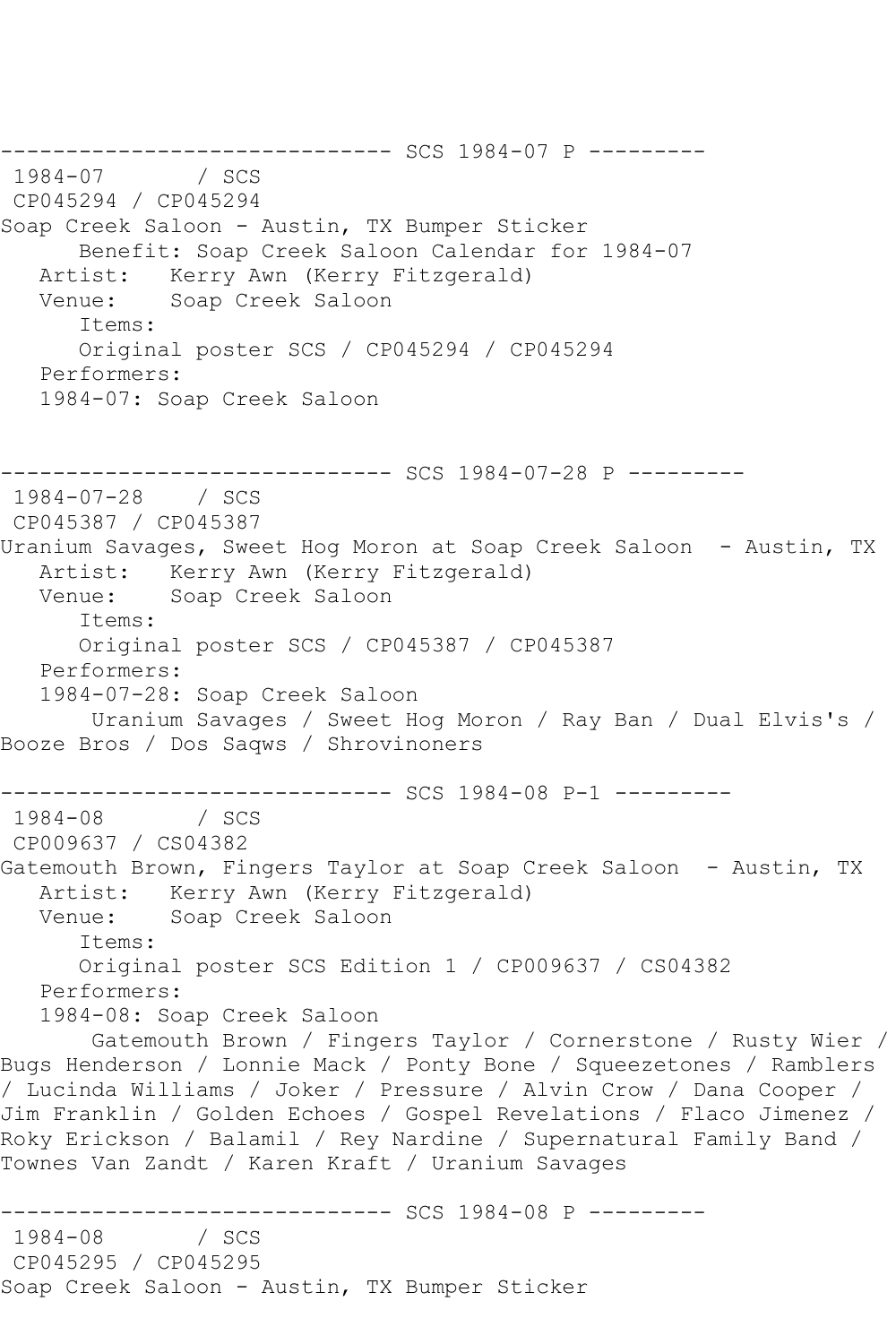Benefit: Soap Creek Saloon Calendar for 1984-08 Artist: Kerry Awn (Kerry Fitzgerald) Venue: Soap Creek Saloon Items: Original poster SCS / CP045295 / CP045295 Performers: 1984-08: Soap Creek Saloon ------------------------------ SCS 1984-09 P ---------  $1984 - 09$ CP045296 / CP045296 Soap Creek Saloon - Austin, TX Bumper Sticker Benefit: Soap Creek Saloon Calendar for 1984-09 Artist: Kerry Awn (Kerry Fitzgerald) Venue: Soap Creek Saloon Items: Original poster SCS / CP045296 / CP045296 Performers: 1984-09: Soap Creek Saloon ------------------------------ SCS 1984-09-01 P --------- 1984-09-01 / SCS CP045388 / CP045388 Uranium Savages at Soap Creek Saloon - Austin, TX Benefit: Back to School Ball Artist: Kerry Awn (Kerry Fitzgerald) Venue: Soap Creek Saloon Items: Original poster SCS / CP045388 / CP045388 Performers: 1984-09-01: Soap Creek Saloon Uranium Savages ------------------------------ SCS 1984-10 P --------- 1984-10 / SCS CP004657 / CD05960 Soap Creek Saloon - Austin, TX Venue: Soap Creek Saloon Items: Original poster SCS / CP004657 / CD05960 Performers: 1984-10: Soap Creek Saloon

------------------------------ SCS 1984-10 P ---------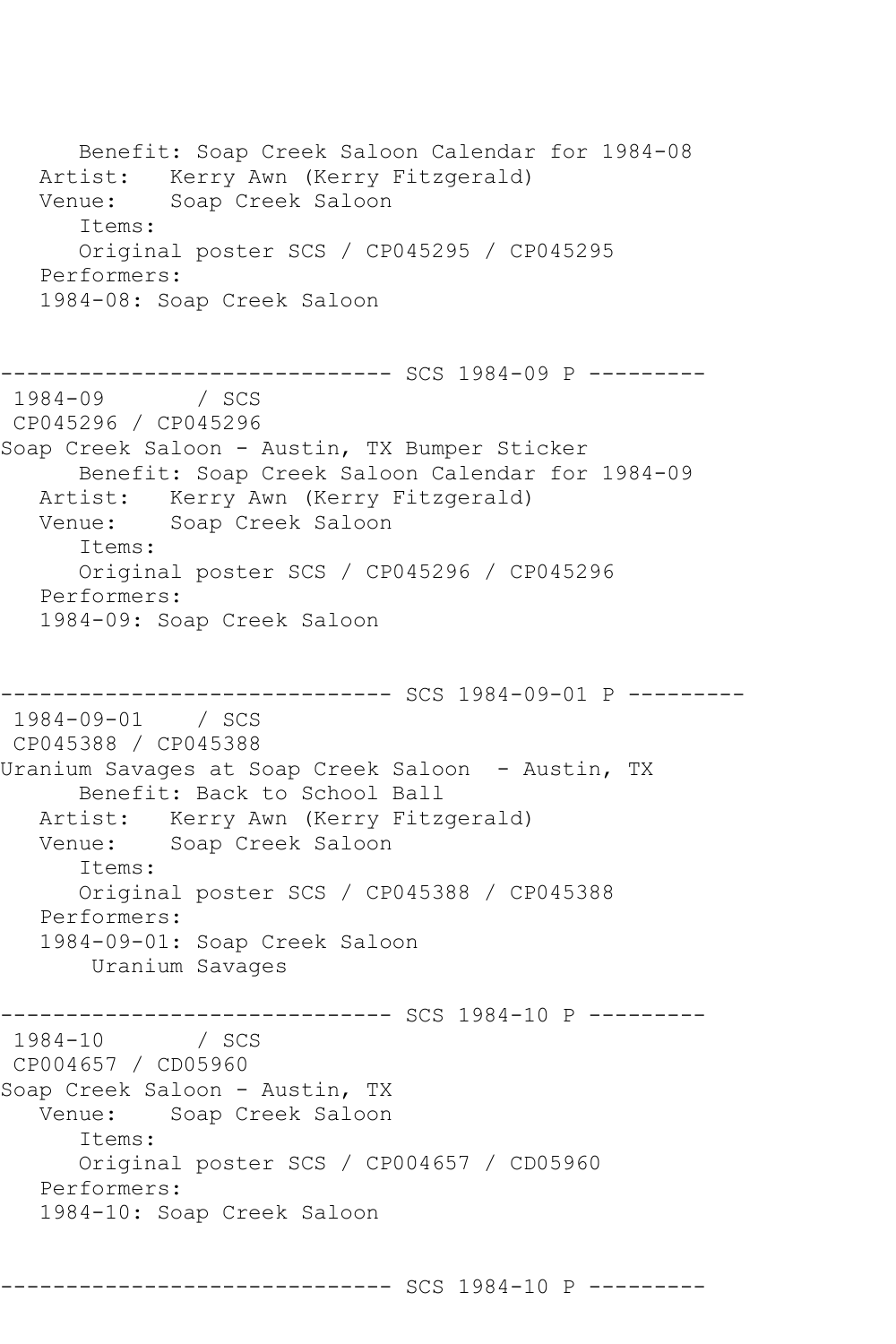1984-10 / SCS CP045297 / CP045297 Soap Creek Saloon - Austin, TX Bumper Sticker Benefit: Soap Creek Saloon Calendar for 1984-10 Artist: Kerry Awn (Kerry Fitzgerald) Venue: Soap Creek Saloon Items: Original poster SCS / CP045297 / CP045297 Performers: 1984-10: Soap Creek Saloon ----------- SCS 1984-12 P ---------1984-12 / SCS CP045298 / CP045298 Soap Creek Saloon - Austin, TX Bumper Sticker Benefit: Soap Creek Saloon Calendar for 1984-12 Artist: Kerry Awn (Kerry Fitzgerald) Venue: Soap Creek Saloon Items: Original poster SCS / CP045298 / CP045298 Performers: 1984-12: Soap Creek Saloon -------------------------------- SCS 1985-01 P ---------<br>1985-01 / SCS / SCS CP045299 / CP045299 Soap Creek Saloon - Austin, TX Bumper Sticker Benefit: Soap Creek Saloon Calendar for 1985-01 Artist: Kerry Awn (Kerry Fitzgerald)<br>Venue: Soap Creek Saloon Soap Creek Saloon Items: Original poster SCS / CP045299 / CP045299 Performers: 1985-01: Soap Creek Saloon ------------------------------ SCS 1985-01-26 P --------- 1985-01-26 / SCS CP045096 / CP045096 Soap Creek Saloon - Austin, TX Bumper Sticker Artist: Kerry Awn (Kerry Fitzgerald)<br>Venue: Soap Creek Saloon Soap Creek Saloon Items: Original poster SCS / CP045096 / CP045096 Performers: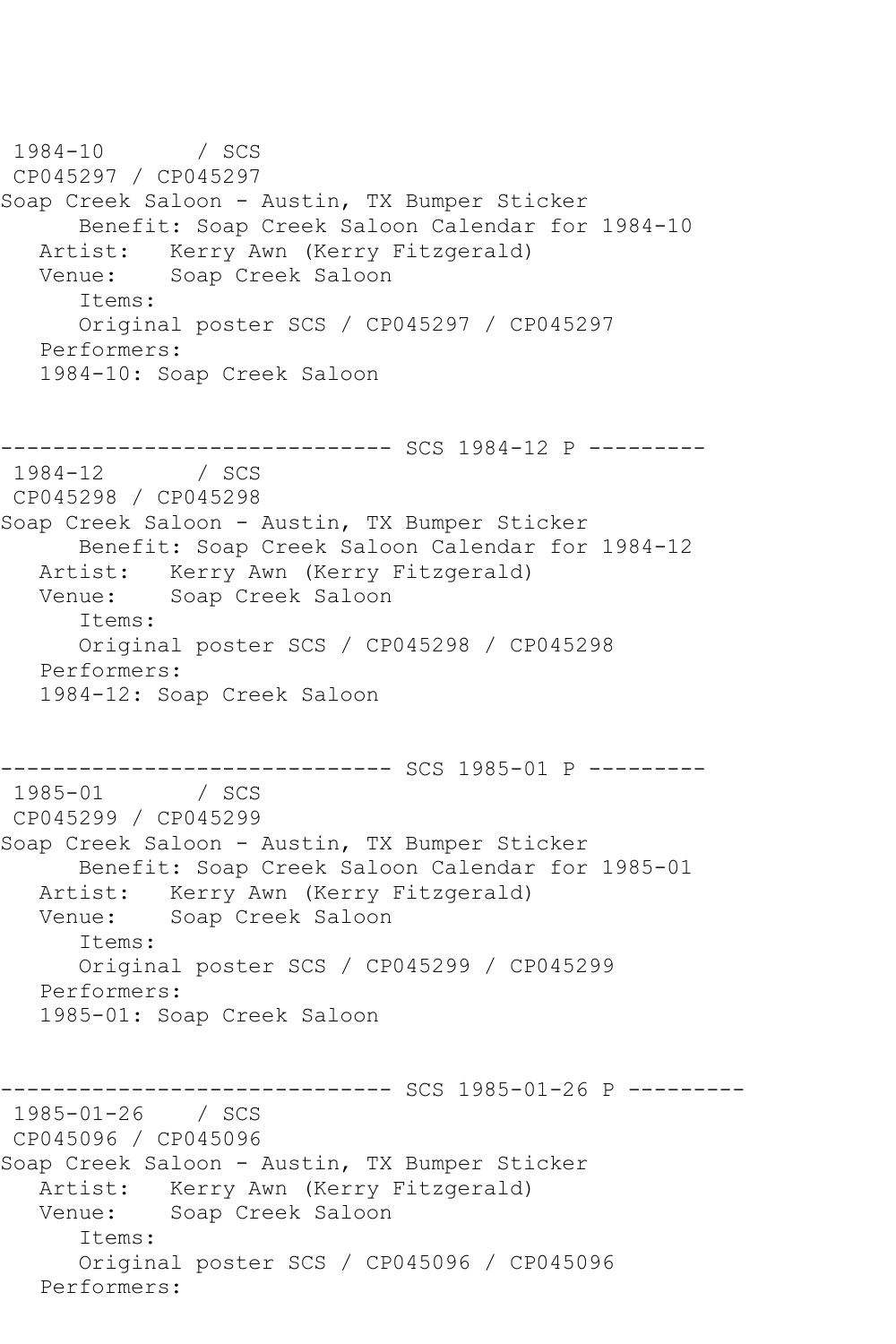1985-01-26: Soap Creek Saloon

```
------------------------------ SCS 1985-01-26 P ---------
1985-01-26 / SCS 
CP045097 / CP045097
Uranium Savages at Soap Creek Saloon - Austin, TX
   Artist: Kerry Awn (Kerry Fitzgerald)
   Venue: Soap Creek Saloon
      Items:
      Original poster SCS / CP045097 / CP045097
   Performers:
   1985-01-26: Soap Creek Saloon
       Uranium Savages
     ------------------------------ SCS 1985-01-26 P ---------
1985-01-26 / SCS 
CP045389 / CP045389
Uranium Savages at Soap Creek Saloon - Austin, TX
      Benefit: Eddy Awards
   Artist: Kerry Awn (Kerry Fitzgerald)
   Venue: Soap Creek Saloon
      Items:
      Original poster SCS / CP045389 / CP045389
   Performers:
   1985-01-26: Soap Creek Saloon
       Uranium Savages
------------------------------ SCS 1985-02 P ---------
1985-02 / SCS 
CP045300 / CP045300
Soap Creek Saloon - Austin, TX Bumper Sticker
      Benefit: Soap Creek Saloon Calendar for 1985-02
   Artist: Kerry Awn (Kerry Fitzgerald)
   Venue: Soap Creek Saloon
      Items:
      Original poster SCS / CP045300 / CP045300
   Performers:
   1985-02: Soap Creek Saloon
                    ----------- SCS 1985-02-14 P ---------
1985-02-14 / SCS 
CP045157 / CP045157
Supernatural Family Band at Soap Creek Saloon - Austin, TX
      Benefit: Valentine Dance
   Artist: Kerry Awn (Kerry Fitzgerald)
```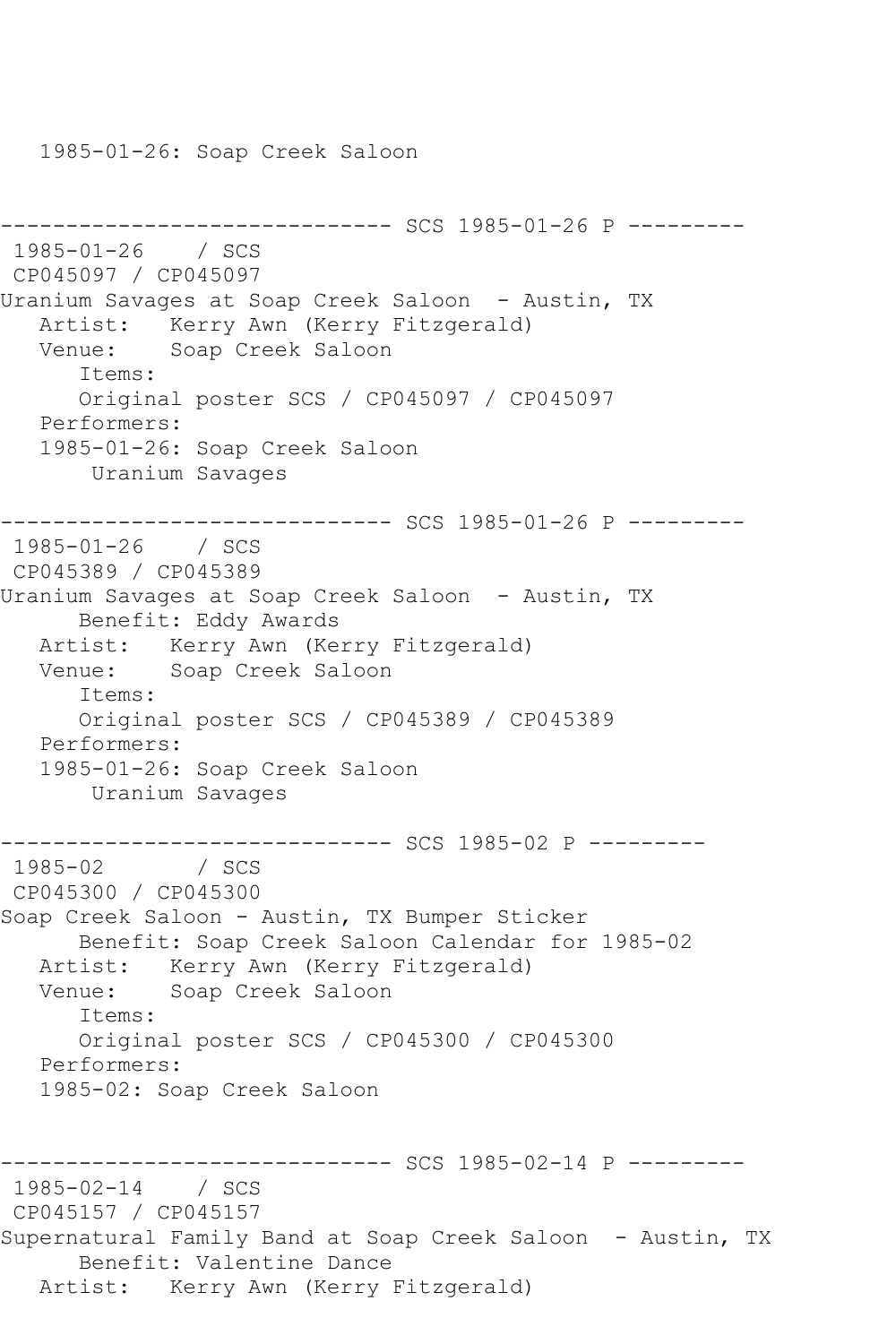Venue: Soap Creek Saloon Items: Original poster SCS / CP045157 / CP045157 Performers: 1985-02-14 1985-02-15: Soap Creek Saloon Supernatural Family Band --------------------------------- SCS 1985-03 P ---------<br>1985-03 / SCS 1985-03 CP045301 / CP045301 Soap Creek Saloon - Austin, TX Bumper Sticker Benefit: Soap Creek Saloon Calendar for 1985-03 Artist: Kerry Awn (Kerry Fitzgerald) Venue: Soap Creek Saloon Items: Original poster SCS / CP045301 / CP045301 Performers: 1985-03: Soap Creek Saloon ------------------------------ SCS 1985-03-01 P --------- 1985-03-01 / SCS CP004538 / CD05799 Billy Joe Shaver at Soap Creek Saloon - Austin, TX Venue: Soap Creek Saloon Items: Original poster SCS / CP004538 / CD05799 Performers: 1985-03-01: Soap Creek Saloon Billy Joe Shaver --------------- SCS 1985-03-01 P ---------1985-03-01 / SCS CP045158 / CP045158 Supernatural Family Band, Billy Joe Shaver at Soap Creek Saloon - Austin, TX Benefit: Texas Independence Week-end Artist: Kerry Awn (Kerry Fitzgerald) Venue: Soap Creek Saloon Items: Original poster SCS / CP045158 / CP045158 Performers: 1985-03-01 1985-03-02: Soap Creek Saloon Supernatural Family Band / Billy Joe Shaver / T. Gosney Thorton Band ------------------------------ SCS 1985-03-15 P ---------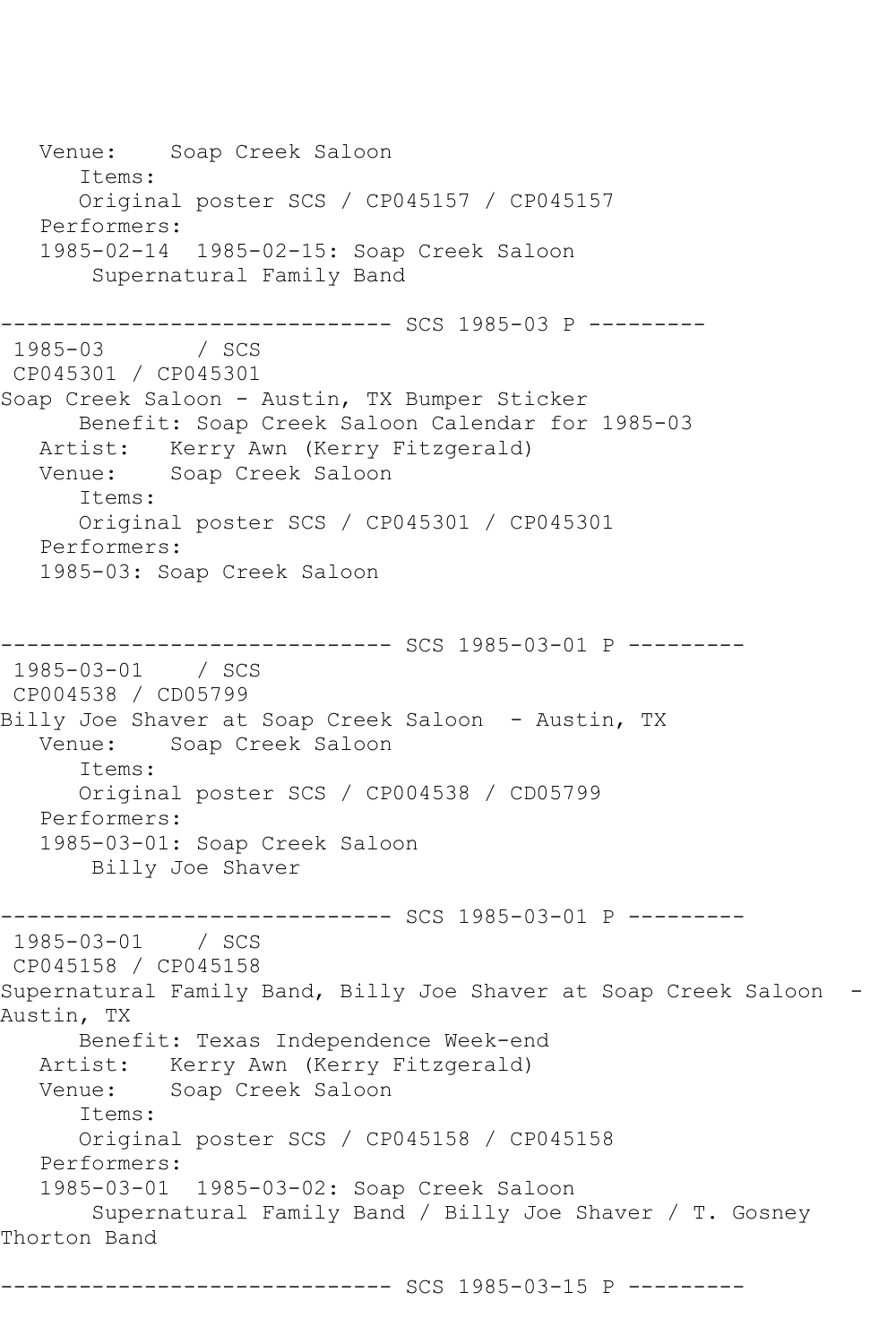1985-03-15 / SCS CP045098 / CP045098 Uranium Savages at Soap Creek Saloon - Austin, TX Benefit: Spring Breakdance Artist: Kerry Awn (Kerry Fitzgerald) Venue: Soap Creek Saloon Items: Original poster SCS / CP045098 / CP045098 Performers: 1985-03-15: Soap Creek Saloon Uranium Savages ------------------------------ SCS 1985-03-15 P --------- 1985-03-15 / SCS CP045390 / CP045390 Uranium Savages at Soap Creek Saloon - Austin, TX Benefit: Spring Break Dance Artist: Kerry Awn (Kerry Fitzgerald) Venue: Soap Creek Saloon Items: Original poster SCS / CP045390 / CP045390 Performers: 1985-03-15: Soap Creek Saloon Uranium Savages -------------------------------- SCS 1985-04 P ---------<br>1985-04 / SCS  $1985 - 04$ CP045302 / CP045302 Soap Creek Saloon - Austin, TX Bumper Sticker Benefit: Soap Creek Saloon Calendar for 1985-04 Artist: Kerry Awn (Kerry Fitzgerald)<br>Venue: Soap Creek Saloon Soap Creek Saloon Items: Original poster SCS / CP045302 / CP045302 Performers: 1985-04: Soap Creek Saloon ------------------------------ SCS 1985-04-14 P-1 --------- 1985-04-14 / SCS CP004158 / CD04567 8th Annual Spamarama Series: 8th Annual Artist: Kerry Awn (Kerry Fitzgerald) Venue: Soap Creek Saloon Items: Original poster SCS Edition 1 / CP004158 / CD04567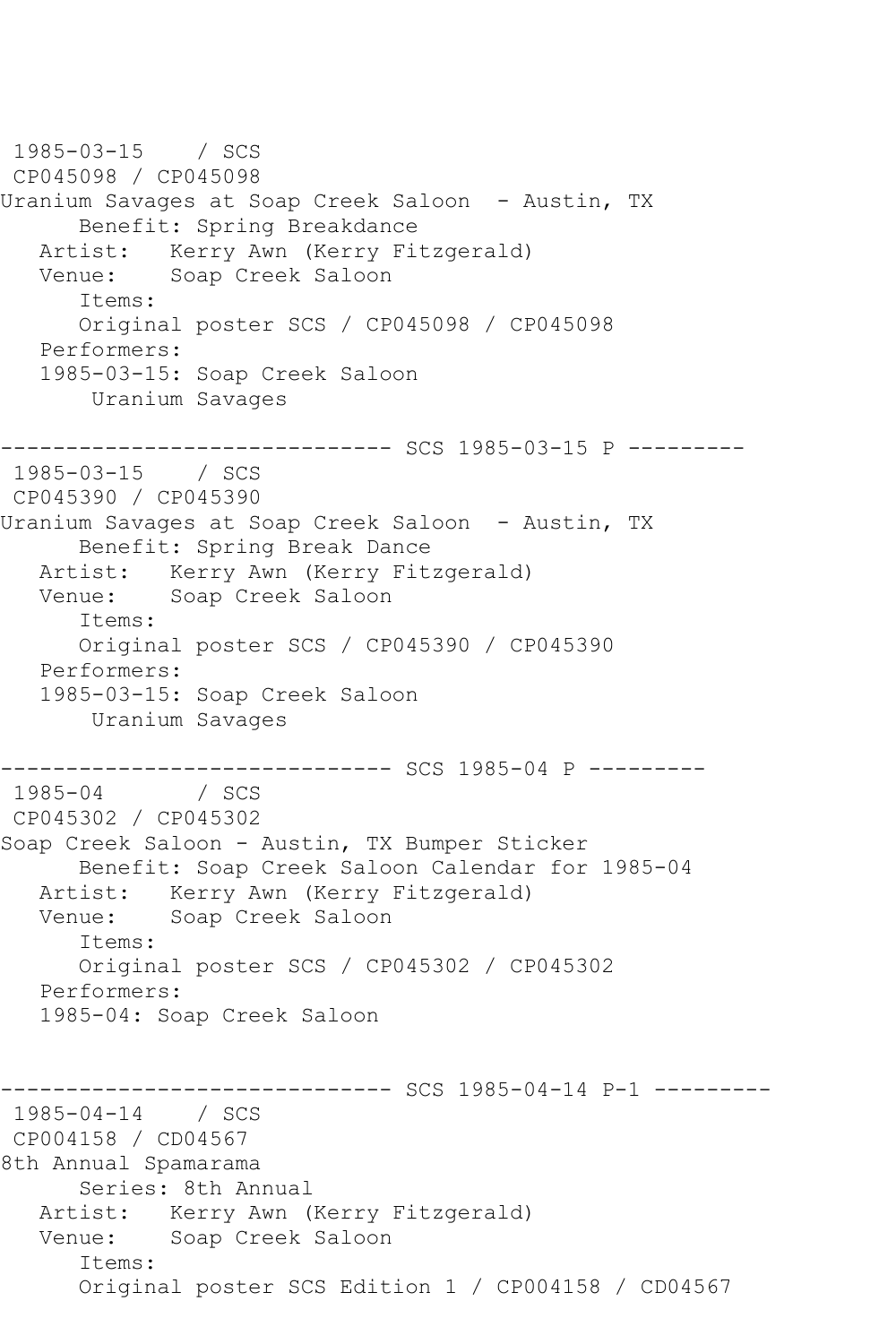Performers: 1985-04-14: Soap Creek Saloon ------------------------------ SCS 1985-05 P-1 --------- 1985-05 / SCS CP009638 / CS04383 Alvin Crow, Ed Vizard at Soap Creek Saloon - Austin, TX Artist: Kerry Awn (Kerry Fitzgerald) Venue: Soap Creek Saloon Items: Original poster SCS Edition 1 / CP009638 / CS04383 Performers: 1985-05: Soap Creek Saloon Alvin Crow / Ed Vizard / New Huevos / Alfredo / Burl Wilderson / Roky Morales / Lounge Lizards / Randy Banks / Mike Kindred / Townes Van Zandt / Calvin Russell Band / Mike and Mark / Luke Daniels / Darden Smith / Bruce Newman / John Stewart / Steve Cicchetti / Robin and Linda Williams / Roy Bookbinder / Roger Mcguinn / Ponty / Bone / Squeezetones / Rusty Wier / Alvin Crow / Ray Wylie Hubbard / Supernatural Family Band / Tail Gators / Taj Mahal / Bugs Henderson / Pre-Kerrville Festival Festival / Pleasant Valley Boys / Pleasant Valley Boys -------------------------------- SCS 1985-05 P ---------<br>1985-05 / SCS  $1985 - 05$ CP045303 / CP045303 Soap Creek Saloon - Austin, TX Bumper Sticker Benefit: Soap Creek Saloon Calendar for 1985-05 Artist: Kerry Awn (Kerry Fitzgerald)<br>Venue: Soap Creek Saloon Soap Creek Saloon Items: Original poster SCS / CP045303 / CP045303 Performers: 1985-05: Soap Creek Saloon ------------------------------ SCS 1985-06 P ---------  $1985 - 06$ CP045304 / CP045304 Soap Creek Saloon - Austin, TX Bumper Sticker Benefit: Soap Creek Saloon Calendar for 1985-06 Artist: Kerry Awn (Kerry Fitzgerald)<br>Venue: Soap Creek Saloon Soap Creek Saloon Items: Original poster SCS / CP045304 / CP045304 Performers: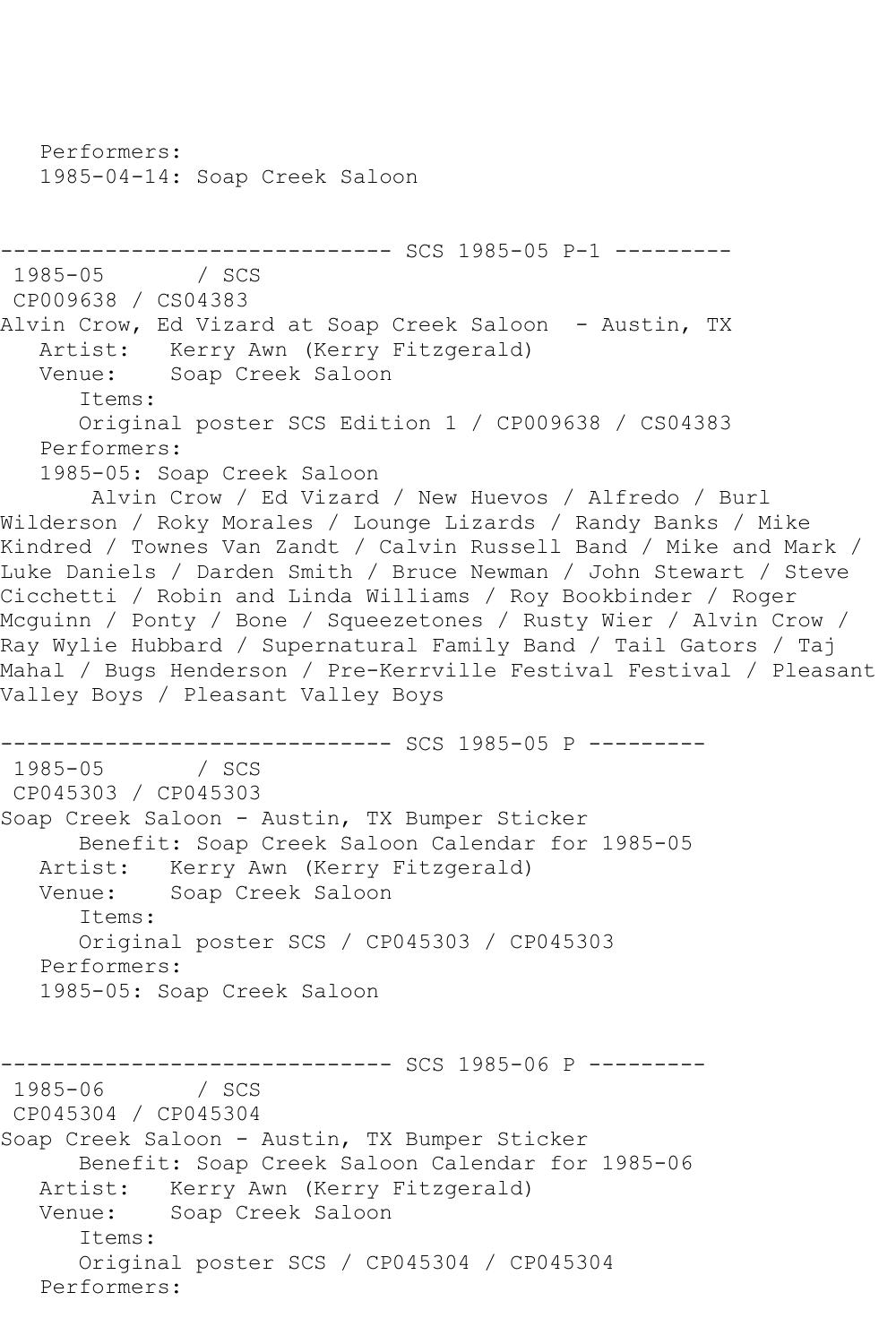1985-06: Soap Creek Saloon

```
--------------------------------- SCS 1985-07 P ----------<br>1985-07    / SCS
1985 - 07CP045305 / CP045305
Soap Creek Saloon - Austin, TX Bumper Sticker
       Benefit: Soap Creek Saloon Calendar for 1985-07
   Artist: Kerry Awn (Kerry Fitzgerald)
   Venue: Soap Creek Saloon
       Items:
      Original poster SCS / CP045305 / CP045305
   Performers:
   1985-07: Soap Creek Saloon
------------------------------ SCS 1985-07-27 P ---------
1985-07-27 / SCS 
CP045392 / CP045392
Soap Creek Saloon - Austin, TX Bumper Sticker
   Artist: Kerry Awn (Kerry Fitzgerald)
   Venue: Soap Creek Saloon
      Items:
       Original poster SCS / CP045392 / CP045392
   Performers:
   1985-07-27: Soap Creek Saloon
                      --------- SCS 1985-08 P ---------
1985-08 / SCS 
CP045306 / CP045306
Soap Creek Saloon - Austin, TX Bumper Sticker
      Benefit: Soap Creek Saloon Calendar for 1985-08
   Artist: Kerry Awn (Kerry Fitzgerald)
   Venue: Soap Creek Saloon
       Items:
      Original poster SCS / CP045306 / CP045306
   Performers:
   1985-08: Soap Creek Saloon
            ------------------------------ SCS 1985-09 P ---------
1985-09
CP045307 / CP045307
Soap Creek Saloon - Austin, TX Bumper Sticker
      Benefit: Soap Creek Saloon Calendar for 1985-09
   Artist: Kerry Awn (Kerry Fitzgerald)
```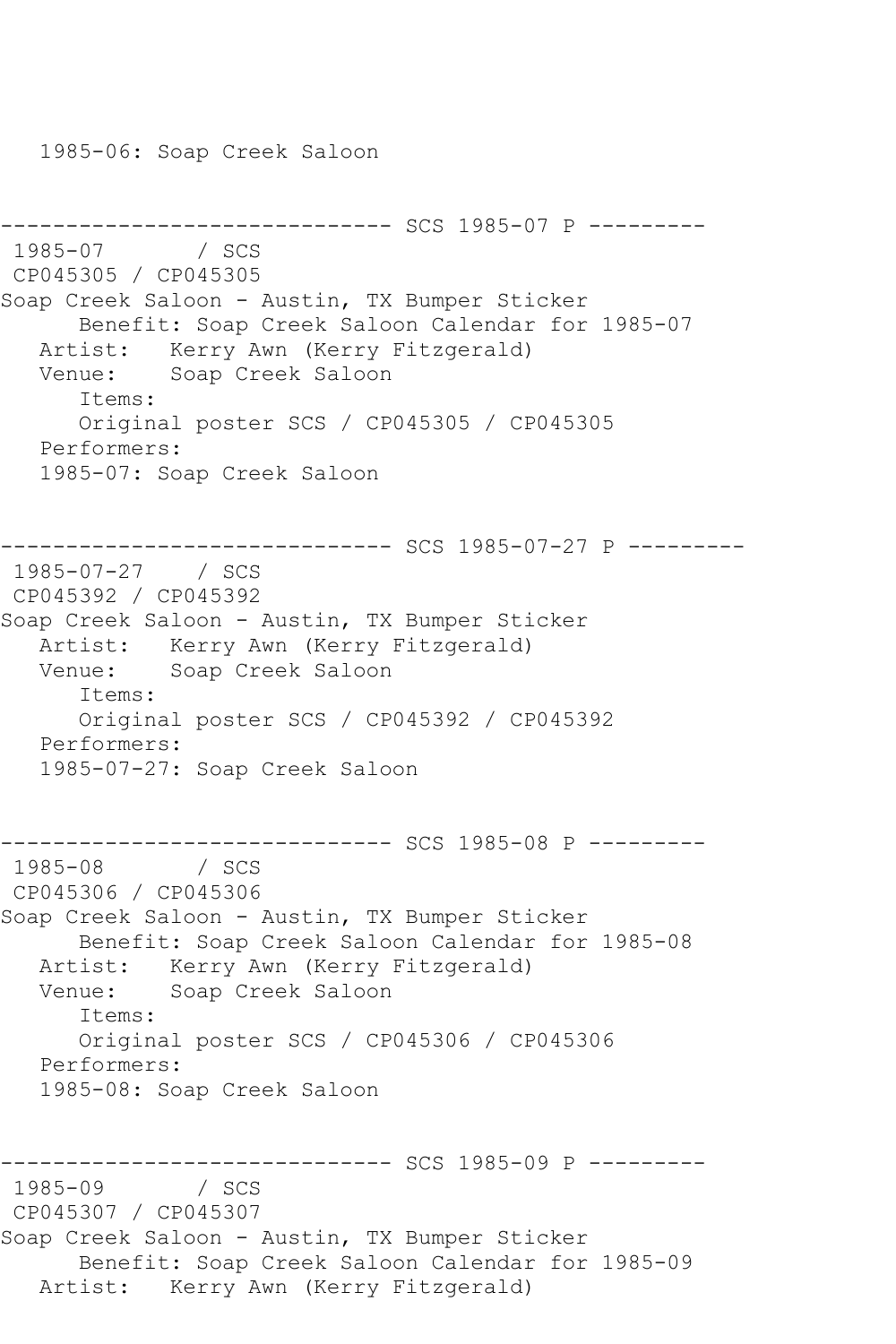Venue: Soap Creek Saloon Items: Original poster SCS / CP045307 / CP045307 Performers: 1985-09: Soap Creek Saloon ------------------------------ SCS 1985-09-28 P --------- 1985-09-28 / SCS CP045393 / CP045393 Uranium Savages at Soap Creek Saloon - Austin, TX Artist: Kerry Awn (Kerry Fitzgerald)<br>Venue: Soap Creek Saloon Soap Creek Saloon Items: Original poster SCS / CP045393 / CP045393 Performers: 1985-09-28: Soap Creek Saloon Uranium Savages ------------------------------ SCS 1985-10 P-1 --------- 1985-10 / SCS CP009640 / CS04385 Trout Fishing In America, Tailgators at Soap Creek Saloon - Austin, TX Artist: Kerry Awn (Kerry Fitzgerald)<br>Venue: Soap Creek Saloon Soap Creek Saloon Items: Original poster SCS Edition 1 / CP009640 / CS04385 Performers: 1985-10: Soap Creek Saloon Trout Fishing In America / Tailgators / Ponty Bone / Mark Luke Daniels / Rock-N-Cabs / Swamp Thing / Jaguars / Rhythm Rats / Doak Snead / Tim Henderson / Radio London / Squeezetones / Lonnie Mack / W.C. Clarke Band / Van Wilks / Alvin Crow / Bugs Henderson / Stratoblasters --------------------------------- SCS 1985-10 P ---------<br>1985-10 / SCS 1985-10 CP045308 / CP045308 Soap Creek Saloon - Austin, TX Bumper Sticker Benefit: Soap Creek Saloon Calendar for 1985-10 Artist: Kerry Awn (Kerry Fitzgerald) Venue: Soap Creek Saloon Items: Original poster SCS / CP045308 / CP045308 Performers: 1985-10: Soap Creek Saloon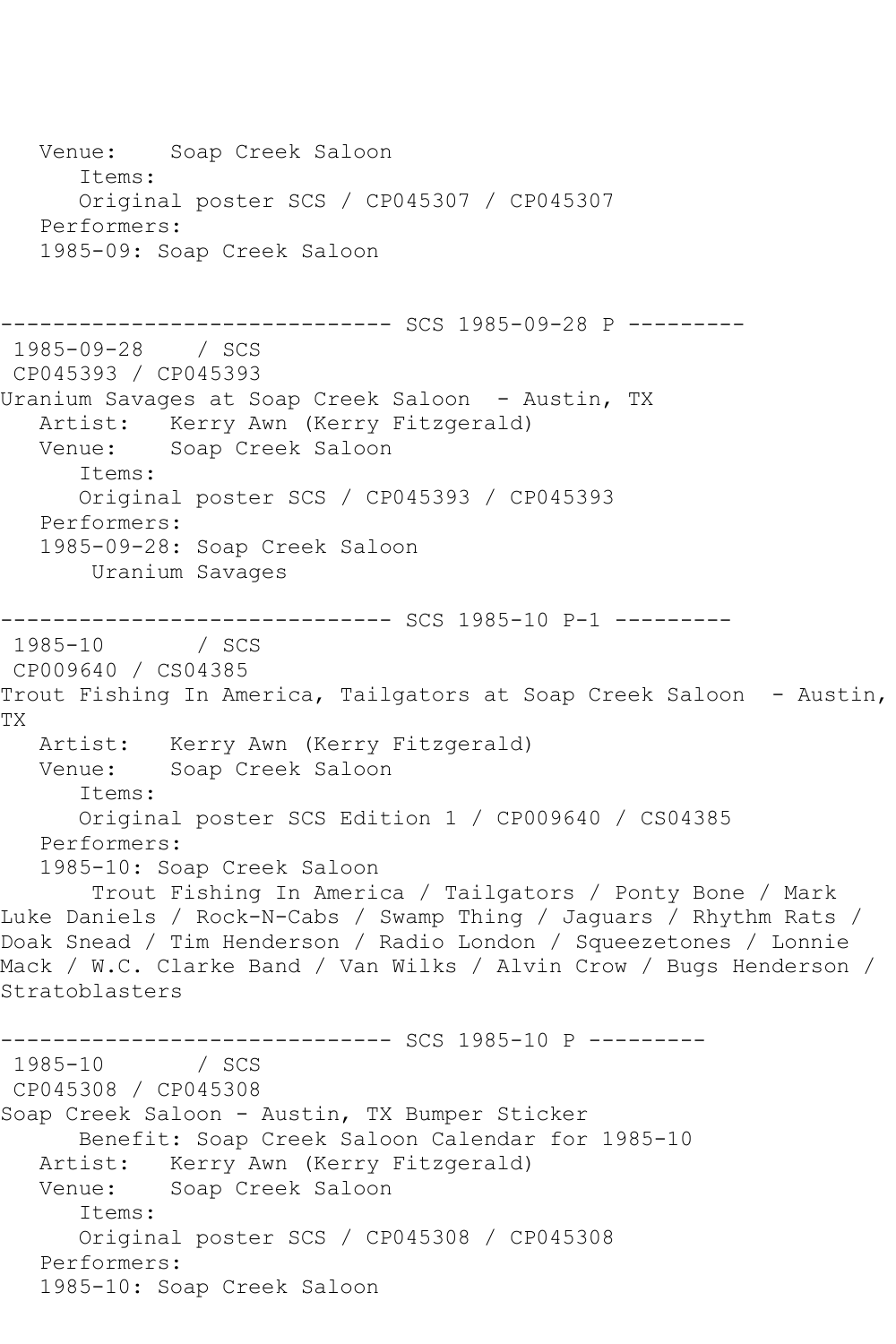-------------- SCS 1985-10-04 P ---------1985-10-04 / SCS CP045057 / CP045057 Lonnie Mack, Jon Emery at Soap Creek Saloon - Austin, TX Artist: Kerry Awn (Kerry Fitzgerald) Venue: Soap Creek Saloon Items: Original poster SCS / CP045057 / CP045057 Performers: 1985-10-04: Soap Creek Saloon Lonnie Mack / Jon Emery ------------------------------ SCS 19zz-01-05 P-1 --------- 19zz-01-05 / SCS CP009657 / CS04402 Joe Ely at Soap Creek Saloon - Austin, TX Artist: Danny Garrett Venue: Soap Creek Saloon Items: Original poster SCS Edition 1 / CP009657 / CS04402 Performers: 19zz-01-05 19zz-01-06: Soap Creek Saloon Joe Ely --------------------------------- SCS 19zz-02 P-1 ----------<br>19zz-02 / SCS  $19zz-02$ CP009625 / CS04370 Augie Meyers, Buckdancer's Choice at Soap Creek Saloon - Austin, TX Artist: Kerry Awn (Kerry Fitzgerald) Venue: Soap Creek Saloon Items: Original poster SCS Edition 1 / CP009625 / CS04370 Performers: 19zz-02: Soap Creek Saloon Augie Meyers / Buckdancer's Choice / Augie Meyers / Western Head Music Company / Rex H. Foster / Greezy Wheels / Plum Nelly / Ramon Ramon and the Four Daddyo's / Shakers ------------------------------ SCS 19zz-02 P-1 ---------  $19zz-02$ CP009626 / CS04371 Jubilee, Matrix at Soap Creek Saloon - Austin, TX Artist: Kerry Awn (Kerry Fitzgerald) Venue: Soap Creek Saloon Items: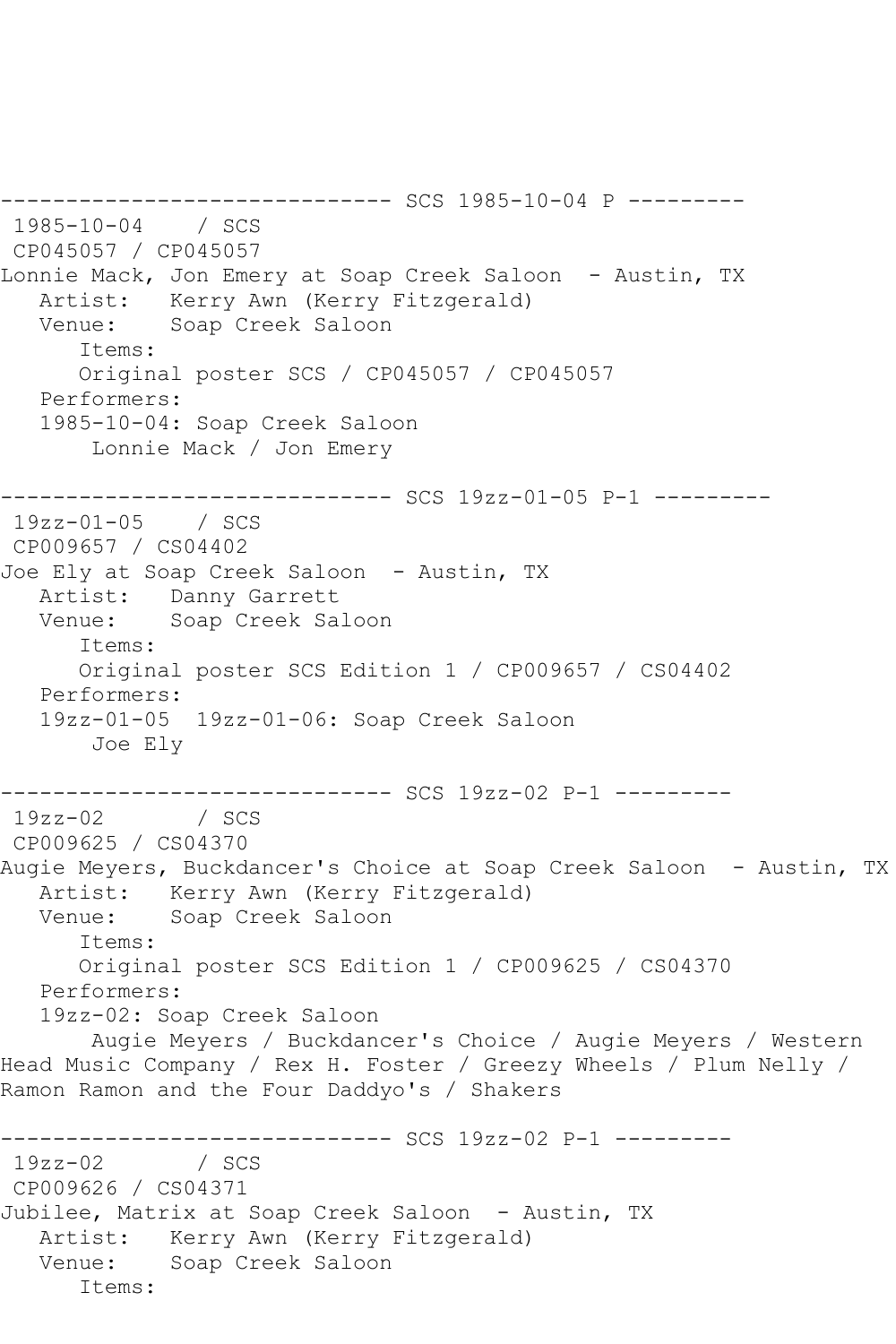Original poster SCS Edition 1 / CP009626 / CS04371 Performers: 19zz-02: Soap Creek Saloon Jubilee / Matrix / Buckdancer's Choice / D. K. Little / 47 X It's Own Weight / Augie Meyers / Greezy Wheels / Plum Nelly / Shiva's Head Band / Steam Heat / Shiva's Head Band / Alvin Crow / Sons of Uranium Savages ------------------------------ SCS 19zz-02 P-1 ---------  $19zz-02$ CP004187 / CD04596 Soap Creek Saloon Calendar February Artist: Kerry Awn (Kerry Fitzgerald) Venue: Soap Creek Saloon Items: Original poster SCS Edition 1 / CP004187 / CD04596 Performers: 19zz-02: Soap Creek Saloon ------------------------------ SCS 19zz-08-17 P-1 --------- 19zz-08-17 / SCS CP009642 / CS04387 Uranium Savages at Soap Creek Saloon - Austin, TX Artist: Kerry Awn (Kerry Fitzgerald)<br>Venue: Soap Creek Saloon Soap Creek Saloon Items: Original poster SCS Edition 1 / CP009642 / CS04387 Performers: 19zz-08-17: Soap Creek Saloon Uranium Savages ------------------------------ SCS 19zz-09-28 P-1 --------- 19zz-09-28 / SCS CP004182 / CD04591 Willie Nelson at Soap Creek Saloon - Austin, TX Artist: Kerry Awn (Kerry Fitzgerald) Venue: Soap Creek Saloon Items: Original poster SCS Edition 1 / CP004182 / CD04591 Performers: 19zz-09-28: Soap Creek Saloon Willie Nelson ------------------------------ SCS 19zz-10-04 P-1 --------- 19zz-10-04 / SCS CP009641 / CS04386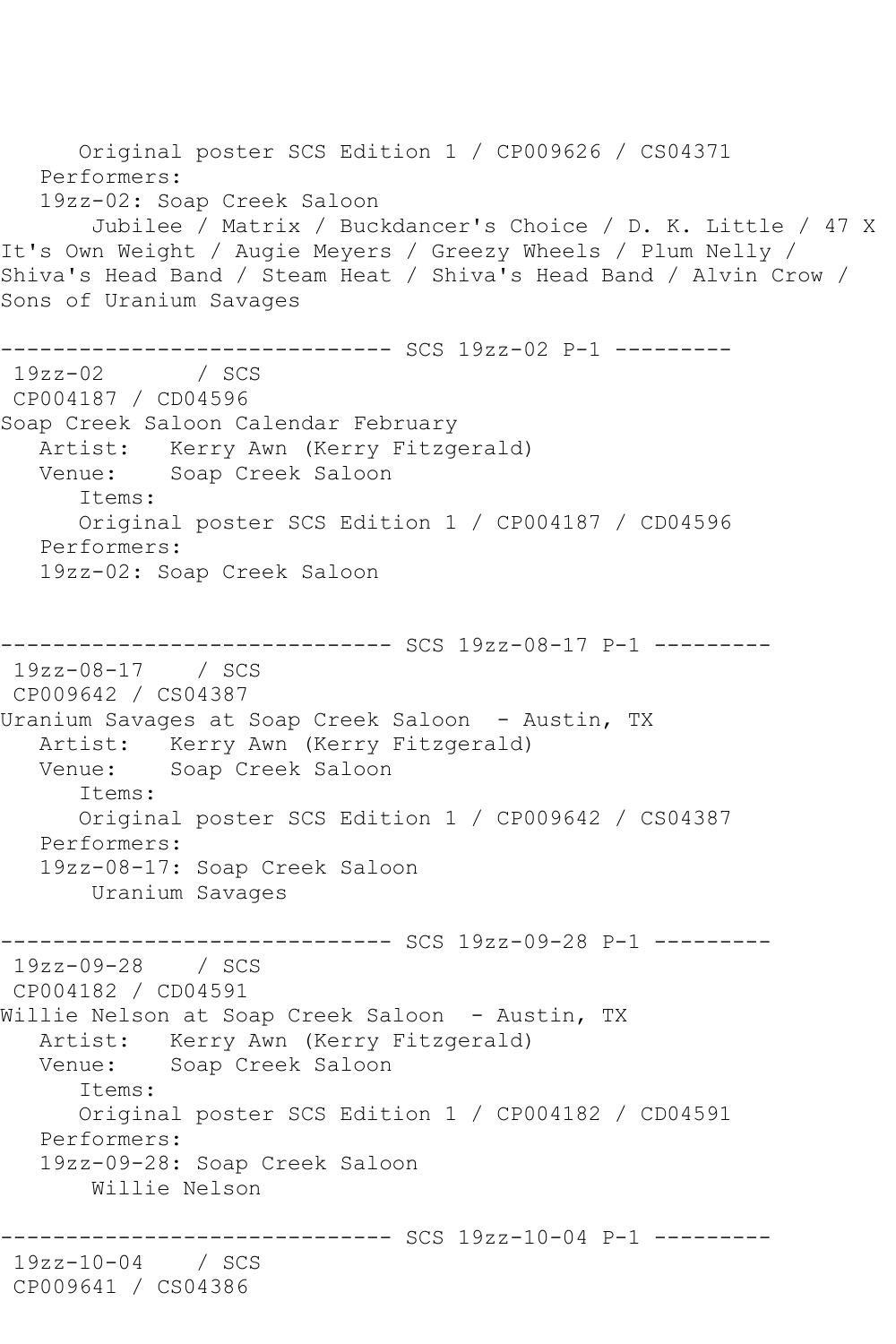Lonnie Mack at Soap Creek Saloon - Austin, TX Artist: Kerry Awn (Kerry Fitzgerald) Venue: Soap Creek Saloon Items: Original poster SCS Edition 1 / CP009641 / CS04386 Performers: 19zz-10-04: Soap Creek Saloon Lonnie Mack ------------------------------ SCS zzzz P ---------  $ZZZ$ CP045046 / CP045046 Soap Creek Saloon - Austin, TX Bumper Sticker Benefit: Soap Creek Moving Artist: Kerry Awn (Kerry Fitzgerald) Venue: Soap Creek Saloon Items: Original poster SCS / CP045046 / CP045046 Performers: zzzz: Soap Creek Saloon ------------------------------ SCS zzzz P -------- zzzz / SCS CP045049 / CP045049 Soap Creek Saloon - Austin, TX Bumper Sticker Benefit: Menue Artist: Kerry Awn (Kerry Fitzgerald) Venue: Soap Creek Saloon Items: Original poster SCS / CP045049 / CP045049 Performers: zzzz: Soap Creek Saloon ------------------------------ SCS zzzz P -------- zzzz / SCS CP045050 / CP045050 Soap Creek Saloon - Austin, TX Bumper Sticker Benefit: Menue Artist: Kerry Awn (Kerry Fitzgerald) Venue: Soap Creek Saloon Items: Original poster SCS / CP045050 / CP045050 Performers: zzzz: Soap Creek Saloon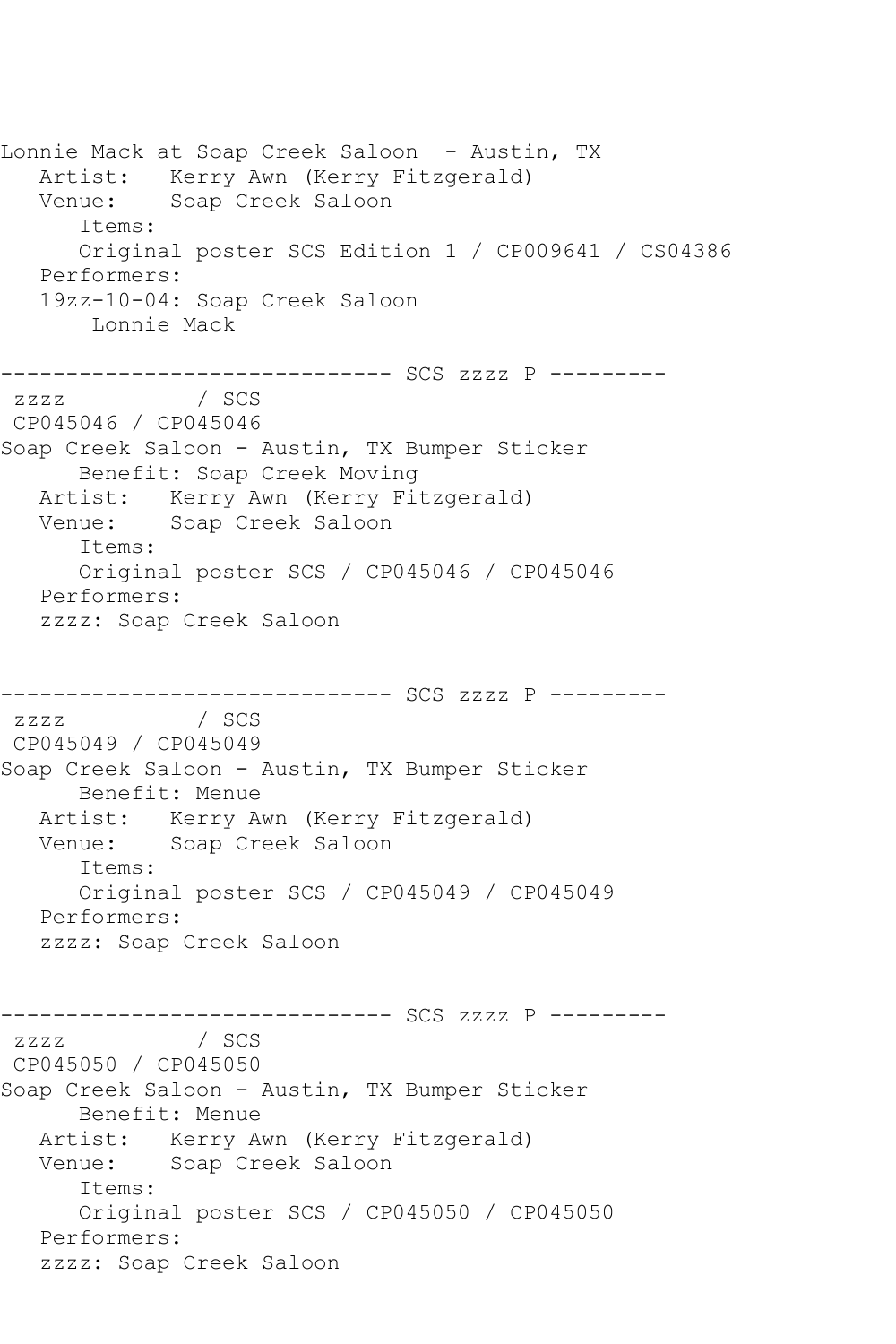------------------------------ SCS zzzz-02-06 P -------- zzzz-02-06 / SCS CP045043 / CP045043 Augie Meyers, Western Head Music Company at Soap Creek Saloon -Austin, TX Artist: Kerry Awn (Kerry Fitzgerald) Venue: Soap Creek Saloon Items: Original poster SCS / CP045043 / CP045043 Performers: zzzz-02-06: Soap Creek Saloon Augie Meyers / Western Head Music Company zzzz-02-08 zzzz-02-09: Soap Creek Saloon Augie Meyers / Western Head Music Company ------------------------------ SCS zzzz-04-10 P -------- zzzz-04-10 / SCS CP045075 / CP045075 Uranium Savages at Soap Creek Saloon - Austin, TX Benefit: Record Burning Bash Artist: Kerry Awn (Kerry Fitzgerald)<br>Venue: Soap Creek Saloon Soap Creek Saloon Items: Original poster SCS / CP045075 / CP045075 Performers: zzzz-04-10: Soap Creek Saloon Uranium Savages ------------------------------ SCS zzzz-07 P --------  $zzzz-07$ CP045045 / CP045045 Soap Creek Saloon - Austin, TX Bumper Sticker Benefit: July Calender for Soap Creek Saloon Artist: Kerry Awn (Kerry Fitzgerald) Venue: Soap Creek Saloon Items: Original poster SCS / CP045045 / CP045045 Performers: zzzz-07: Soap Creek Saloon ------------------------------ SCS zzzz-07 P --------  $zzzz-07$ CP045047 / CP045047 Soap Creek Saloon - Austin, TX Bumper Sticker Benefit: Soap Creek Calender July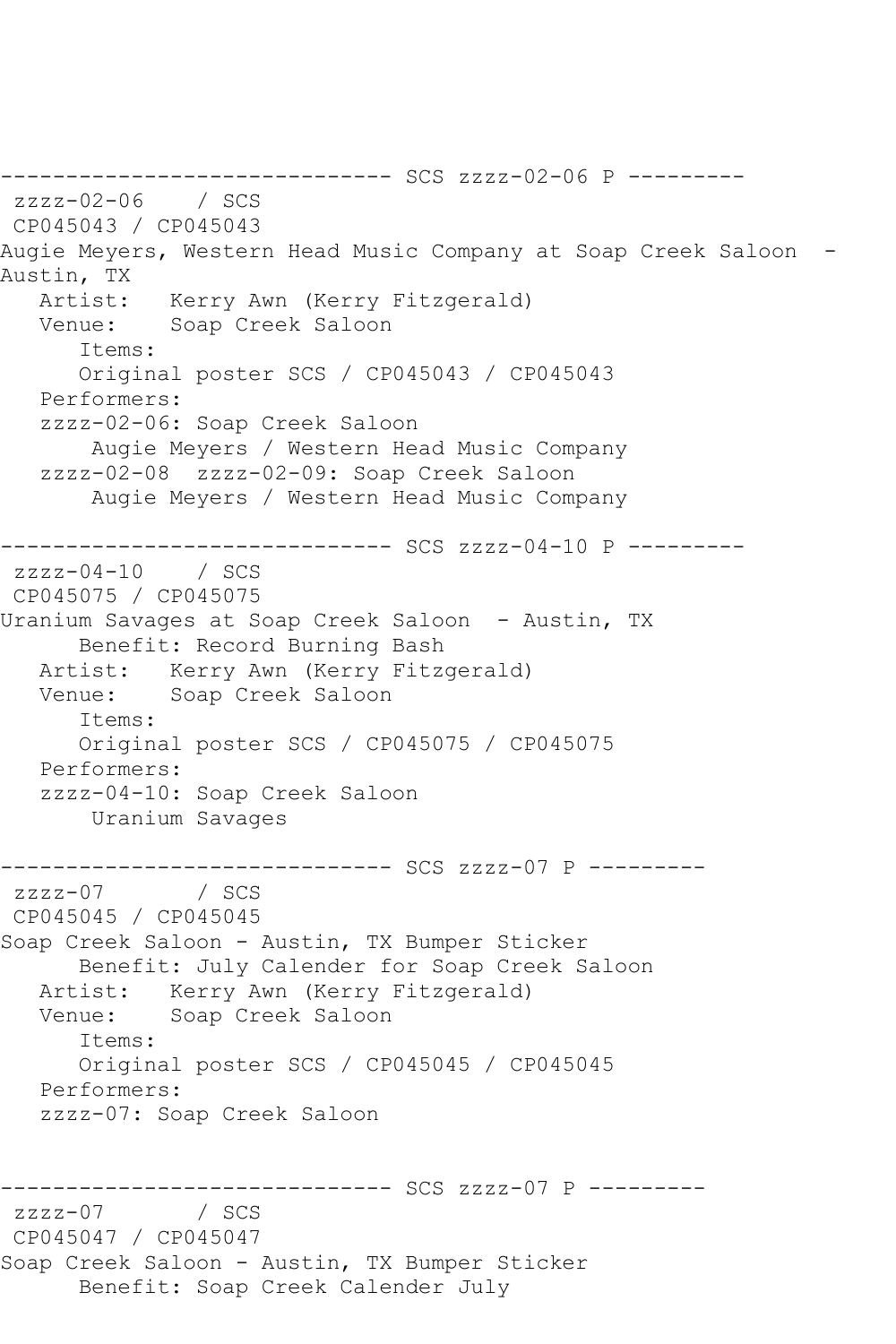Artist: Kerry Awn (Kerry Fitzgerald) Venue: Soap Creek Saloon Items: Original poster SCS / CP045047 / CP045047 Performers: zzzz-07: Soap Creek Saloon ------------------------------ SCS zzzz-11-16 P -------- zzzz-11-16 / SCS CP045371 / CP045371 Uranium Savages at Soap Creek Saloon - Austin, TX Artist: Kerry Awn (Kerry Fitzgerald) Venue: Soap Creek Saloon Items: Original poster SCS / CP045371 / CP045371 Performers: zzzz-11-16 zzzz-11-17: Soap Creek Saloon Uranium Savages ------------------------------ SCS zzzz-zz-zz P-1 -------- zzzz-zz-zz / SCS CP009627 / CS04372 Mother of Pearl, Milton Carroll at Soap Creek Saloon - Austin, TX Artist: Kerry Awn (Kerry Fitzgerald)<br>Venue: Soap Creek Saloon Soap Creek Saloon Items: Original poster SCS Edition 1 / CP009627 / CS04372 Performers: zzzz-zz-zz: Soap Creek Saloon Mother of Pearl / Milton Carroll / Paul Ray / Greezy Wheels / Balcones Fault / Denim / Marcia Ball / Meters / Sir Doug and the Texas Tornados / Uranium Savages / Steam Heat ------------------------------ SCS zzzz-zz-zz P-1 -------- zzzz-zz-zz / SCS CP009629 / CS04374 Paul Ray, Gypsee Eyes at Soap Creek Saloon - Austin, TX Artist: Kerry Awn (Kerry Fitzgerald)<br>Venue: Soap Creek Saloon Soap Creek Saloon Items: Original poster SCS Edition 1 / CP009629 / CS04374 Performers: zzzz-zz-zz: Soap Creek Saloon Paul Ray / Gypsee Eyes / Ray Campi / Alvin Crow / Pleasant Valley Boys / Butch Hancock / Marcia Ball / Steam Heat / Freedom Express / Ray Campi / Jon Emery / Doug Sahm / Bob Vanell / Artly